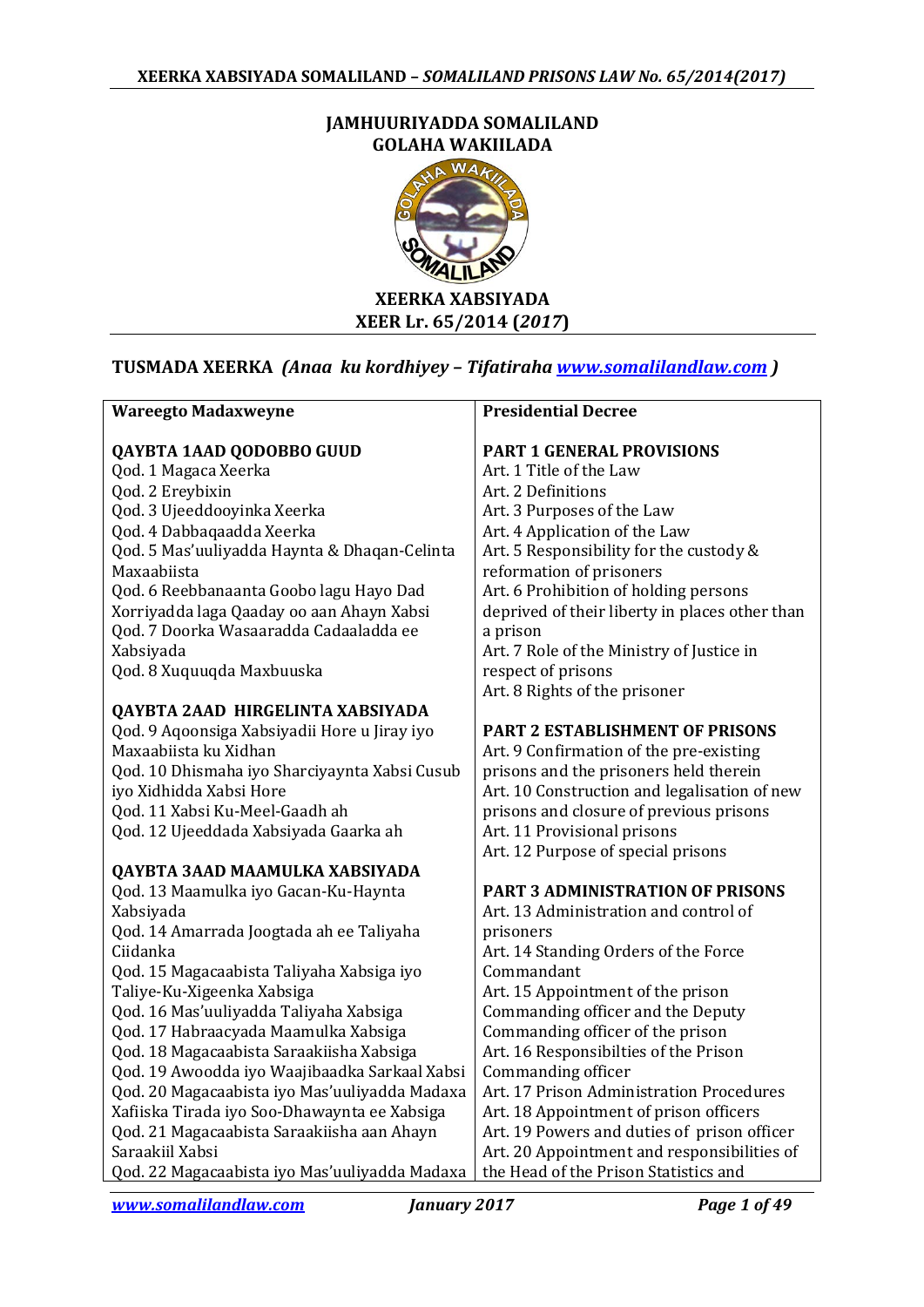| Bakhaarrada ee Xabsiga                                                                 | Reception                                                                            |
|----------------------------------------------------------------------------------------|--------------------------------------------------------------------------------------|
| Qod. 23 Ka-Qaadista Maxbuuska Sawir Kur ah                                             | Art. 21 Appointment of officers other than                                           |
| iyo Raadka Faraha                                                                      | prison officers                                                                      |
| Qod. 24 Buugaagta iyo Dhokumentiga Muhiimka                                            | Art. 22 Appointment and responsibilities of                                          |
| ah                                                                                     | the Head of the Prison Stores                                                        |
| Qod. 25 Ciidammada Xoojinta Hawlaha Ciidanka<br>Asluubta                               | Art. 23 Taking the prisoner's portrait                                               |
|                                                                                        | photograph and fingerprints                                                          |
| Qod. 26 Waajibaadka Xeer-Ilaaliyaha Guud ama<br>Ku-Xigeenka Xeer-Ilaaliyaha Guud ee la | Art. 24 Important books and documents<br>Art. 25 Forces to reinforce the Corrections |
| Xidhiidha Xabsiyada                                                                    | Force functions                                                                      |
|                                                                                        | Art. 26 Duties of the Attorney General or the                                        |
| QAYBTA 4AAD HAYNTA, WAREEJINTA IYO                                                     | Deputy Attorney General in respect of                                                |
| SII-DEYNTA MAXAABIISTA                                                                 | prisons                                                                              |
| Qod. 27 Soo-Gelinta Maxaabiista                                                        |                                                                                      |
| Qod. 28 Soo-Dhaweynta iyo La-Kulanka                                                   |                                                                                      |
| Koowaad ee Maxbuuska                                                                   | PART 4 CUSTODY, TRANSFER AND                                                         |
| Qod. 29 Qaybaha Xabsiga iyo Kala-Saarista                                              | <b>RELEASE OF PRISONERS</b>                                                          |
| Maxaabiista                                                                            | Art. 27 Admission of prisoners                                                       |
| Qod. 30 U-Kala-Saarista Maxaabiista Qaybo                                              | Art. 28 Reception and the first meeting of the                                       |
| Qod. 31 Haynta iyo Ilaalinta Sharciga ah ee                                            | prisoner                                                                             |
| Taliyaha Xabsiga                                                                       | Art. 29 Prison sections and separation of                                            |
| Qod. 32 Wax-Ka-Beddelka Xadhig-Jideeyaha                                               | prisoners                                                                            |
| Qod. 33 Horgeynta Maxaabiista Maxkamadda                                               | Art. 30 Classifications of the prisoners into                                        |
| Awoodda u Leh                                                                          | groups                                                                               |
| Qod. 34 Sii-Deynta Maxbuuska                                                           | Art. 31 Custody and law enforcement by the                                           |
| Qod. 35 Taakulaynta Maxbuuska Xabsiga laga                                             | Prison Commanding officer                                                            |
| Sii-Daayey                                                                             | Art. 32 Changes in the detention order                                               |
| Qod. 36 Xadhig-Dhimista Maxbuuska                                                      | Art. 33 Production of the prisoners before                                           |
| Qod. 37 Sii-Deynta shuruudaysan                                                        | the competent courts                                                                 |
| Qod. 38 Cafiska iyo Saamaxaadda Maxaabiista                                            | Art. 34 Release of prisoners                                                         |
|                                                                                        | Art. 35 Assistance to released prisoner                                              |
| QAYBTA 5AAD MAAMULIDDA, GACAN-KU-<br>HAYNTA IYO AMMAANKA XABSIGA                       | Art. 36 Remission of part of prisoner's                                              |
| Qod. 39 Baadhista Maxbuuska                                                            | sentence<br>Art. 37 Conditional release                                              |
| Qod. 40 Xakamaynta Hab-Dhaqanka Maxbuuska                                              | Art. 38 Amnesty and pardon of prisoners                                              |
| Qod. 41 Gaar-U-Xidhidda Maxbuuska                                                      |                                                                                      |
| Qod. 42 Isticmaalka Hubka Fudud                                                        | PART 5 ADMINISTRATION, CUSTODY AND                                                   |
| Qod. 43 Xoog-ku-Isticmaalista Xad-Gudubyada                                            | <b>SECURITY OF THE PRISON</b>                                                        |
| Ammaanka ee Waaweyn                                                                    | Art. 39 Search of prisoners                                                          |
| Qod. 44 Dhimashada Maxbuuska                                                           | Art. 40 Control of prisoner's conduct                                                |
| Qod. 45 Awoodda Baadhista iyo Su'aalo-                                                 | Art. 41 Seclusion of prisoner                                                        |
| Weydiinta Dadka Xabsiga Gelaya                                                         | Art. 42 Use of small arms                                                            |
| Qod. 46 Ciqaabta lagu Mutaysto Alaabta aan la                                          | Art. 43 Use of force in serious security                                             |
| Oggolayn Dembiyada ka Dhasha Alaabta                                                   | violations                                                                           |
| Reebban                                                                                | Art. 44 Death of prisoner                                                            |
| Qod. 47 Reebbanaanta Ag-Joogista Xabsiga iyo                                           | Art. 45 Power to search and question                                                 |
| Maxaabiista                                                                            | persons entering the prison                                                          |
| Qod. 48 Dembiyada Xabsiga                                                              | Art. 46 Offences arising from prohibited                                             |
| Qod. 49 Habka Dhegeysiga Dacwadaha                                                     | items                                                                                |
| Dembiyada Xabsi ee Fudud                                                               | Art. 47 Ban on staying close toprosn or                                              |
| Qod. 50 Ku-Xukumidda Ciqaabta ee Taliyaha                                              | prisoners                                                                            |
| Xabsiga                                                                                | Art. 48 Prison offences                                                              |
| Qod. 51 U-Gudbinta Taliyaha Ciidanka                                                   | Art. 49 Procedure for inquiring into minor                                           |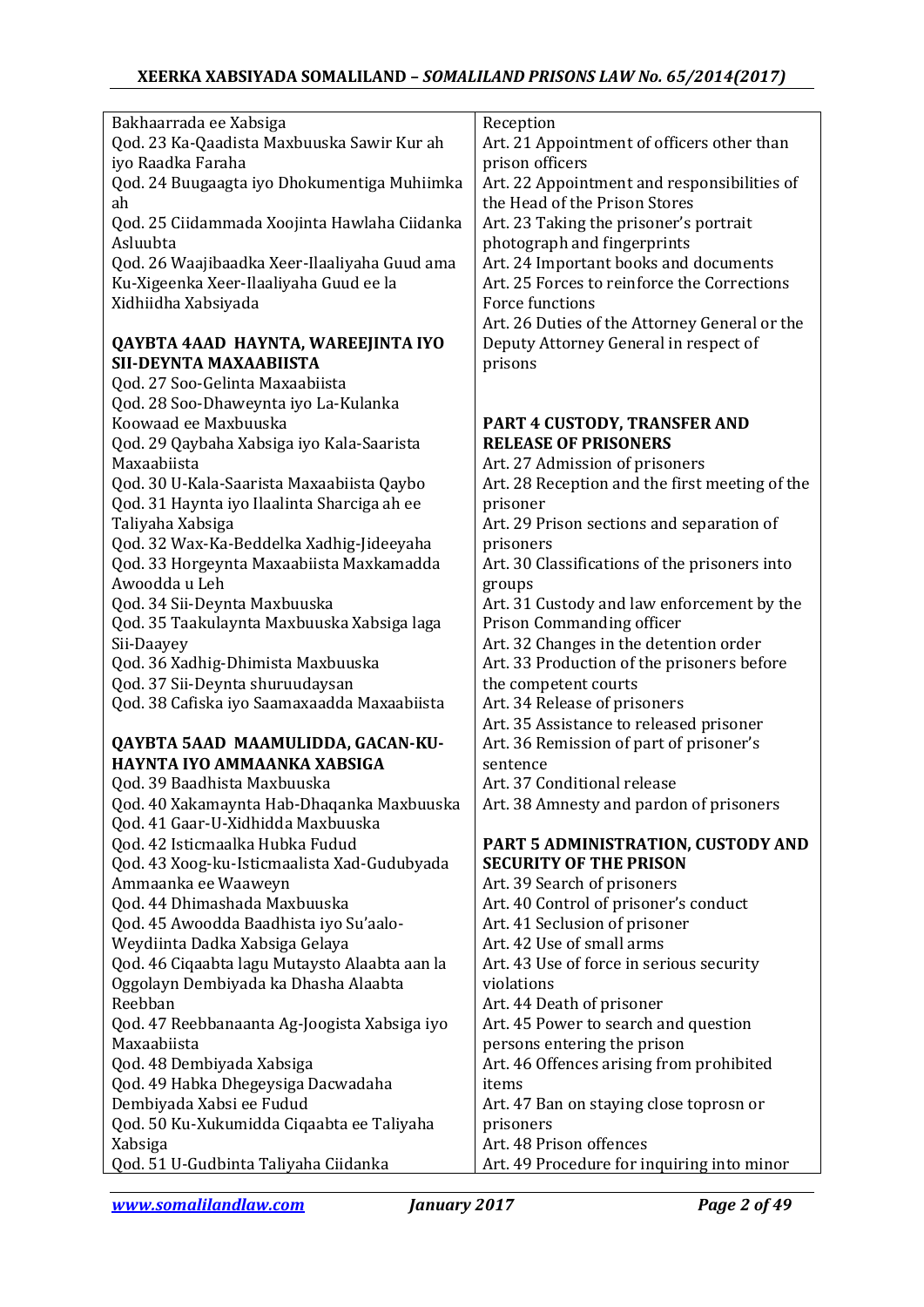### **XEERKA XABSIYADA SOMALILAND –** *SOMALILAND PRISONS LAW No. 65/2014(2017)*

| Dembiyada Xabsiga                              | prison offences                                 |
|------------------------------------------------|-------------------------------------------------|
| Qod. 52 U-Gudbinta Maxbuuska Maxkamad          | Art. 50 Prison Commanding officer's decision    |
| Qod. 53 Diiwaanka Anshax-Marinta               | on punishment                                   |
|                                                | Art. 51 Referring to the Force Commandant       |
| QAYBTA 6AAD BOOQASHOOYINKA RASMIGA             | prison offences                                 |
| AH                                             | Art. 52 Referring the prison to court           |
| Qod. 54 Xaqa Gelitaanka                        | Art. 53 Disciplinary Record                     |
| Qod. 55 Gacan-Siinta Booqdeyaasha Rasmiga ah   |                                                 |
| iyo Guddida Kormeerka Xabsiyada                | <b>PART 6 OFFICIAL VISITS</b>                   |
| Qod. 56 Kormeerka Taliyaha Xabsiga             | Art. 54 Right to enter                          |
|                                                | Art. 55 Assisting the official visitors and the |
| QAYBTA 7AAD BOOQASHADA MAXAABIISTA             | <b>Prisons Inspection Committee</b>             |
| IYO LA-XIDHIIDHKA MAXAABIISTA                  | Art. 56 Prison Commanding Officer               |
| Qod. 57 Booqashada Ehelka iyo Asxaabta         | inspection                                      |
| Maxaabiista                                    |                                                 |
| Qod. 58 Booqashada Qareenka                    | PART 7 VISITS TO AND COMMUNICATION              |
| Qod. 59 Booqashada Dhakhtarka                  | <b>WITH PRISNORS</b>                            |
| Qod. 60 Booqashada Booliiska                   | Art. 57 Visits of Prisoners' relatives and      |
| Qod. 61 Soo-Booqdeyaasha Kale ee Maxaabiista   | friends                                         |
| Qod. 62 Soo-Booqdaha Gelitaanka loo Diidi Karo | Art. 58 Visit of Counsel                        |
| ama Xabsiga laga Saari Karo                    | Art. 59 Visit of Doctor                         |
| Qod. 63 Xidhiidhka Maxaabiista iyo Bulshada    | Art. 60 Visit of the police                     |
| Qod. 64 Helitaanka Adeeg Sharci                | Art. 61 Other visits of prisoners               |
| Qod. 65 Beddelka Maxaabiista                   | Art. 62 Visitor whose entry may be refused      |
|                                                | or may be expelled from the prison              |
| QAYBTA 8AAD DARYEELKA MAXAABIISTA              | Art. 63 Relations between the prisiners and     |
| Qod. 66 Cuntada Maxaabiista                    | the society                                     |
| Qod. 67 Dharka Maxaabiista                     | Art. 64 Access to legal services                |
| Qod. 68 Jiifka Maxaabiista                     | Art. 65 Transfer of prisoners                   |
| Qod. 69 Xafidaadda Lacagta, Dharka iyo Alaabta |                                                 |
| Kale ee Maxbuuska                              | <b>PART 8 CARE OF PRISONERS</b>                 |
|                                                | Art. 66 Prisoners' food                         |
| Qod. 70 Codsiyada iyo Cabashada Maxbuuska      | Art. 67 Prisoners' clothes                      |
|                                                |                                                 |
| QAYBTA 9AAD WAXBARASHADA, DHAQAN-              | Art. 68 Prisoners' bedding                      |
| CELINTA IYO SHAQADA MAXAABIISTA                | Art. 69 Safe keeping of money, clothes and      |
| Qod. 71 Waxbarashada Maxbuuska                 | other possessions of the prisoner               |
| Qod. 72 Barnaamijyada Dhaqan-Celinta           | Art. 70 Requests and complaints of the          |
| Qod. 73 Shaqada Maxaabiista                    | prisoner                                        |
| Qod. 74 Wax-Soo-Saarka iyo Abaal-Gudka         |                                                 |
| Shaqada Maxaabiista                            | PART 9 EDUCATION, REFORM AND                    |
|                                                | <b>LABOUR OF PRISONERS</b>                      |
| QAYBTA 10AAD KALA-SAARISTA                     | Art. 71 Education of prisoners                  |
| MAXAABIISTA (Cinwaanka Qaybtani waxay          | Art. 72 Reform programme                        |
| markii hore ahayd: CAAFIMAADKA                 | Art. 73 Prisoners' labour                       |
| MAXAABIISTA IYO FAYA-DHAWRKA)                  | Art. 74 Production and remuneration of          |
| Qod. 75 Daryeelka Caafimaadka Maxaabiista      | prisoners' labour                               |
| Qod. 76 Goobaha Caafimaad ee Xabsiyada         |                                                 |
| Qod. 77 Dhakhtar iyo Kalkaaliyeyaal Caafimaad  | <b>PART 10 SEPERATION OF PRISONERS</b>          |
| Qod. 78 Nadaafadda Xabsiga                     | Art. 75 Health care of prisoners                |
| Qod. 79 U-Wareejinta Cusbitaalka Maxaabiista   | Art. 76 Prison health centres                   |
| <b>Bukta</b>                                   | Art 77 Doctor and health assistants             |
| Qod. 80 U-Wareejinta Maxbuuska Qaba Juudaan,   | Art. 78 Prison cleanliness                      |
| Baras, AIDS iwm Xarunta ama                    | Art. 79 Transfer of sick prisoners to hospital  |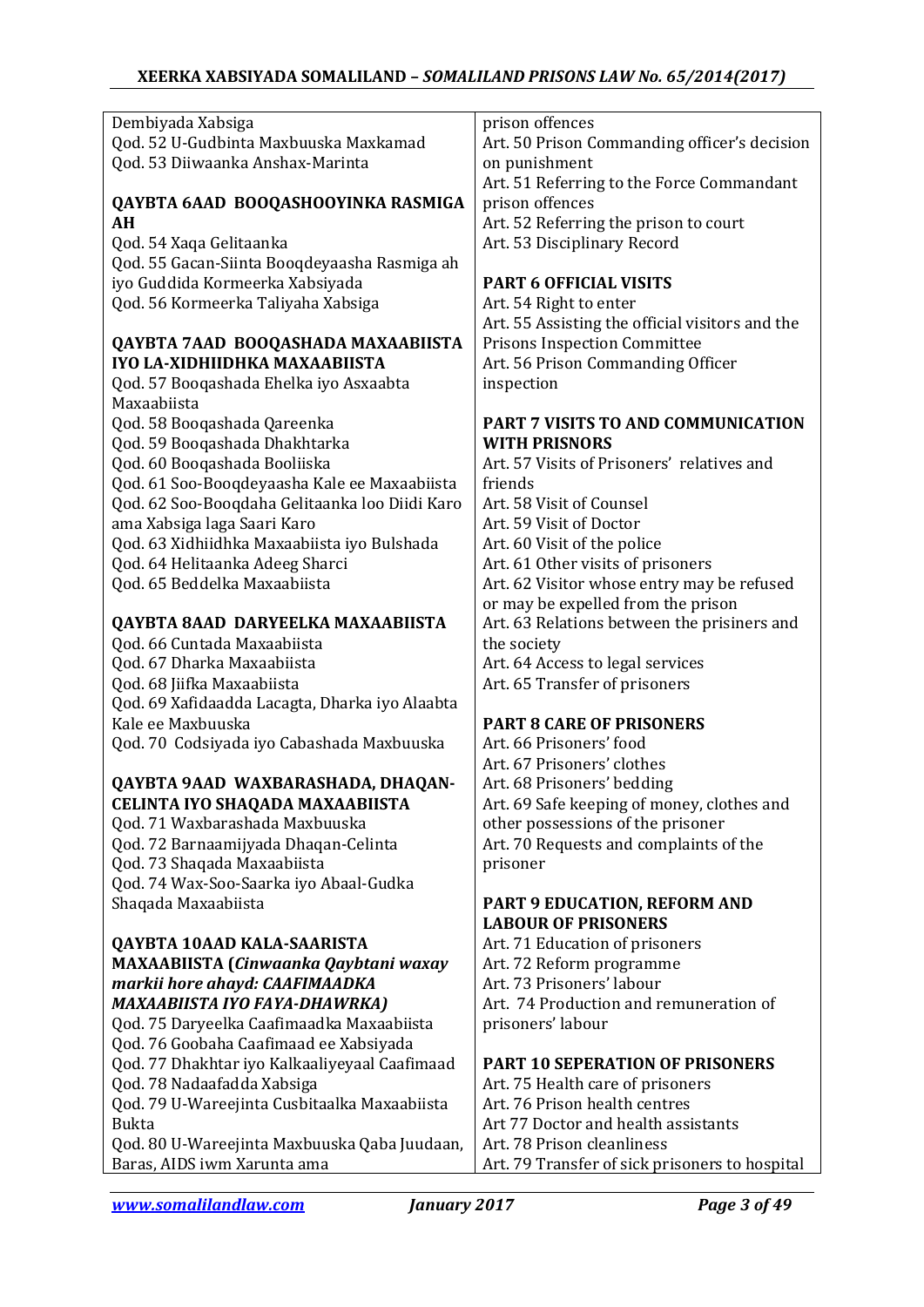| Cusbitaalka u Gaarka ah Cudurradaas          | Art. 80 Transfer of prisoner suffering from    |
|----------------------------------------------|------------------------------------------------|
| Qod. 81 Wareejinta Maxbuuska uu ku Dhaco     | juudaan, Baras, AIDS etc to the specialist     |
| Cudurka Dhimirku                             | Centre or Hospital on these diseases           |
| Qod. 82 Ogeysiinta Maxkamadda Wareejinta     | Art. 81 Transfer of prisoner suffering from    |
| Maxbuuska                                    | mental disorder                                |
| Qod. 83 Baxsiga aan Cid lagu Eedayn Karin    | Art. 82 Notice of transfer of prisoner to the  |
|                                              | Court                                          |
| QAYBTA 12AAD MAXAABIISTA DILKA KU            | Art. 83 Escape that cannot attiributed to      |
| <b>XUKUMAN</b>                               | anyone                                         |
| Qod. 84 Maxbuuska Dilka ku Xukuman           |                                                |
| Qod. 85 Xabsi-Ku-Haynta Maxbuuska Dilka Ku   | <b>PART 12 PRISONERS UNDER SENTENCE</b>        |
| Xukuman, Qaabka Booqashadiisa iyo Dhawridda  | <b>OF DEATH</b>                                |
| Xuquuqdiisa                                  | Art. 84 Prisoner under sentence of death       |
|                                              | Art. 85 Custody in prison of the prisoner      |
| QAYBTA 13AAD DEMBIYADA LA XIDHIIDHA          | under sentence of death, procedure for         |
| <b>XABSIGA IYO MAXAABIISTA</b>               | visitors and respect of his rights             |
| Qod. 86 Alaabta Reebban                      |                                                |
| Qod. 87 Gelid Oggolaansho La'aan             | PART 13 OFFENCES RELATING TO                   |
| Qod. 88 Ku-Haysashada Xabsiga Alaab Sharci-  | <b>PRISONERS AND PRISONS</b>                   |
| Darro ah                                     | Art. 86 Prohibited items                       |
| Qod. 89 Qas ama Kacdoon                      | Art. 87 Entry without permission               |
| Qod. 90 Dabbaqaadda Dembiyada ku Xusan       | Art. 88 Unlawful possession of items in        |
| Xeerkan                                      | prison                                         |
|                                              | Art. 89 Disturbances or mutiny                 |
| QAYBTA 14AAD QODOBADDA                       | Art. 90 Application of the offences set out in |
| <b>DHAMMAYSTIRKA</b>                         | this Law                                       |
| Qod. 91 Maxaabiista Xabsiyada Shisheeye laga |                                                |
| soo Wareejiyo                                | <b>PART 14 FINAL PROVISIONERS</b>              |
| Qod. 92 Warbixino                            | Art. 91 Prisoners transferred from foreign     |
| Qod. 93 Xeer-Nidaamiye Xeerka                | prisons                                        |
| Qod. 94 Hageyaasha, Hab-Raacyada iyo         | Art. 92 Reports                                |
| Tilmaamaha Xilli-laha ah                     | Art. 93 Regulations issued under this Law      |
| Qod. 95 Tirtirid                             | Art. 94 Guidelines, directives and periodic    |
| Qod. 96 Dhaqan-Gal Xeerka                    | operating procedures                           |
|                                              | Art. 95 Repeals                                |
|                                              | Art. 96 Law coming into force                  |
|                                              |                                                |

### *Marxaladihii Xeerkani soo maray*

*Xeerkan waxa uu Madaxweynuhu saxeexay 26kii Diisambar ee 2017, sanadka 2014 ee wali ku qoran summadiisa waa sanadkii qabyo qoraalka (ama hindisaha) Xeerkan oo Golaha Wakiilada xukuumado u soo gusbisay Golaha Wakiilada sanadkii 2013kii ay iyagu, markii ugu horreysay, ansixiyeen 3dii Juun ee 2014. Golaha Guurtida ayaa iyana Xeerkan ansixiyay 14kii Oktoobar 2014 oo waxna ka bedellay. Golaha Wakiilada ayaa markaas dib u eegay Xeerka, waxayna ku ansixiyeen fadhihigoodii 27kii Diisambar 2014 sidii Guurtidu wax uga beddeshay. Golaha Wakiiladu waxay Xeerkii ay mar labaad ansixiyeen u gudbiyeen Madaxweynaha 5tii Janawari 201. Madaxweynu ma saxeexin Xeerka ee wuxuu kusoo celiyay Golaha Wakiilada 24kii Jaanawari, isago so celintiisii ku sheegay in aano raacsanayn arrimo u badna wax ka bedellkii ay Guurtidu ku sameysay Xeerka oo la xidhiidhay awoodaha Wasiirka Cadaaladda oo qaarkood Taliyaha Ciidanka Asluubta loo*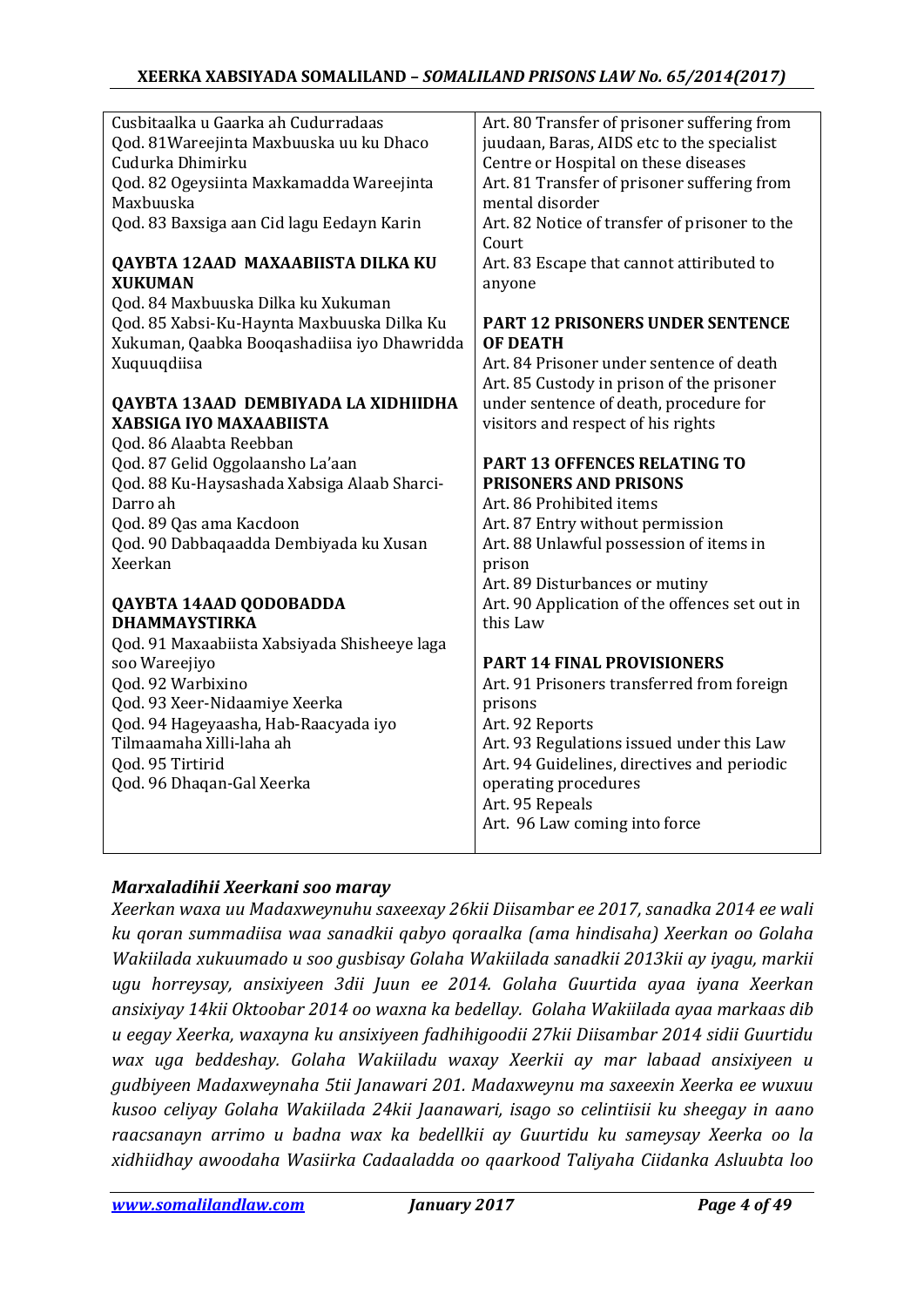*leexiyay. Muddo labba (2) sanadood ku dhow ayuu Xeerkii sidaas u horyaalay Golaha Wakiilada. In kastoo Distoorku dhigayo haddi GW aanay ku muquunin karin Xeerkaas la soo celiyay cod ah sadax dalool, laba, uu XeerkaasI weli qabyada ah halkaas ku burrayo (eeg Qod. 78(5)). Hase yeeshe Qodabkan 78(5) muddo caymin uma qabban waqtiyada uu ku burri karo xeerka uu Madaxweynuhu ku soo celiyo Golaha Wakiilada in kastoo haddii ay sidaas ku ilaawaan uu xeerku iskiis u burrayo. Waxaase dhacday in xeerkan (iyo sidoo kaleba kale laba xeer oo kale oo iyana sidaas oo kale loo soo celiyey) ay Golaha Wakiilda dib u eegeen so celintii Xeerkan 3dii Diisambar 2017 oo ay aqlabiyad laba dalool ah (57 mudane) ku ansixiyeen Xeerkan sidii ay hore Diisambar 2016 ugu ansixiyeen. Madaxweynaha cusubna sidaas ayuu ku saxeexay 26kii Diisambar 2017, waxaanu Xeerku dhaqangelay markii Faafinta Rasmiga ee JSL lagu faafiyey horrantii Jaanawari 2018.*

*TIFATIRAHA – Somalilandlaw.com 2018*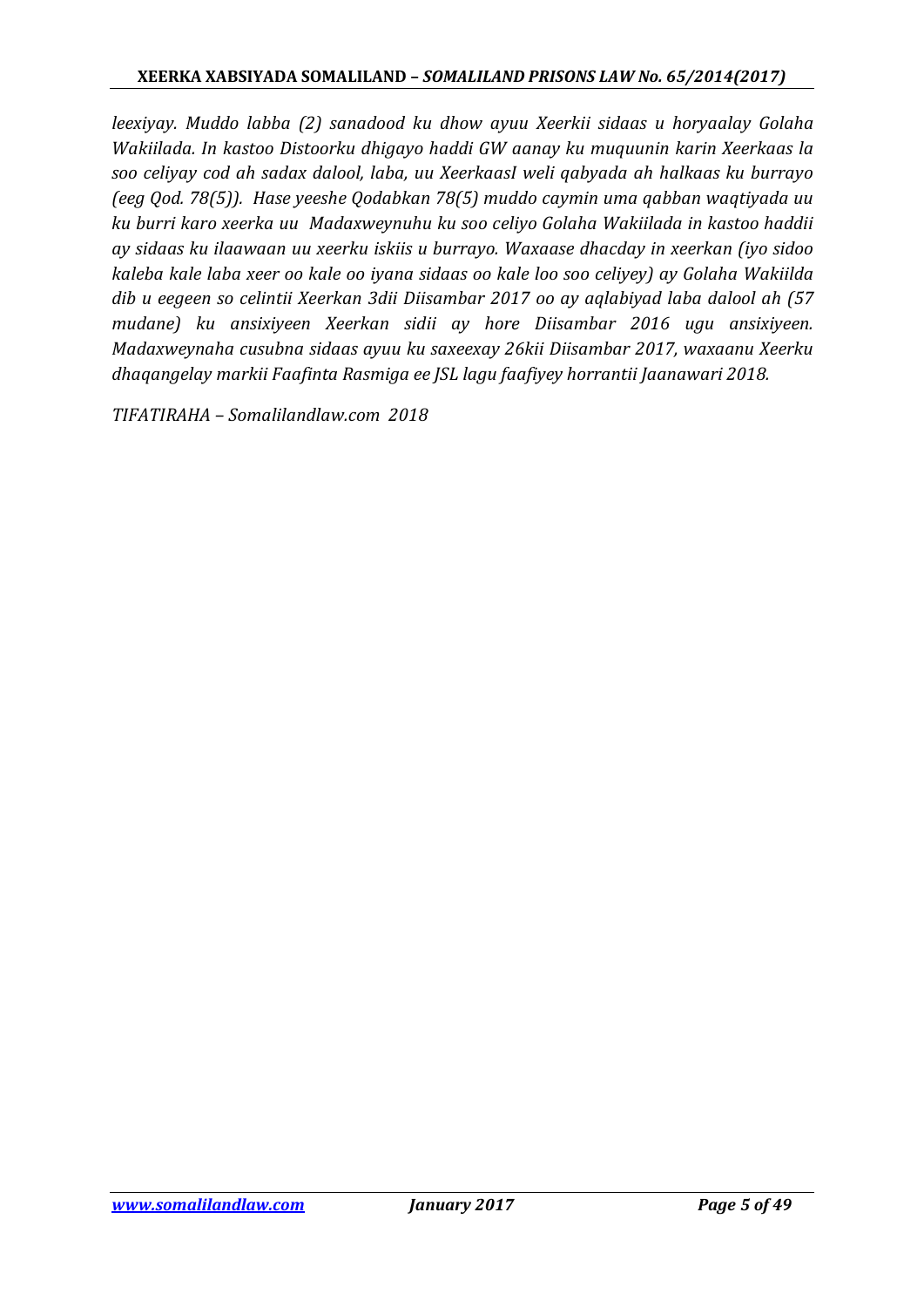# **JAMHUURIYADDA** *SOMALILAND*



# **Xafiiska Madaxweynaha**

Sum: JSL/XM/WM/222-06/122017 Taar: 26/12/2017

### **Wareegto Madaxweyne**

### **Dhaqan-galka Xeerka Xabsiyada Somaliland Xeer Lr. 65/2014**

- Markaan Arkay: Dastuurka Jamhuuriyadda Somaliland, Qodobka 90aad;
- Markaan Arkay: Go'aanka Golaha Wakiillada Go'aan Lr.GW/KF-35/747/2017, summadiisuna tahay Ref: GW/G/26/168/2017, kuna taariikheysan 19/12/2017, ujeedadiisuna tahay soo gudbin go'aanka ansixinta Xeerka Xabsiyada Somaliland, Xeer Lr. 65/2014;
- Markaan Arkay: Qodobada 75aad, 76aad, 77aad (5), 78 (3) ee Datuurka Jamhuuriyadda Somaliland;

### Waxaan soo-saaray;

Wareegtadan oo lagu baahinayo Dhaqan-galka *Xeerka Xabsiyda Somaliland*, Xeer Lr. 65/2014.

### Allaa Mahad Leh.

Muuse Biixi Cabdi Madaxweynaha Jamhuuriyadda Somaliland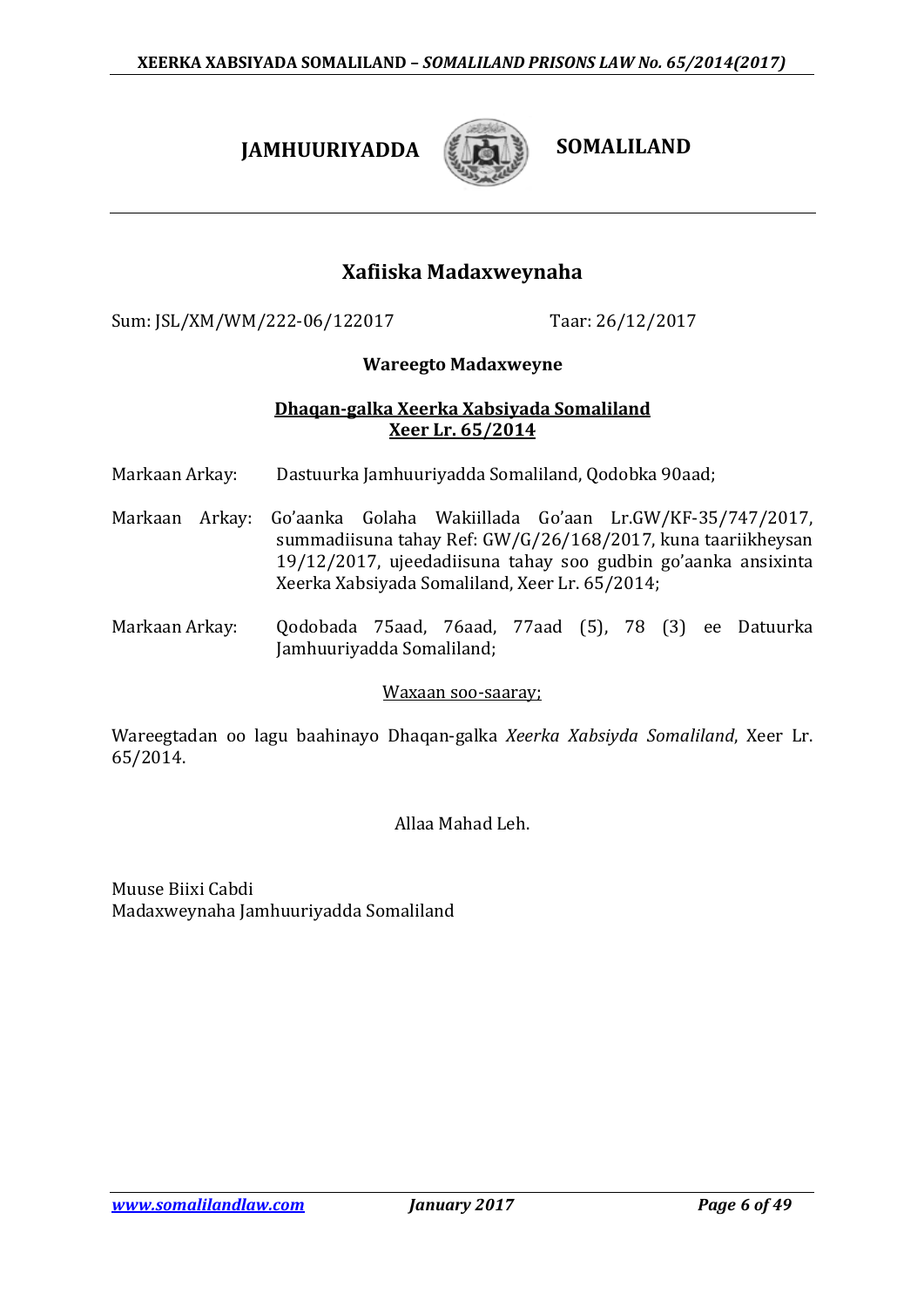### **JAMHUURIYADDA SOMALILAND XEERKA XABSIYADA XEER Lr. 65/2014**

#### **JAMHUURIYADDA SOMALILAND**

#### **GOLAHA WAKIILADDU**

- **Markuu Arkay:- Qodobada 27aad Farqadiisa 8aad, 37aad iyo 38aad** ee Dastuurka Qaranka Jamhuuriyadda Somaliland.
- **Markuu Tixgaliyay:-** Baahid loo qabo in Xabsiyadu yeeshaan Xeer lagu maamulo oo tilmaamay sida loo maamulayo Maxaabiista iyo Xabsiyada.
- **Markuu Ogaadey:-** In uu xabsigu yahay goob lagu edbiyo laguna toosiyo maxbuuska dawladana xilbaa ka saaran kor u qaadida akhlaaqda iyo xirfad barida maxbuuska si uu ugu noqdo bulshada isaga oo yeeshay dhaqan suuban.

### **Wuxuu Ansixiyay Xeerka Xabsiyada Somaliland Xeer Lr. 65/2014**

### **QAYBTA IAAD QODOBBO GUUD**

#### **Qodobka 1aad Magaca Xeerka**

Xeerkan waxaa loogu yeedhayaa "**Xeerka Xabsiyada Somaliland ee Xeer Lr. 65/2014**", waxaana loo soo gaabsan karaa "Xeerka Xabsiyada."

#### **Qodobka 2aad Ereybixin**

|                                                                                 | Haddaan Xeerkan si kale loogu sheegin, ereyadan hoos ku qoran waxa loola jeedaa: |
|---------------------------------------------------------------------------------|----------------------------------------------------------------------------------|
| Wasiir:                                                                         | Wasiirka Cadaaladda;                                                             |
| Taliyaha Ciidanka:                                                              | Taliyaha Ciidanka Asluubta;                                                      |
| Ciidanka:                                                                       | Ciidanka Asluubta Jamhuuriyadda Somaliland;                                      |
| <b>Maxbuus:</b>                                                                 | Qof xabsiga loogu hayo xukunsane ama garsuge ahaan;                              |
| Maxbuuska Carruurta ah: Maxbuuska aan gaadhin da'da qaan-gaadhka, sida ku xusan |                                                                                  |
|                                                                                 | Xeerka Cadaaladda Carruurta (Xeer No. 35/2007);                                  |
| Amar joogta ah:-                                                                | Waa amarka uu soo saaro taliyaha Ciidanku oo lagu dhaqayo<br>xabsiyada;          |
| <b>Amar Taliye:</b>                                                             | Waa amaro lagu Hagaajinayo nidaamka Xabsiyada;                                   |
| Maxbuus da'-yare ah:                                                            | Maxbuuska da'diisu u dhaxayso da'da uu ku qaan-gaadhay ilaa<br>25 sano;          |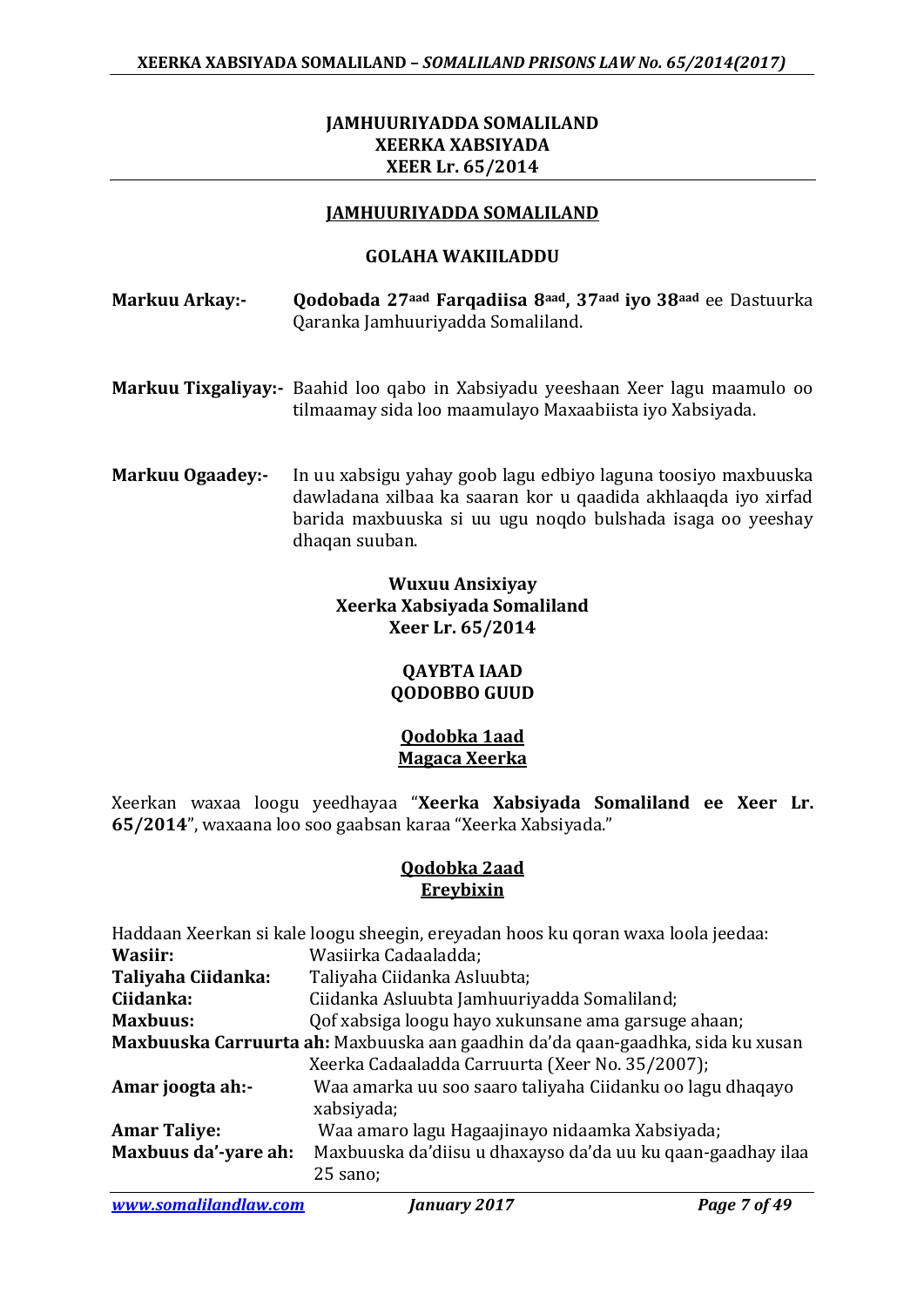| Maxbuus garsuge ah:   | Maxbuus xadhig-yare ah: Maxbuuska ku xukuman xadhig ka yar laba sano;<br>Maxbuus xadhig-dheere ah: Maxbuuska ku xukuman xadhig laba sano ama ka badan<br>Maxbuuska uu xabsi-ku-hayntiisa amray garsoore awood u lihi<br>fal-dembiyeed lagu eedeeyey dartii, welina aan lagu caddayn<br>fal-dembiyeedkaas; |
|-----------------------|-----------------------------------------------------------------------------------------------------------------------------------------------------------------------------------------------------------------------------------------------------------------------------------------------------------|
|                       | Maxbuus xukumane ah: Maxbuuska, ay makamadda dhegeysiga dacwaddiisa awoodda<br>u leh, uu kaga hor-caddaaday dembigii uu ku eedaysnaa oo<br>garsoore maxkamadda ka tirsani ku xukumay ciqaabta xeerku                                                                                                      |
|                       | u jideeyey;<br>Maxbuus ammaan sare: Maxbuuska loo soo xidhay dembi aad u culus, oo ammaanka<br>Qaranka lid ku ah, oo halis ku ah ammaanka xabsiga, sidaa                                                                                                                                                  |
|                       | darteedna u baahan ilaalin heerka ugu sarraysa ah;<br>Maxbuus ammaan dhexe: Maxbuuska loo soo xidhay dembi culus, oo ammaanka<br>xabsiga wax yeellayn kara, sidaa darteedna u baahan ilaalin                                                                                                              |
| Sarkaal caafimaad:    | sare.<br>Qof ka mid ah hawlwadeennada xabsiga u qaabilsan xagga<br>caafimaadka;                                                                                                                                                                                                                           |
| <b>Sarkaal Xabsi:</b> | Xubin Ciidan oo mas'uuliyad ka haysa xabsiga;                                                                                                                                                                                                                                                             |
| <b>Xubin Ciidan:</b>  | Xubin ka mid ah Ciidanka Asluubta oo aan xil ka hayn xabsi;                                                                                                                                                                                                                                               |
| <b>Taliye Xabsi:</b>  | Sarkaalka masuulka ka ah xabsi;                                                                                                                                                                                                                                                                           |
| Alaabta reebban:      | Shay kasta oo la mamnuucay in xabsiga lala galo ama lagala<br>baxo ee la dhejiyay liiskooda si xeerkan waafaqsan;                                                                                                                                                                                         |
| Xabsi:                | Dhisme ama goob si xeerka waafaqsan loogu gaar-yeelay in<br>lagu hayo dadka xeerarku u aqoonsadeen xukunsane ama<br>garsuge;                                                                                                                                                                              |
| Habraaca Maamul:      | Nidaam Maamul ee Taliye Xabsi uu dejiyo Xabsiga isagoon ka<br>hor-imaneyn waajibaadyada ku xusan Xeerkan Xabsiyada<br>(Xeer Lr. 65/2014) iyo Xeer-nidaamiyihiisa;                                                                                                                                         |
| Xeer-nidaamiye:       | Waa xeer-nidaamiyaha Xeerkan xabsiyada waxaana soo<br>saaraya Wasiirka Cadaalada.                                                                                                                                                                                                                         |

### **Qodobka 3aad Ujeeddooyinka Xeerka**

1. Ujeeddooyinka Xeerkan laga leeyahay waa:

t) In lagu maamulo xabsiyada dalka, laguna sugo ammaankooda;

u) In lagu xaqiijiyo ku-haynta maxaabiista xabsiyada dalka muddada xadhiggooda la jideeyey;

j) In lagu ilaaliyo xuquuqda maxaabiista ku xidhan xabsiyada dalka, laguna dhawro daryeelkooda;

x) In lagu toosiyo hab-dhaqanka maxaabiista, laguna xaqiijiyo in dhammaadka xadhiggooda ay ku noqdaan bulshada iyagoo sii wadan kara nolol mas'uuliyadi ku dheehan tahay;

kh) In lagu meel-mariyo la-socoshada iyo xog-uruurinta la xidhiidha tirada sannad walba xabsiyada xadhig u gasha iyo macluumaadka dadka hore xabsi u soo galay ee dib loo soo xidho.

2. Hadafka xabsiyadu waa dhaqan-celinta, edbinta iyo toosinta, iyo waxbaridda maxaabiista, si ay bulshada dib ugula noqdaan hab-dhaqan wanaagsan.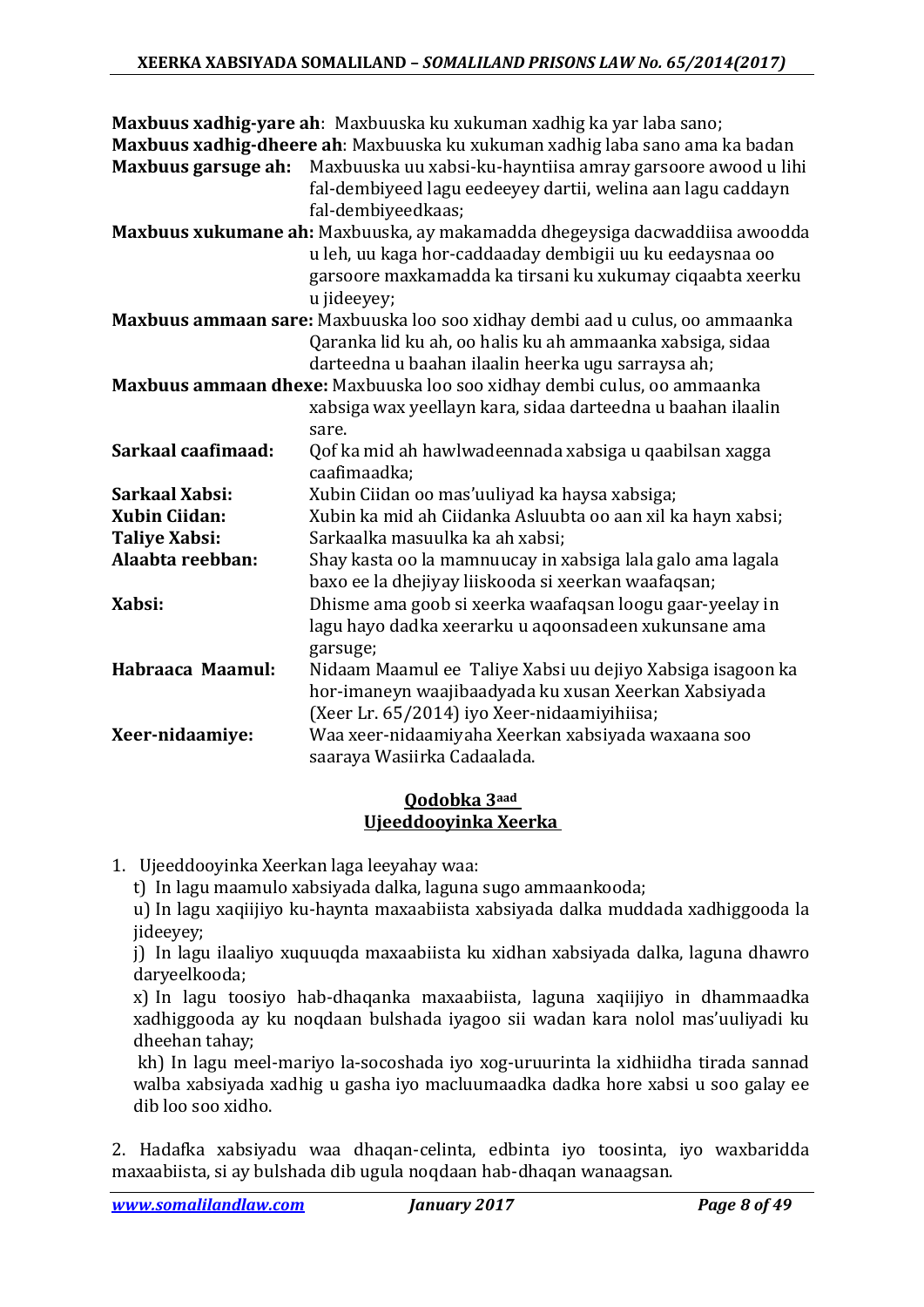### **Qodobka 4 aad Dabbaqaadda Xeerka**

Xeerkan waxaa lagu dabbaqayaa xabsiyada dalka Jamhuuriyaadda Somaliland.

### **Qodobka 5aad Mas'uuliyadda Haynta iyo Dhaqan-Celinta Maxaabiista**

Xabsiyada, haynta maxaabiista iyo dhaqan-celintoodu waa mas'uuliyad u gaar ah xukuumadda, waxaana uga masuul ah Ciidanka Asluubta, cid kalena uma wareegi karto mas'uuliyaddaasi.

### **Qodobka 6aad Reebbanaanta Goobo lagu Hayo Dad Xorriyadda laga Qaaday oo aan Ahayn Xabsi**

Waxa reebban in dalka Jamhuuriyadda Somaliland ay ka jirto goob lagu hayo dad xorriyaddooda looga qaaday abaal-marin iyo dhaqan-celin darteed oo aan ahayn xabsiyada, marka laga reebo:

- b) xarumaha dhaqan-celinta ee waafaqsan Xeerka Cadaaladda Carruurta sharciga khilaafta (Xeer Lr.36/07); iyo
- t) saldhigyada Booliiska iyo xarumaha Waaxda Baadhista Dembiyada ee Ciidanka Booliiska ee si sharciga waafaqsan baadhis awgeed dad loogu hayn karo muddo xeerarku xaddideen.

### **Qodobka 7aad: Doorka Wasaaradda Cadaaladda ee Xabsiyada**

Wasaaradda Cadaaladdu waxay masuul uga tahay xukuumadda arrimaha la xidhiidha xabsiyada iyo maxaabiista, iyadoo ay ku leedahay awoodahan soo socda:

- 1) dejinta iyo hirgelinta Siyaasadaha Qaran ee xabsiyada;
- 2) aasaasidda, furidda, xidhidda iyo hagaajinta xabsiyada; marka lagala tashado Taliyaha- Ciidanka Asluubta.
- 3) Soo-saaridda xeer-nidaamiyaha Xeerkan, iyada oo lala tashanayo Taliyaha Ciidanka Asluubta.
- 4) kormeeridda, dabagalka, qiimaynta xaaladaha xabsiyada iyo toosinta, tilmaamidda iyo ka-gacan-siinta Ciidanka Asluubta arrimaha la xidhiidha xaaladaha xabsiyada iyo maxaabiista iyo kala-xisaabtanka arrimaha la xidhiidha xabsiyada Ciidanka Asluubta iyo cid kasta oo la shaqaysa;
- 5) diyaarinta, hirgelinta, qiimaynta iyo soo-jeedinta qorsheyaasha iyo istaraateejiyadaha lagu horumarinayo, lagu tayaynayo ama lagu hirgelinayo xabsiyo la heer ah kuwa caalamka, iyadoo lala tashanayo Taliyha Ciidanka Asluubta;
- 6) u-hawl-galka iyo u-ololaynta dhaqaalaha lagu fulinaayo haynta, daryeelka iyo dhaqan-celinta maxaabiista;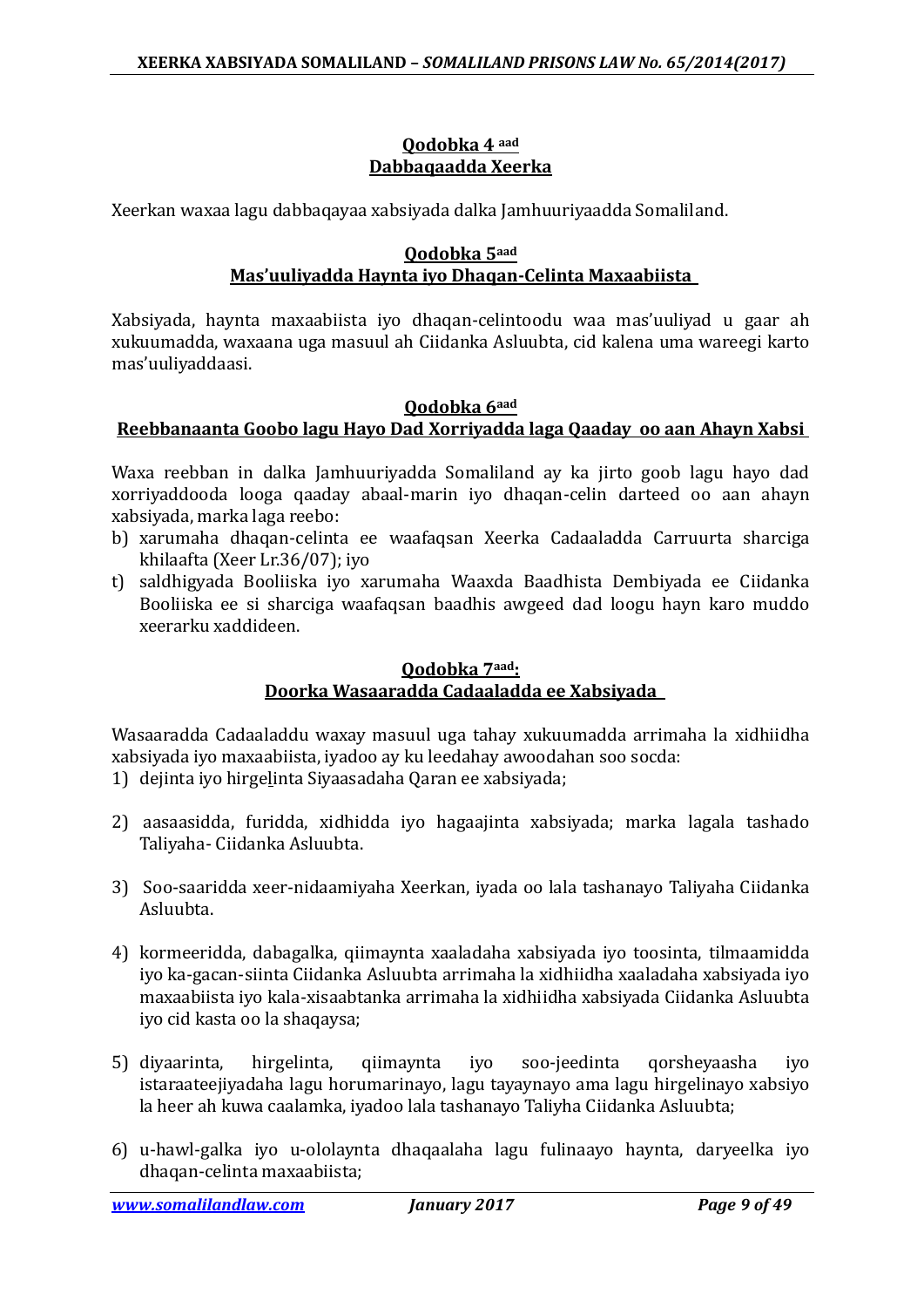- 7) Tayaynta iyo kor-u-qaadista kartida iyo aqoonta taliyeyaasha, saraakiisha xabsiyada isaga oo la tashanaya Taliyaha Ciidanka Asluubta.
- 8) ilaalinta Xuquuqda Aadamaha ee sharcigu u damaanad qaaday maxaabiista;
- 9) soo-saarista, faafinta, dabagalka fulinta xeer-nidaamiyeyaasha iyo wareegtooyinka lagu nidaaminayo, laguna fulinayo siyaasadaha iyo xeer-nidaamiyaha Xeerka xabsiyada;
- 10)ka war-bixinta baahiyaha, wax-qabadka, dhalliilaha iyo carqaladaha la xidhiidha xabsiyada; ka dib marka uu ka helo la xidhiidha arrimahaas Taliyaha Ciidanka.
- 11)Wasaaradda Cadaaladu waxay u xil-saaran tahay inaan qofna lagu xidhi Karin meel aan ahayn Xabsiyadda Dawladda ee Xeerka Xabsiyadu jideeyey.

### **Qodobka 8 aad Xuquuqda Maxbuuska**

Maxbuusku waa qof nugul oo xorriyaddii laga qaaday, waxaanu xaq u leeyahay inta uu xidhan yahay xuquuqahan soo socda:

(1) in loola dhaqmo si siman oo aan lahayn takoor iyo faquuqid ku salaysan jinsi, diin, af, goob dhalasho, aragti siyaasadeed ama reernimo;

(2) in loola dhaqmo si ixtiraam, xaq-dhawrid iyo aadaminimo leh;

(3) in loo hayo oo keliya si sharciga waafaqsan, loona sii daayo sida ugu dhakhsaha badan marka uu sii-deyn xaq u yeesho;

(4) in aan lagula kicin jidh-dil ama quudhsi;

(5) in loo oggolaado xidhiidhka qoyskiisa, ehelkiisa, qaraabadiisa, saaxiibbadiisa iyo ciddii kale ee uu doorto la-kulankooda ama iyagu doorta la-kulankiisa;

(6) in lagu war-geliyo xaqa qareen-yeelashada iyo racfaan-qaadashada;

(7) in fursad loo siiyo helitaan qareen xuquuqdiisa u difaaca, wax xaddidaad ahna aan laga saarin xaqa qareen-yeelasho iyo la-kulanka qareenkiisa;

(8) in fursad loo siiyo, loona fududeeyo ka-racfaan-qaadashada xukunnada ku dhaca;

(9) in uu helo cunto iyo biyo nadiif ah oo ku habboon marba xaaladda caafimaad ee maxbuuska;

(10) in uu helo goob hurdo iyo gogol ku habboon noloshiisa iyo xaaladdiisa caafimaad;

(11) in uu helo daryeel caafimaad, baadhis iyo daweyn caafimaad mar kasta oo uu u baahdo, iyo in laga baadho caafimaadka maxbuuska meel lagula xidhayo;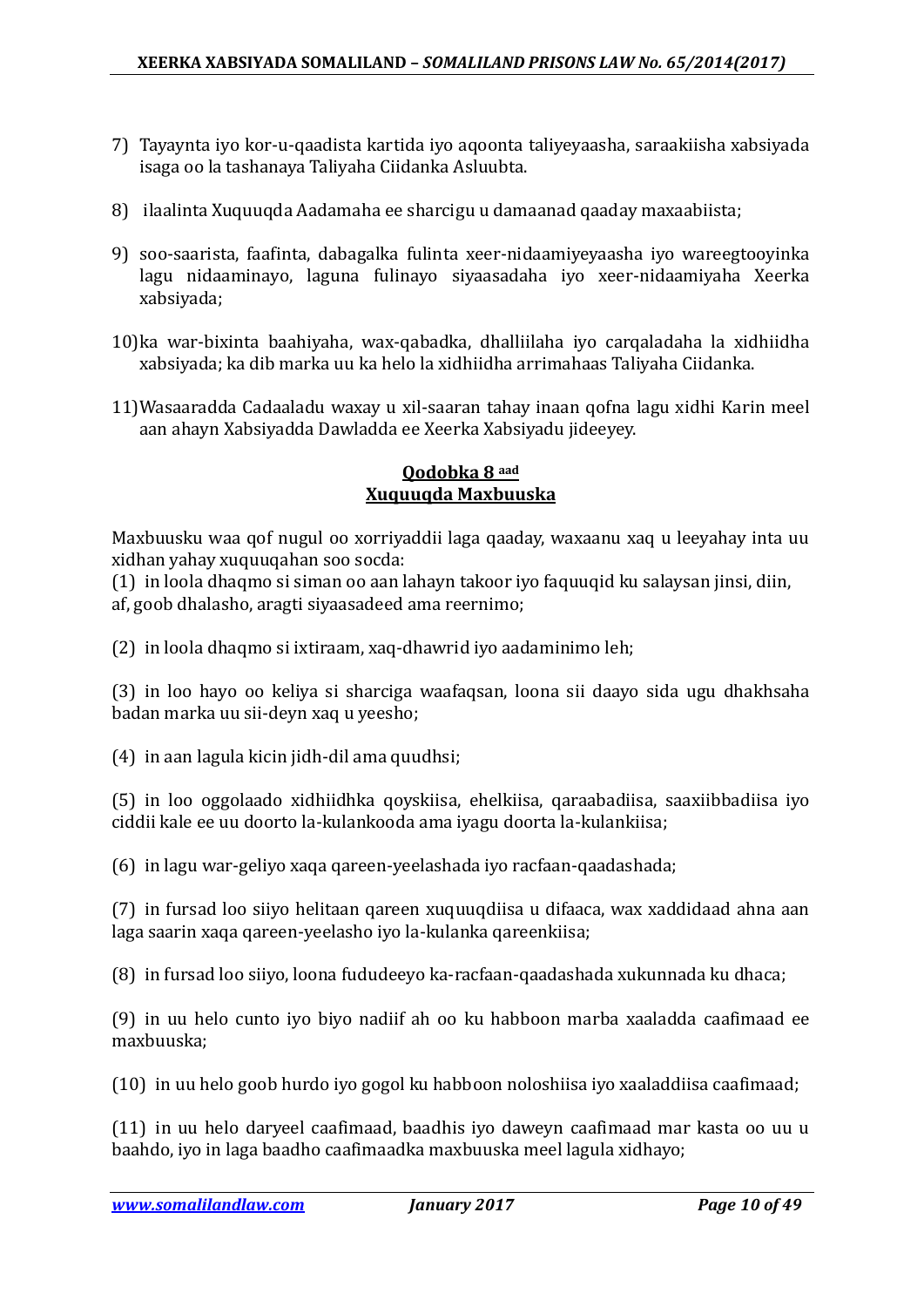(12) in uu ku noolaado heer nadaafadeed oo ku habboon in lagu noolaado;

(13) in uu helo qorrax-u-bixid iyo Jimicsi;

(14) in uu xor u noqdo diintiisa, fursadna loo siiyo cibaadaysiga iyo ku dhaqanka diintiisa;

(15) in uu ka faa'iidaysto xabsi-dhimista ama sii-deynta shuruudaysan si caddaalad iyo sinnaan ah oo xeerka waafaqsan;

(16) in fursad loo siiyo cabashada, lana dhegaysto, loogana jawaabo cabashadiisa, baadhisna lagu sameeyo marka la garawsan karo, loona gudbiyo natiijada baadhista si xeerka waafaqsan;

(17) in uu helo turjumaan marka aanu fahmayn afka lagu wada hadlayo;

(18) in loo ilaaliyo loona xafido hantida uu xabsiga la soo galo ama loogu keeno si sharciga waafaqsan;

(19) in, mar kasta oo laga beddelo xabsiga uu ku xidhan yahay, lagu war-geliyo xabsiga loo wareejiyo qoyskiisa, qareenkiisa, qaraabadiisa iyo ciddii uu doorto;

(20) waxa kale oo uu xaq u leeyahay xuquuqaha kale ee xeerkan ama xeerarka kale ee dhaqan-galka ah loogu dammaanad-qaaday.

### **QAYBTA 2AAD HIRGELINTA XABSIYADA**

#### **Qodobka 9aad Aqoonsiga Xabsiyadii Hore u Jiray iyo Maxaabiista ku Xidhan**

Xabsi kasta oo dalkan Jamhuuriyadda Somaliland sifo sharci ah uga dhaqan-galay iyo maxaabiista lagu hayo ka-hor intaanu Xeerkani dhaqan-gelin, shaqeeyana maalinta Xeerkani dhaqan-galo, waxa loo aqoonsanayaa xabsi Jamhuuriyadda Somaliland leedahay, dadka ku xidhanna waxaa loo aqoonsanayaa maxaabiis Qaranka u xidhan.

### **Qodobka 10aad Dhismaha iyo Sharciyaynta Xabsi Cusub iyo Xidhidda Xabsi Hore**

- 1) Marka loo baahdo dhisme xabsi cusub, goobta laga dhisayo, shuruudaha looga baahan yahay dhismaha xabsiga cusub ama xabsiga gebi ahaanba dib loo dhisayo, qalabka ama heerka badbaado ee looga baahan yahay, naqshadda uu yeelanayo, xuduudaha dhuleed ee uu yeelanayo, aagga loo baahan yahay in aanay degsiimadu u soo dhaafin sababo ammaan dartood iyo arrimaha kale ee looga baahan yahay, waxaa soo jeedinaya Taliyaha Ciidanka waxa oggolaanaya Wasiirka.
- 2) Marka la dhammaystiro dhismaha loogu talo-galay xabsiga cusub, Taliyaha Ciidanku wuxu u gudbinayaa Warbixinta Xabsigaas wuxu u gudbinaya Wasiirka Caddaaladda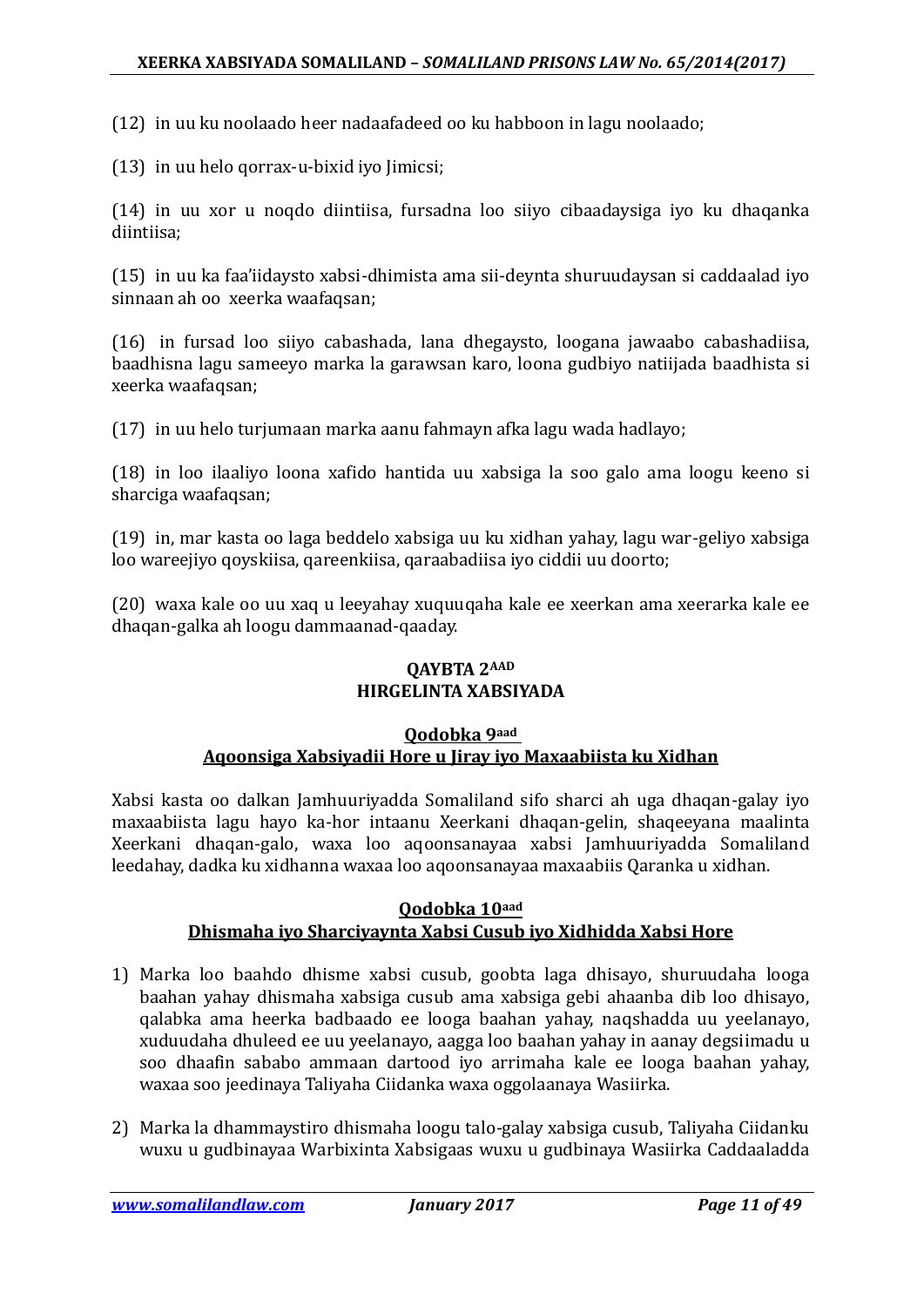JSL; ka dib-marka uu hubiyo in xaalada dhismahaasi ku haboon tahay in xabsi loo adeegsado, wasiirkuna wuxu ansixinaya jiritaanka Xabsigaasi.

3) Wasiirku, ka dib markuu helo soo-jeedinta Taliyaha Ciidanka, wuxuu Xeer-nidaame ku soo-saaraya:-

b) in dhisme, goob xidhan, ama qaybo kuwaas ka mid ahi, ay noqdaan xabsi;

t) in xuduudaha xabsi hore u jirey uu is-beddel ku sameeyey.

4) Wasiirku, ka dib markuu helo soo-jeedinta Taliyaha Ciidanka, wuxuu Xeer-nidaamiye ku soo saaraya:-

b) in xabsi hore u jiray si ku meel-gaadh ah loo xidho, oo dib-u-dhis buuxa lagu sameeyo;

t) in xabsi hore u jiray si joogto ah loo xidho oo aanu sii ahaan xabsi laga bilaabo taariikhda ay isla gartaan Taliyaha & Wasiirku.

5) Ka-hor taariikhda ay ku egtahay jiritaanka xabsigu ee ku xusan Xeer-nidaamiyaha, si waafaqsan faqradda 4(t) ee qodobkan, Taliyaha Ciidanku wuxuu u rarayaa (maxaabiista ku xidhan xabsiga jiritaankiisa la soo af-jarayo ama sida ku meelgaadhka ah loo joojiyay isticmaalkiisa iyo wixii hanti ah ee lagama maarmaan u ah maxaabiista la rarayoba) xabsiga ama xabsiyada kale ee dalka ee sii-haynta maxaabiistaas ku habboon.

### **Qodobka 11aad Xabsi Ku-Meel-Gaadh ah**

1) Xabsiga ku-meel-gaaadhka ahi, waa dhismaha ama goobta kale ee xidhan ee uu asteeyo Taliyaha Xabsigu, ka-dib markuu helo oggolaanshaha Taliyaha Ciidanka, si loogu xidho maxaabiis laga rarayo xabsiga, marka xaaladdu in sidaa la yeelo ay lagama maarmaan ka dhigto.

2) Xabsiga Ku-Meel-Gaadhka ah waxa la adeegsan karaa marka:

b) tirada maxaabiista ee xabsiga ku xidhani ay ka badato tirada si caqli-gal ah loogu hayn karo xabsiga, isla markaana aan la hayn xabsi kale oo loo raro tirada maxaabiista ah ee dheeraadka ku ah xabsiga; ama

t) ay xabsiga ka dilaacaan cudurrada faafaa, ama ay timaaddo baahi kale oo keentay in qaybo ka mid ah maxaabiista si ku-meel-gaadh ah loogu hayo dhisme kale, waxaana ka go'aan-gaadhaya Taliyaha Ciidanka, ka dib markuu helo Warbixinta Hogaanka xabsiyada..

3) Taliyaha Ciidanka ayaa oggolaanaya astaynta iyo isticmaalka xabsiga-ku-meelgaadhka ah xaalad kasta oo baahidiisa keenta.

4) Mar kasta oo ay xabsi ku timaaddo aafo khatar gelin karta nolosha maxaabiista iyo ciidanka, waxa Taliyaha Xabsiga u bannaan in uu qaado tallaabo kasta oo uu ku badbaadinayo maxaabiista iyo ciidanka, iyadoo sida ugu macquulsan uu isaga xilsaarayo sugidda gacan-ku-haynta maxaabiista.

### **Qodobka 12aad Ujeeddada Xabsiyada Gaarka ah**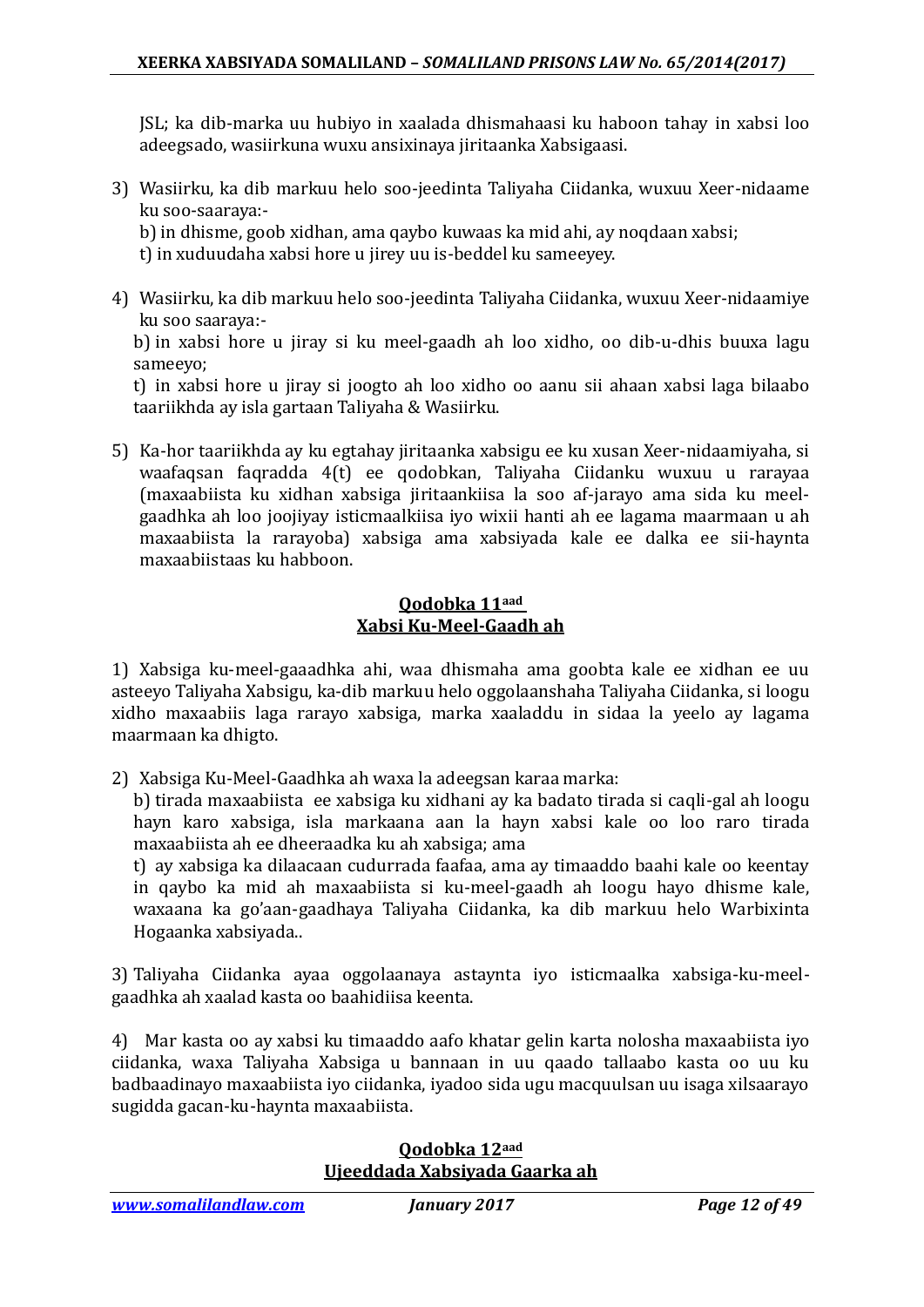Taliyaha Ciidanku isagoo raacaya Sharciga iyo soo jeedinta Wasiirka ee Waafaqsan Xeerkan Xabsiyada, isla markaana meel-marinaya nidaamka kala-soocidda maxaabiista, sida ku xusan qodobka 74aad, wuxuu xabsiyo gaar ah ugu talo-geli karaa noocyo gaar ah oo maxaabiis ah, waxaanu xaddidi karaa tirada nooc maxaabiis ah ee la geyn karo xabsiyo gaar ah, nooc kasta oo maxbuus oo xabsi sidaa loogu gaar-yeelayna sifo sharci ah ayaa lagu geeyey looguna xidhay xabsigaas.

### **QAYBTA 3AAD MAAMULKA XABSIYADA**

### **Qodobka 13aad Maamulka iyo Gacan-Ku-Haynta Xabsiyada**

1) Taliyaha Ciidanku wuxuu mas'uul ka yahay in ay xabsiyadu si fiican u shaqeeyaan, iyada oo mas'uuliyaddiisa ay ka mid tahay xabsi-ku-haynta, daryeelidda, wax-baridda maxaabiista iyo sugidda ammaanka xabsiyada iyo maxaabiista, waxaanu sida ugu dhakhsaha badan ula socodsiinayaa Wasiirka iyo Xeer-ilaaliyaha Guud ee Qaranka.

b) Geeri kasta, shil kasta oo halis ah, shaqaaqo, wax-is-weydaarin ama dhacdo aan caadi ahayn oo saamayn ku leh nidaamka kala-dambaynta iyo ammaanka xabsiga ama nolosha iyo hab-dhaqanka suubban ee maxaabiista;

- t) baxsasho kasta ama isku-day kasta oo baxsasho oo maxbuus;
- j) Gaar-u-xidhidda maxbuus, iyada oo la raacayo Xeer-nidaamiyaha Xeerkan.

2) Taliyaha Ciidanku waxa kale oo uu hubinayaa in sida ugu dhakhsaha badan loogu wargeliyo Xeer-Ilaaliyaha Guud:

- b) Geeri kasta oo maxbuus;
- t) Fal-dembiyeedka kasta oo culus oo lagu galay xabsiga.

3) Taliyaha Ciidanka waxaa u banana inuu la tashado Wasiirka si uu adeegsado kaalmada qofksta ama ururkasta oo samo-fal.

4) Taliyaha Ciidanku wuxuu sanadkiiba ugu yaraan 3 jeer booqanayaa oo kormeerayaa ama amrayaa booqashada iyo kormeerista dhammaan xabsiyada dalka, waxaanu natiijada booqashooyinka ama kormeerrada u gudbinayaa Wasiirka.

5) Sidoo gale Taliyaha Ciidanku wuxu awood u leeyahay inuu kormeer & baadhis ugu diri-karo Madaxda & Hogaamadiisa kal duwan ee Ciidamadda.

### **Qodobka 14aad Amarrada Joogtada ah ee Taliyaha Ciidanka**

(1) Taliyaha Ciidanku, mar kasta oo uu lagama maarmaan u arko, wuxuu ka bixinayaa amarro joogto ah maamulka, gacan-ku-haynta, ammaanka iyo fayo-dhawrka xabsiyada guud ahaan ama xabsiyo cayiman iyo maamulka, gacan-ku-haynta, ammaanka, dhaqancelinta iyo caafimaadka maxaabiista iyo weliba maamulka saraakiisha xabsiyada, xubnaha iyo Ciidanka guud ahaan.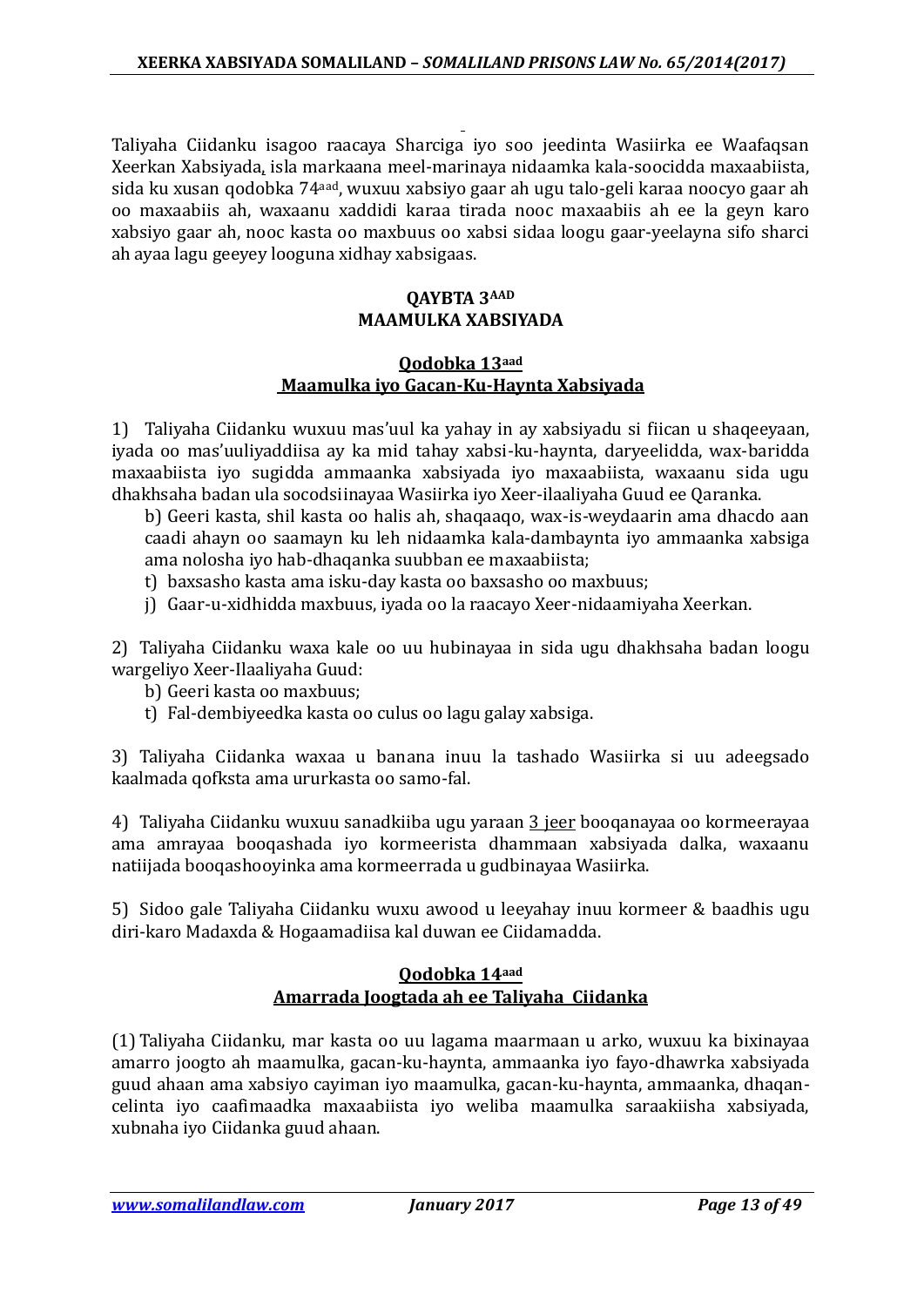(2) Amarrada joogtada ah ee uu Taliyaha Ciidanku uu bixiyo si waafaqsan faqradda (1) ee Qodobkan waxa ay dhammaystirayaan Xeer-nidaamiyeyaasha Wasiirku soo saaro iyadoo uu raacayo qodobka 94aad ee Xeerkan, haddii se iska-hor-imaad ku yimaaddo amar joogto ah oo Taliyaha Ciidanku soo saaray iyo Xeer-nidaamiyaha Wasiirku soo saaray, amarka joogtada ah waxa lagaga dhaqmayaa ilaa inta uu ka waafaqsan yahay Xeer-nidaamiyaha, inta uu ka khilaafsan yahayna waxa loo raacayaa sida lagu jideeyey Xeer-nidaamiyaha.

(3) Amarrada joogtada ah ee uu Taliyaha Ciidanku u bixiyey si waafaqsan faqradda (1) ee Qodobkan waxa lagu cayimi karaa laguna maamuli karaa xushmayno iyo xuquuqo gaar ah oo loo fidiyey maxaabiis waana lagu qaadi karaa.

(5) Taliyaha Ciidanku wuxuu amarrada gaarka ah ee ku xusan faqradaha sare ee Qodobkan u baahinayaa sida uu u arko in ay lagama maarmaan ugu tahay ku-wargelinta iyo ogeysiinta saraakiisha xabsiyada, xubnaha kale, dadka soo booqanaya xabsiyada iyo maxaabiista ay amarradu saamaynta ku leeyihiin.

(6) Taliyaha Xabsigu, markuu helo amar lagu soo saaray si waafaqsan faqradda (1) ee Qodobkan, wuxuu qaadayaa tallaabada macquulka ah ee amarka gaarka ah lagu gaadhsiinayo maxbuuska aan fahmayn afka Soomaaliga ama aan aqoon akhris/qoristiisa.

### **Qodobka 15aad Magacaabista Taliyaha Xabsiga iyo Taliye-Ku-Xigeenka Xabsiga**

(1) Taliyaha Ciidanku wuxuu xabsi kasta u magacaabayaa Taliye Xabsi iyo Taliye-ku-Xigeen, isagaana xilka ka qaadi kara.

(2) Sarkaalka loo magacaabo Taliyaha Xabsigu wuxuu madax ka noqonayaa xabsiga loo magacaabay, waxaanu Taliyaha Ciidanka mas'uul uga yahay maamul-wanaagga, kaladambaynta iyo ammaanka xabsigaas.

(3) Taliye-Xigeenka Xabsigu wuxuu ka kaalinayaa Taliyaha Xabsiga hawlaha la xidhiidha maamul-wanaagga, kala-dambaynta iyo ammaanka xabsiga, waxaanu xilka ku sii simayaa Taliyaha Xabsiga marka uu xabsiga ka maqan yahay;

(4) Marka Taliyaha Xabsiga iyo Taliye-Ku-Xigeenka xabsigu isku mar ka maqan yihiin xabsiga, waxa labadooda ka madaxnimada xabsiga ku dambeeyaa u sii xil-saarayaa Ku-Simaha Taliyaha Xabsiga :

b) sarkaalka xabsi ee ugu sarreeya xagga darajada;

t) haddii laba sarkaal xabsi ama ka badani ay ka sinmaan xagga darajadana, waxa Ku-Simaha Taliyaha Xabsiga loo xil-saarayaa sarkaalka xabsi ee shaqada ku soo horreeyey.

### **Qodobka 16aad Mas'uuliyadda Taliyaha Xabsiga**

1) Taliyaha Xabsiga ayaa Taliyaha Ciidanka uga mas'uul ah dhammaan hawlaha xabsiga.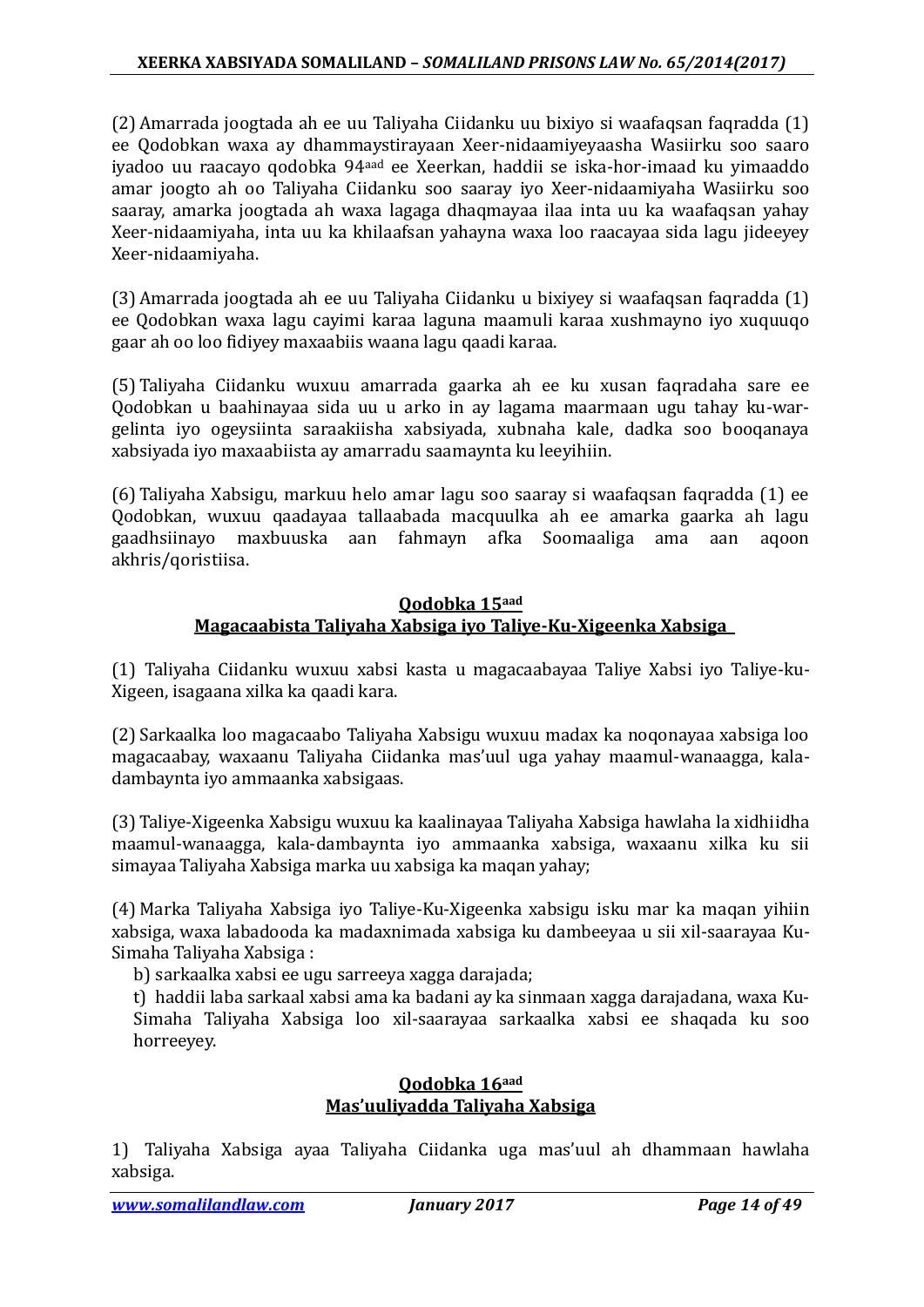2) Taliyaha Xabsigu isagoo raacaya xeerka Xabsiyada & xeer-nidaamiyhiisa, tilmaamaha iyo amarrada madaxda sare wuxuu mas'uul ka yahay habsami-umaamulidda xabsiga taas oo lagu xaqiijinayo:-

b) sugidda ammaanka xabsiga iyo maxaabiista,

t) xabsi-ku-haynta maxaabiista muddada xadhiggooda la jideeyey,

j) daryeelidda maxaabiista iyo ilaalinta nolosha iyo caafimaadka maxaabiista,

x) xirfad/akhris/qoraal-barista maxaabiista iyo toosinta hab-dhaqankooda si ay ugu noqdaan bulshada iyagoo sii wadan kara nolol mas'uuliyadi ku dheehan tahay, kh) dhawridda xuquuqda maxaabiista (Xuquuqda Aadaminimo iyo xuquuqda qofka Xuriyada laga qaaday).

d) habsami-u-diiwaan-gelinta maxaabiista si loola socdo tirada sannad kasta soo gasha xabsiga;

3) Taliyaha Xabsiga ayaa ka mas'uul ah baxsasho kasta oo uu ku kaco maxbuus ku jirey xabsiga uu taliyaha ka yahay, haddii aan masuuliyadu si buuxda ugu wareegin Sarkaal Xabsi ama xubin ciidan, si waafaqsan Xeerkan ama xeer-nidaamiyahiisa.

4) Taliyaha Xabsigu wuxuu siin karaa saraakiisha xabsiga iyo maxaabiista amarrada uu u arko in ay lagama maarmaan u yihiin maamul wanaagga, kala-dambaynta iyo ammaanka xabsiga uu taliyaha ka yahay.

5) Taliyaha Xabsigu wuxuu oggolaan karaa isticmaalka xoogga uu sida macquulka ah u aamino in uu lagama maarmaan u yahay in uu ku meel-mariyo amarradiisa sharciga ah ee uu ku xaqiijinayo jiritaanka maamul wanaagga, kala-dambaynta iyo ammaanka xabsiga; waxaana sharci ah in sarkaal xabsi u adeegsado xoog sida loogu oggolaaday.

6) Taliyaha Xabsigu wuxuu u gudbinayaa Taliyaha Ciidanka warbixin bil-leh ah oo uu si faahfaahsan ugu xusay shaqaaqooyinka waaweyn, booqashooyinka muhiimka ah, dembiyada yar-yar iyo kuwa culus ee lagu galay xabsiga, tirada maxaabiista iyo xaaladdooda sharciyeed, iyo wararka kale ee loo baahdo.

### **Qodobka 17aad Habraacyada Maamulka Xabsiga**

1) Taliyaha Xabsigu wuxuu soo saari karaa habraacyo maamul oo qoraal ah oo la xidhiidha maamulka iyo shaqada joogtada ah ee xabsiga waxaana oggolaanaya Taliyaha Ciidanka.

2) Haddii ay iska hor-yimaaddaan:-

b) Amar joogta ah oo uu soo saarey taliyaha Ciidanku iyo habraac maamul oo uu Saarey taliye xabsi waxa la raacayaa amarka joogtada ah ee taliyaha Ciidanka t) Amarada iyo habraac maamul oo uu soo saaray taliye xabsi waxaa la raacaya Xeernidaamiyaha.

3) Taliyaha Xabsigu wuxuu qaadayaa tallaabo kasta oo lagama maarmaan ah si uu habraacyada maamul ee uu soo saaray ugu war-geliyo saraakiisha xabsiga, xubnaha, dadka xabsiga soo booqanaya iyo maxaabiista xabsiga ku xidhan.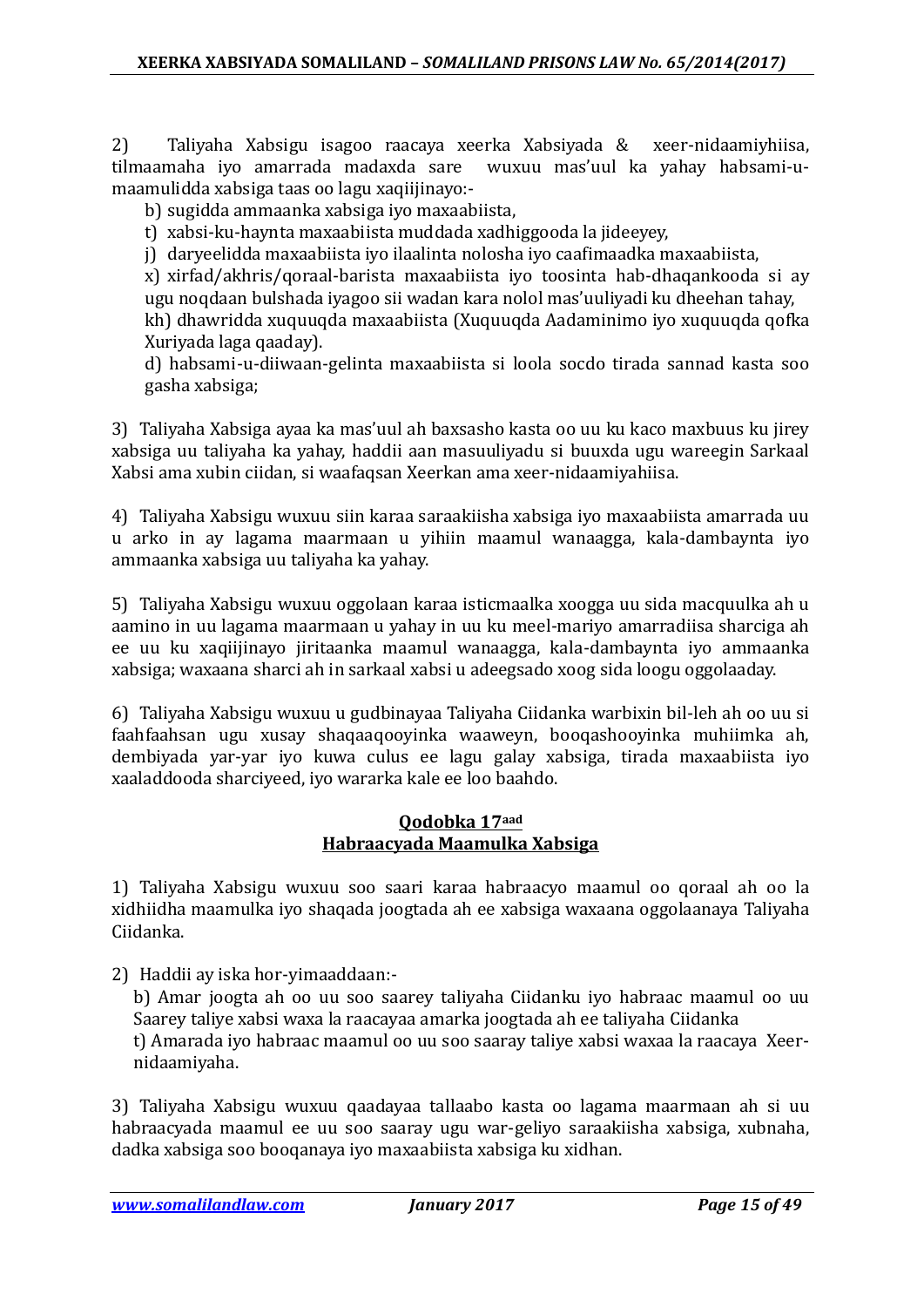4) Taliyaha Xabsigu wuxuu qaadayaa tallaabo kasta oo lagama maarmaan ah oo uu habraacyada maamul ee uu soo saaray, ilaa xadka ay ka khuseeyaan maxaabiista, uu:-

b) kula socodsiiyo maxbuus kasta oo aan akhris/qorista aqoon,

t) kula socodsiiyo luuqadda uu fahmayo maxbuus kasta oo aan fahmayn afka Soomaaliga.

#### **Qodobka 18aad Magacaabista Saraakiisha Xabsiga**

(1) Taliyaha Ciidanku, isagoo raacaya Xeerka Ciidanka, wuxuu u xil-saari karaa xabsiyada tirada saraakiisha xabsi ee lagama maarmaanka u ah xaqiijinta ujeeddooyinka xeerkan.

(2) Marka fal-dembiyeed uu ku caddaado Sarkaal xabsi, iyadoo loo raacay xeer aan ahayn Xeerkan, laakiin la xidhiidha xil-gudashadiisa Sarkaal xabsi ahaan ama ku habboonaantiisa haynta xafiis, Taliyaha Ciidanku wuxuu shaqada ka saari karaa sarkaalka xabsi si waafaqsan Xeerka Ciidanka iyo Xeer-nidaamiyahiisa.

#### **Qodobka 19aad Awoodda iyo Waajibaadka Sarkaal Xabsi**

Sarkaal xabsi wuxuu:

(1) mas'uul ka yahay in uu sugo ammaanka xabsiga, halka looga xilsaaro in uu ka shaqeeyo;

(2) mas'uul ka yahay baxsashada maxbuus isaga la hoos-geeyey ama uu ilaalintiisa u xilsaarraa mar uu shaqada lahaa;

(3) u hoggaansamayaa dhammaan amarrada sharciga ah ee uu siiyo Taliyaha Xabsigu ama sarkaal xabsi ee xukuma ama kormeer ku leh, iyo weliba amarrada iyo tilmaamaha Taliyaha Ciidanka.

(4) siin karaa maxbuus amarrada lagama maarmaanka u ah xaqiijinta ujeeddooyinka Xeerkan, sida ammaanka, kala-dambaynta, ama maamulidda xabsiga; waxaanu adeegsan karaa xoogga ugu muuqda in uu macquul yahay ee lagama maarmaanka u ah in uu sugo in amarradiisa ama amarrada kale ee sharciga ah loo hoggaansamay.

### **Qodobka 20aad**

### **Magacaabista iyo Mas'uuliyadda Madaxa Xafiiska Tirada iyo Soo-Dhawaynta ee Xabsiga**

(1) Taliyaha Ciidanku, ka-dib marka uu la tashado Taliyaha Xabsiga, tixgelinayana aqoonta gaarka ah ee looga baahan yahay mas'uulkan, wuxuu magacaabayaa Madaxa Xafiiska Tirada iyo Soo-Dhaweynta Xabsiga.

(2) Xafiiska Tirada iyo Soo-Dhaweynta Xabsigu wuxuu yeelan karaa diiwaannadan soo socda:

- b) Diiwaanka Garsugeyaasha,
- t) Diiwaanka Racfaannada,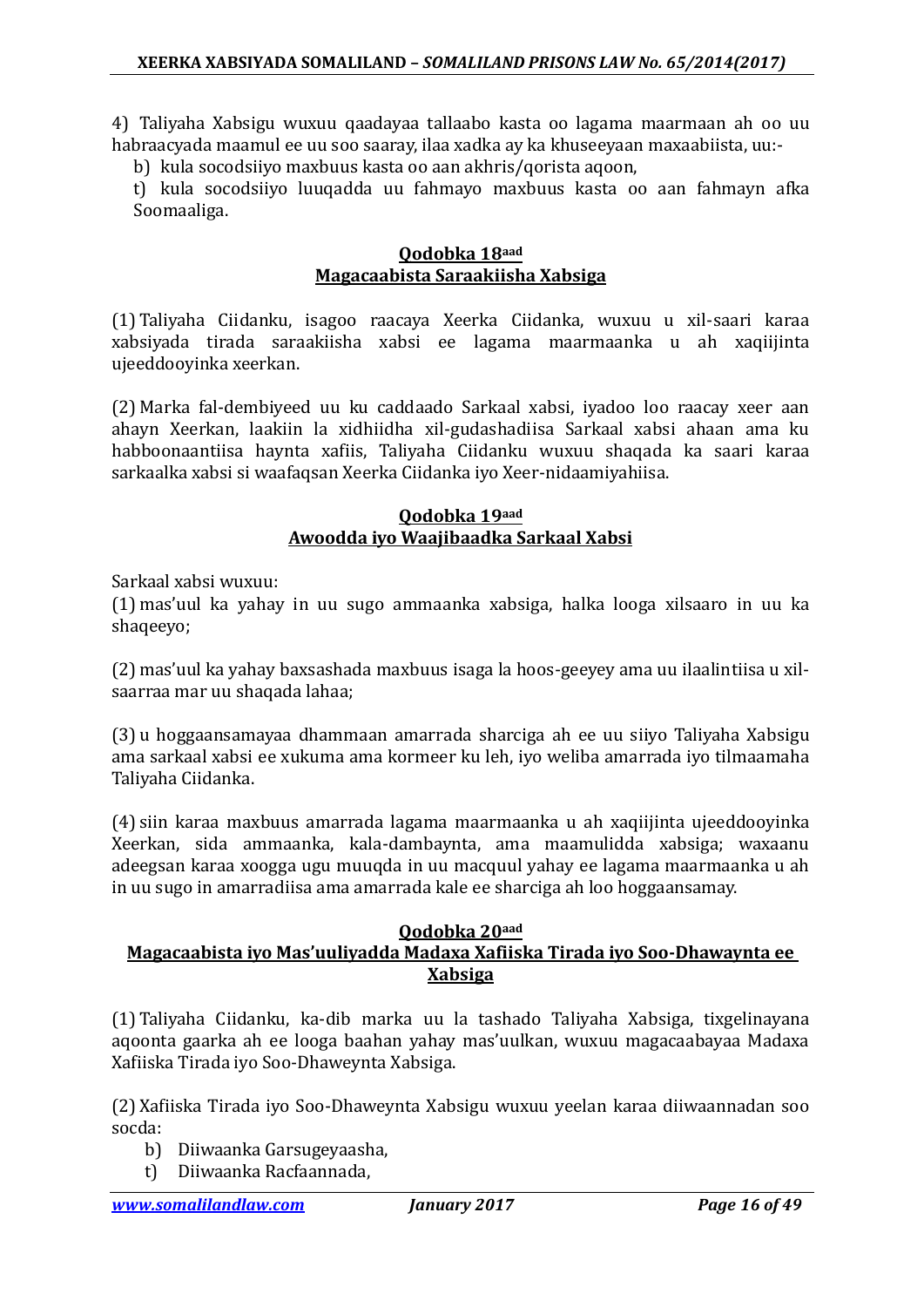- j) Diiwaanka Xukumaneyaasha xukunkoodu noqday kama-dambaysta,
- x) Diiwaanka Booqashooyinka,
- kh) Diiwaanka Dacwadaha iyo Anshaxa,
- d) Diiwaanka Caafimaadka,
- r) Diiwaanka lacagta, Alaabta yar-yar ee Qiimaha leh iyo Dharka Maxaabiista,
- s) Diiwaanka Geerida,
- sh) Diiwaanka xidhidda iyo furidda,
- dh) Diiwaanka Dhacdooyinka (Occurrence Book),
- c) Diiwaanka Raashinka,
- g) Diiwaanada kale ee lama huraan noqda.

(3) Taliyaha Xabsigu, ka dib markuu la tashado Taliye-Xigeenka iyo Madaxa Xafiiska Tirada iyo Soo-Dhaweynta xabsiga, wuxuu magacaabayaa saraakiil mas'uul ka kala noqda diiwaannada xafiiska Tirada iyo Soo-Dhaweynta xabsiga, tiradooduna ay tahay hadba inta loo baahdo.

(4) Madaxa Xafiiska Tirada iyo Soo-Dhaweynta Xabsigu wuxuu mas'uul ka yahay guud ahaan diiwaannada kala duwan ee Xafiiska Tirada iyo Soo-Dhaweynta ee Xabsiga, waxaana mas'uuliyaddiisa ka caawinaya Diiwaan-hayeyaasha kala duwan.

(5) Madaxa Xafiiska Tirada iyo Soo-Dhaweyntu wuxuu ku qorayaa ama hubinayaa in lagu qoro diiwaannada kala duwan dhammaan macluumaadka loogu talagalay diiwaan kasta ee la xidhiidha maxbuuska, waxaanu si aan dib-u-dhac lahayn u gudanayaa waajibaadka ka saaran u-suurto-gelinta maxbuuska xuquuqda xeerarku u waajibiyeen, sida:

b) ku-wargelinta maxbuuska in uu xaq u leeyahay in uu qabsado qareen iyo la xidhiidhintiisa qareenka uu doonayo in uu u wakiisho dacwaddiisa, haddii aanu qareen qabsan karinna uu la xidhiidhiyo hay'adaha bixiya kaalmada sharciga;

t) ka-ilaalinta maxbuuska in uu ku-muddo-dhaafo garsugenimada;

j) u-qoridda maxbuuska la xukumay racfaanka uu codsado, iyada oo laga taxadirayo in ay ka dhacdo muddada loo oggol yahay in uu ku dalbado racfaan;

x) hubinta u-diiwaan-gelinta maxbuuska buka xaaladdiisa caafimaad, kulammada uu la yeeshay Sarkaalka Caafimaadka ama dhakhtarka iyo daweynta la siiyey,

kh) u-diiwaan-gelinta maxbuuska fal-dembiyeedyada uu geysto muddada uu xabsiga ku jiro iyo tallaabada laga qaaday,

d) maamulidda iyo diiwaangelinta booqashooyinka loogu yimaaddo maxbuuska,

r) u-ilaalinta maxbuuska xukuman taariikhda uu xabsiga ka baxayo, iyo

s) arrintii kasta ee kale ee diiwaan-gelinteeda lagu jideeyo xeer, amarrada joogtada ah ama amarrada gaarka ah.

(6) Lacagta maxaabiista iyo alaabta yar-yar ee qiimaha leh waxa lagu xafidayaa khasnadda xafiiska Taliyaha Xabsiga.

(7) Marka maxbuusku codsado in lacagta loo hayo looga soo iibiyo shay aan maamnuuc ahayn, Madaxa Xafiiska Tirada iyo Soo-Dhaweyntu wuxuu Taliyaha Xabsiga u soo diyaarinayaa nidaam-xisaabeedka maxbuuska lagu siinayo, diiwaankana lagaga saarayo lacagta uu soo codsaday, iyada oo ka saarista diiwaanka ee lacagtaa laga saxeexayo mabuuska lacagta leh.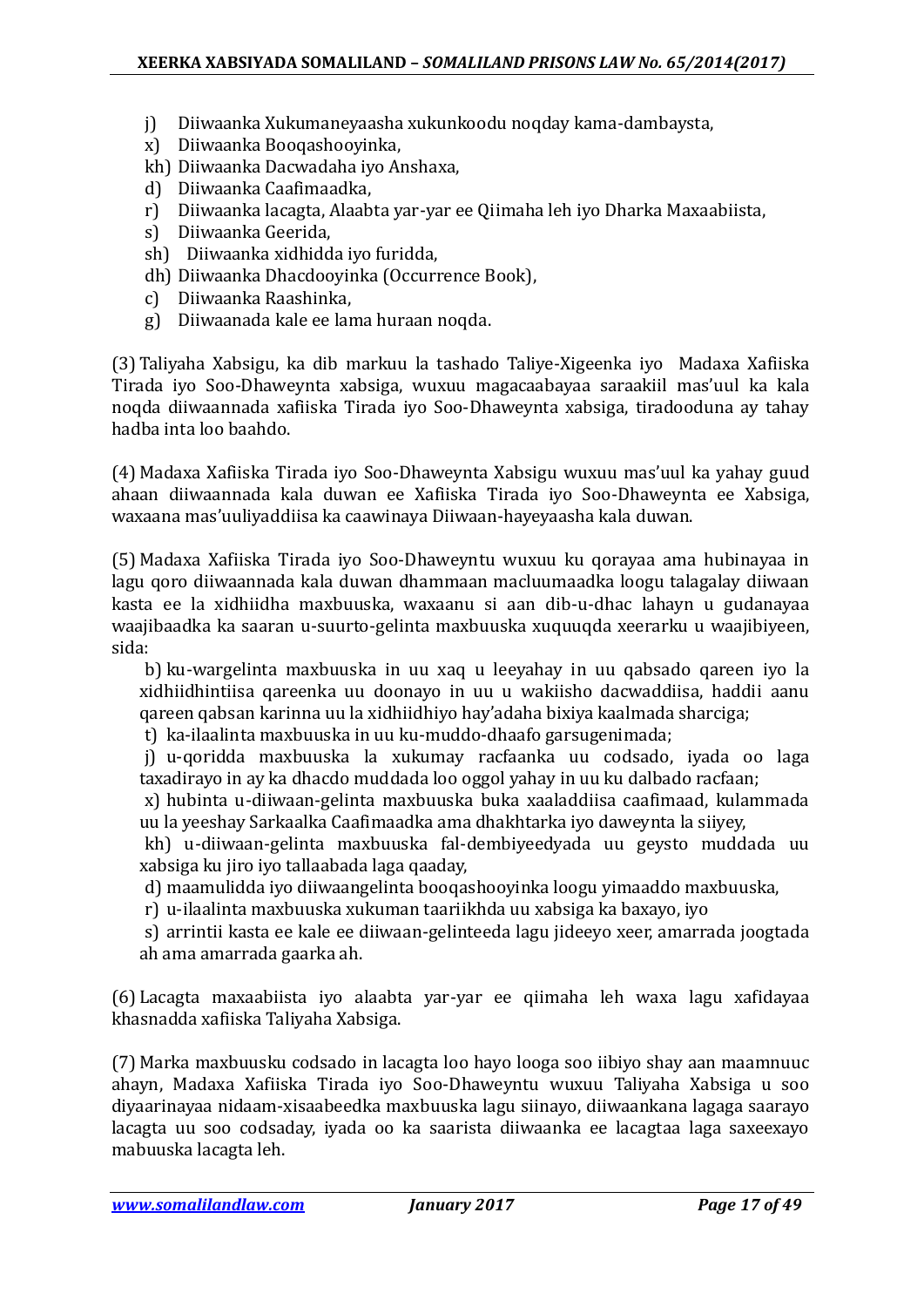(8) Madaxa Xafiiska Tirada iyo Soo-Dhaweyntu waxa kale oo uu mas'uul ka yahay diiwaan-gelinta lacagta, alaabta yar-yar ee qiimaha leh, dharka iyo dhamaan alaabta kale ee ay leeyihiin maxaabiistu ee lagu aaminay, waana in uu tiriyo, iyada oo marag leh, laguna qoro diiwaanka loogu talagalay tirada lacagta, dharka ama alaabta kale, khaanadda la dhigay dharka ama alaabta iyo markhaatiyada tirada alaabta goob-joogga u ahaa iyo saxeexa maxbuuska leh lacagta, dharka ama alaabta kale.

(9) Haddii alaab laga diiwaan-geliyey Xafiiska Tirada iyo Soo-Dhaweynta la waayo ama khasaare gaadho, Taliyaha Xabsigu:

b) waxa uu hubinayaa khasaaraha dhacay iyo cidda gaar ahaan uga masuulka ah arintaas,

t) Marka uu Taliyaha Xabsigu xaqiijiyo sarkaalka xabsi ama xubinta ciidan ee mas'uulka ka ah dhibaatada dhacday, wuxuu maxbuuska u mag-dhebayaa khasaaraha gaadhay alaabtiisa, waxaanu si tartiib ah uga jarayaa mushaharka sarkaalkaa xabsi ama xubintaa ciidan qiimaha khasaaraha ku yimi alaabta ee loo mag-dhebey maxbuuska.

(10) Waajibaadka iyo mas'uuliyadda Diiwaan-Hayaha Xafiiska Tirada iyo Soo-Dhaweynta xabsiga waxa lagu faahfaahinayaa xeer-nidaamiyaha Xeekan, si waafaqsan Xeerkan.

### **Qodobka 21aad Magacaabista Saraakiisha aan Ahayn Saraakiil Xabsi**

(1) Waxa Xeerkan lagu magacaabi karaa saraakiisha caafimaad, saraakiisha maamul, macallimiinta iyo saraakiisha kale, ee aan ahayn saraakiisha xabsi ee loo hawl-geliyey si waafaqsaqn qodobka 18aad ee Xeerkan, ee loogu baahdo si loo xaqiijiyo ujeeddooyinka Xeerkan.

(2) Si loo xaqiijiyo ujeeddooyinka Xeerkan, Taliyaha Ciidanku wuxuu qori karaa, kana hawl-gelin karaa xabsiyada shaqaale rayid ah, isagoo raacaya Xeerka Shaqaalaha Dawladda.

### **Qodobka 22aad Magacaabista iyo Mas'uuliyadda Madaxa Bakhaarrada ee Xabsiga**

(1) Taliyaha Xabsigu, ka dib markuu la tashado Taliye-Xigeenka Xabsiga, wuxuu magacaabayaa Madaxa Bakhaarrada Xabsiga.

(2) Madaxa Bakhaarrada Xabsigu wuxuu hoos imanayaa Madaxa Xafiiska Tirada iyo Soo-Dhaweynta ee xabsiga.

(3) Madaxa Bakhaarrada Xabsigu waxa uu masuul ka yahay xafidaadda iyo maamulidda raashinka maxaabiista iyo hantida kale ee la dhigo bakhaarrada uu mas'uulka ka yahay.

#### **Qodobka 23aad Ka-Qaadista Maxbuuska Sawir Kur ah iyo Raadka Faraha**

Marka ay farsamo ahaan ugu suurto-geleyso, Taliyaha Xabsigu wuxuu amrayaa in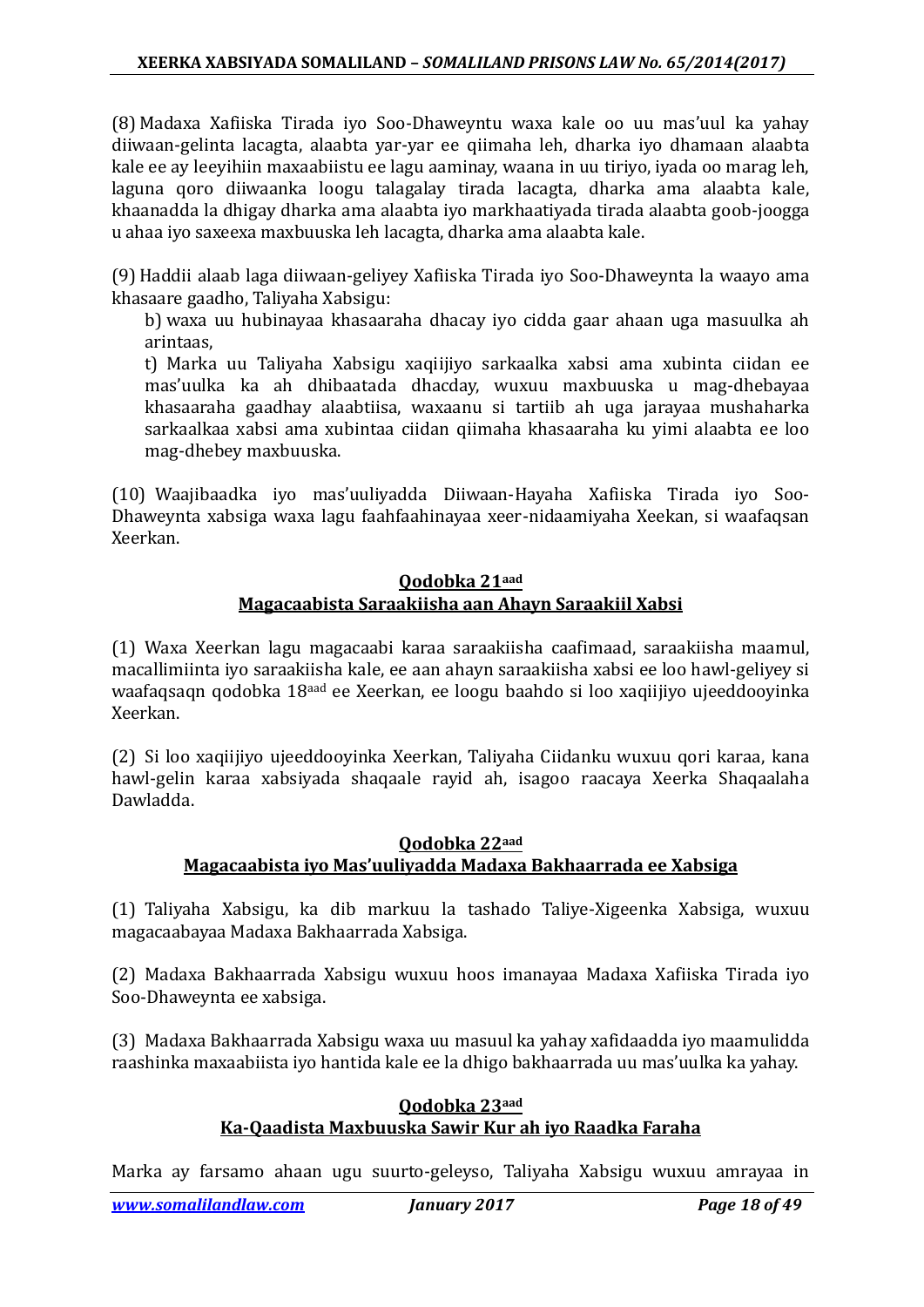maxbuuska marka xabsiga la keeno laga qaado sawir kurka ah oo soo jeed iyo gudub ah iyo weliba raadka faraha (finger prints).

#### **Qodobka 24aad Buugaagta iyo Dhokumentiga Muhiimka ah**

Taliyaha Xabsigu wuxuu xafidayaa buugaagta, dhakumentiga, **qoraalada,** joornaallada IWM ay ku qoran yihiin xeerarka, wareegtooyinka, amarrada, anshax-marinaha iyo aragtiyaha kormeerayaasha.

#### **Qodobka 25aad Ciidammada Xoojinta Hawlaha Ciidanka Asluubta**

(1) Xaaladaha uu Ciidanka Asluubtu ku fillaan waayo nabad-gelyada iyo maamulka xabsiga ama hawl-gallada maxaabiis loogu wareejinayo xabsi kale, waxa si ku-meelgaadh ah loogu xoojin karaa xubno ka tirsan ciidammada kale ee Somaliland sida Booliiska iyo Ciidanka Qaranka (milateriga).

(2) Xubinta ka tirsan Ciidammada Booliiska ama Ciidanka Qaranka ee lagu xoojiyey Ciidanka Asluubta, muddada ay la hawlgeleyso Ciidanka Asluubta waxa saaran xilka iyo waajibaadka xubinta dhiggeeda ah ee Ciidanka Asluubta, iyada oo yeelanaysaa awoodda ay leedahay xubinta dhiggeeda ah ee Ciidanka Asluubtu, waxaana lagu dhaqayaa xeerarka iyo amarrada khuseeya Ciidanka Asluubta.

### **Qodobka 26aad Waajibaadka Xafiiska Xeer-Ilaalinta Guud ee la Xidhiidha Xabsiyada**

(1) Xafiiska Xeer-Ilaalinta Guud wuxuu sameeyaa kormeerrada xabsiyada ee uu lagama maarmaanka u arko ee uu ku hubinayo daryeelka la siiyey maxaabiista iyo in loola dhaqmay si sharciga waafqsan.

(2) Xafiiska Xeer-Ilaalinta Guud markuu u arko inay ku habboon tahay, wuxuu baadhis ku samayn karaa xabsiyada iyo maxaabiista, waxaanu su'aalo weydiin karaa maxaabiista.

(3) Xafiiska Xeer-Ilaalinta Guud wuxuu qoraal gaaban, oo la xidhiidha dhalliilaha ka jira xabsiga iyo tilmaamaha uu ka bixinayo sixitaankooda, ku qori karaa buugga xabsiga.

(4) Taliyaha Xabsigu wuxuu si aan dib-u-dhac lahayn ugu gudbinayaa Taliyaha Ciidanka waxa uu masuulka Xafiiska Xeer-Ilaalinta Guud ku qoray buugga xabsiga, iyo tallaabooyinka uu Taliye Xabsi ahaan ka qaaday ama soo jeedinayo in laga qaado.

### **QAYBTA 4AAD HAYNTA, KALA SAARIDA. WAREEJINTA IYO SII-DEYNTA MAXAABIISTA**

### **Qodobka 27aad Soo-Gelinta Maxaabiista**

(1) Marka laga reebo maxbuus laga soo wareejiyay xabsi shisheeye si waafaqsan Xeerka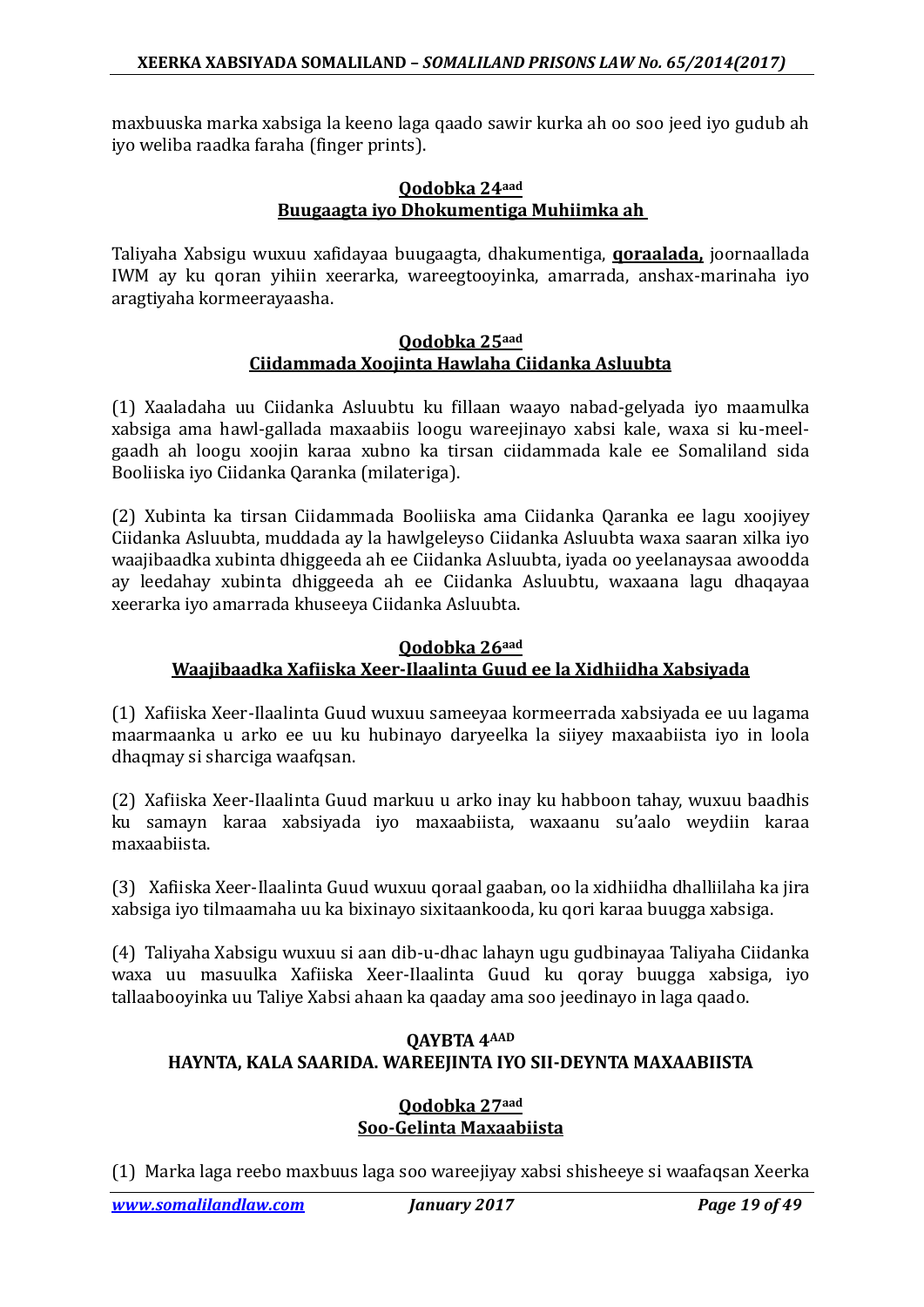Wareejinta Maxaabiista, maxbuus waxaa xabsiga lagu soo gelin karaa amar garsoore ama xadhig jideeye ka soo baxay maxkamad awood u leh oo keliya.

(2) Maxbuus kastaa, haddii uu garsuge yahay ama xukumane yahay, waa in uu yeesho xadhig jideeye ka soo baxay maxkamad awood u leh oo loo soo gooyey intaanu xabsiga la keenin maxbuuska.

(3) Maxbuus kasta oo xukumane ah waxaa xukun jideeyihiisa wehelinaya sawirka maxbuuska oo kur ah oo loo soo raacinayo sida xeer-nidaamiyaha lagu faahfaahiyo.

(4) Taliyaha Xabsigu wuxuu hubinayaa in maxbuusku yahay ka lagu sheegay xadhigjideeyaha lagu keenay maxbuuska, waxaanu xabsiga ku haynayaa ilaa maxbuuskaasi uu si sharciga waafaqsan uga baxayo xabsiga.

### (5) Xadhig-jideeyaha waa in ay ku qorraato:

- b) magaca maxkamadda uu ka soo baxay xadhig-jideeyuhu.
- t) taariikhda la qoray jideeyaha,
- j) magaca saddexan ee qofka uu xadhig-jideeyuhu jideynayo iyo magaca buuxa ee hooyadii,
- x) da'da qofka xadhiggiisa la jideynayo,
- kh) muddada xadhigga ee la jideeyey,
- d) magaca iyo saxeexa garsooraha soo saaray,
- r) shaambadda maxkamadda garsooruhu ka tirsan yahay ee awoodda u leh soosaaridda xadhig-jideeyaha,
- s) arriintii kale ee lagu jideeyo xeerkan ama xeer kale.

(6) Xadhig-jideeyaha waxa lagu hagaajinayaa Taliyaha Xabsiga; xadhig-jideeyaha lagu hagaajiyey cid aan ahayn Taliye Xabsi, ka hor intaan Xeerkani dhaqan-gelin, waxa Xeerkani u aqoonsanayaa in xabsigu ku qabtay, ku hayey kuna sii haynayo sifo sharci ah.

(7) Haddii xadhig-jideeyaha ay ka maqan tahay arrin xeerku jideeyey, ama khalad ka muuqdo, Taliyaha Xabsigu wuu celin karaa maxbuuska, haddii se uu lama huraan u arko in maxbuuska uu qabto, wuxuu marka ugu horraysa ee suuro-galka ah u geynayaa xadhig-jideeyaha khaldan maxkamaddii soo saartay si loo soo saxo ama loo soo dhammaystiro, inta la soo saxayo ama la soo dhammaystirayo xadhig-jideeyahana wuxuu maxbuuska ku sii haynayaa Xafiiska Tirada iyo Soo-dhawayanta ama xeroguusha.

(8) Haddii laga fursan waayo in la xidho haweeney sidata ilmo yar oo nuujinteeda lagala maarmi waayey, waxa ilmaha yar ee la oggolaaday in ay haweeneydu xabsiga la gasho lagu xusayaa xadhig-jideeyaha, iyadoo dharka iyo waxyaalaha kale ee lagama maarmaanka u ah ilmaha yar laga bixinayo kharashka dawladda.

(9) Xadhig-jideeyaha waxa la raacinayaa maxbuuska marka loo beddelayo xabsi kale ama maxkamad la horgeynayo.

#### **Qodobka 28aad Soo-Dhaweynta iyo La-Kulanka Koowaad ee Maxbuuska**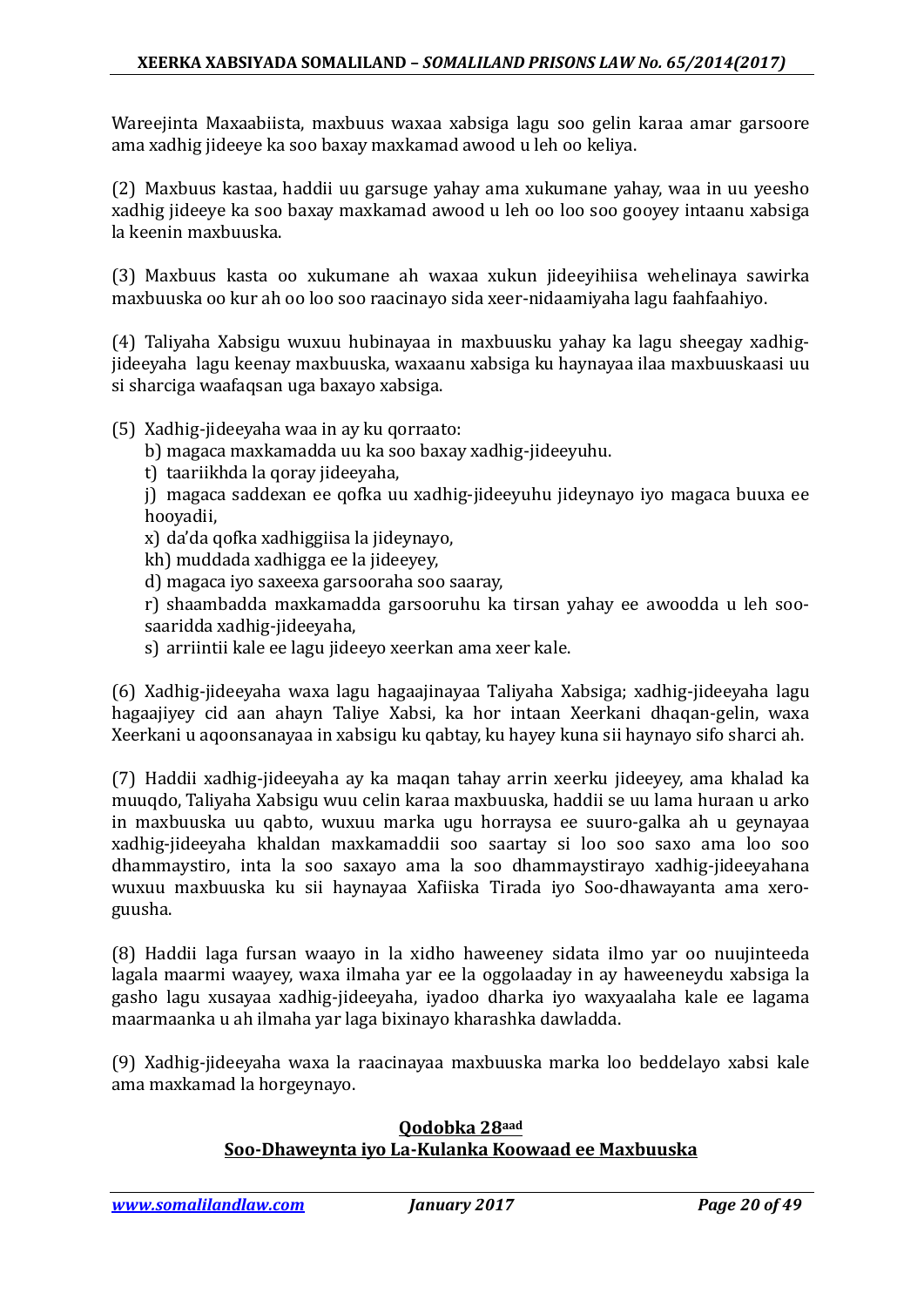(1) Marka taliyaha Xabsigu ogolaado in Maxbuuska xabsiga lagu xidho isagoo gudanaya Wajibaadyada ku xusan Qodobka 27aad farqadihisa 4aad iyo 5aad waxa uu maxbuuska ku l wareejinayaa xafiiska tirade iyo soo dhoweynta Xabsiga.

(2) Marka sarkaalkaTirada iyo Soo-dhaweynta xabsigu uu helo amarka taliyaha xabsiga , waxa lala yeelanayaa maxbuuska waraysi lagu weydiinayo su'aalo la xidhiidho da'diisa, goobta dhalashadiisa, taariikh-nololeedkiisa, heerkiisa aqooneed/xirfadeed iwm; waxaana maxbuuska loogu sheegayaa kulankaas xuquuqdiisa, hab-nololeedka xabsiga, hab-dhaqanka maxbuuska laga doonayo, xeerarka xabsiga, amarrada joogtada ah iyo kuwa gaarka ah.

(3) Maxaabiista Ciidanka Booliiska ama Asluubta iyo xubnaha Garsoorka ee ay khatar ama cadaawadi kaga iman karto maxaabiis kale, Taliyaha Xabsigu wuxuu iska saarayaa xil gaara oo la xidhiidha amaankooda iyo badbaadadooda.

### **Qodobka 29aad Qaybaha Xabsiga iyo Kala-Saarista Maxaabiista**

(1) Xabsigu wuxuu yeelan karaa qaybta ragga, qaybta haweenka iyo qaybta carruurta.

(2) Xabsiyada leh qaybaha ku xusan faqradda (1) ee Qodobkan, maxaabiista waxa loo kala saarayaa rag, haween iyo carruur, iyadoo caruurta loo sii kala saarayo lab & dheddig.

(3) Maxaabiista ragga ah iyo kuwa haweenka ah waxa lagu kala haynayaa meelo kala duwan oo aanay iskaga gudbi karin, iskana arki karin.

(4) Qayb kasta oo ka mid ah qaybaha ku xusan faqradda (2) ee qodobkan, waxa xabsiku-hayntooda u xilsaaran xubno Ciidanka Asluubta ah oo la jinsi ah.

(5) Xabsi kasta oo leh qaybta haweenka, waxa qaybta haweenka si gaar ah ugu xilsaaran sarkaal haweeney ah oo Taliyaha Xabsiga uga mas'uul ah ilaalinta iyo dhaqantoosinta maxaabiista haweenka ah.

### **Qodobka 30aad U-Kala-Saarista Maxaabiista Qaybo**

Si loo ilaaliyo korna loogu qaado hab-dhaqankooda, loona fududeeyo tababarkooda, isla markaana loo yareeyo khatartooda, waxa maxaabiista loo kala saarayaa qaybahan hoos ku qoran:

(1) Maxaabiista carruurta ah waxa laga soocayaa kuwa da'-yaraha ah iyo kuwa da'da weyn;

(2) Maxaabiista aan hore dembi u gelin waxa laga soocaya kuwa dembiga ku soo noqnoqda iyo caadeysteyaasha.

(3) Maxaabiista garsugeyaasha ah waxa laga soocayaa kuwa xukumaneyaasha ah.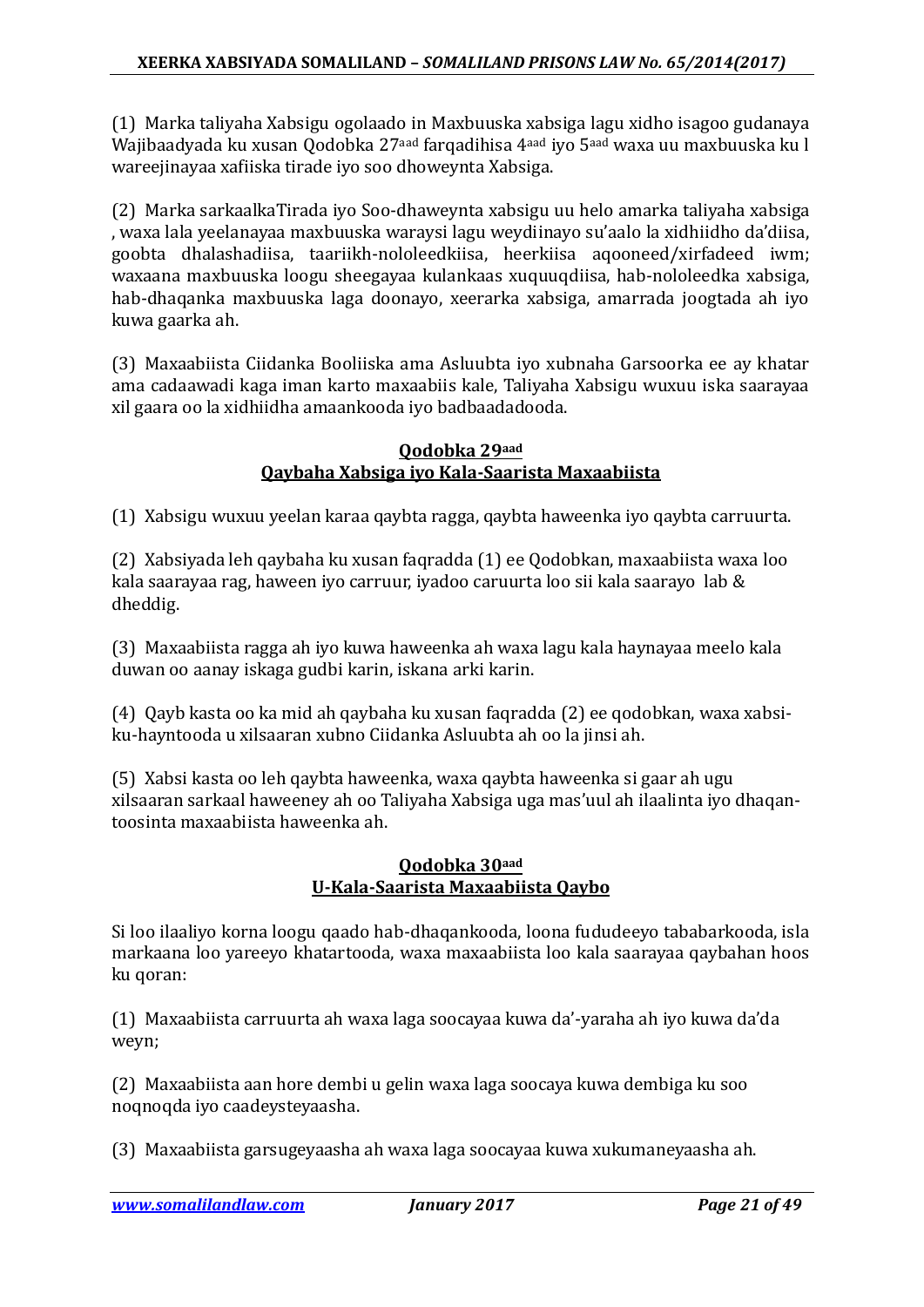(4) Maxaabiista xadhig-yaraha ah waxa laga soocayaa kuwa xadhig-dheeraha ah iyo.kuwa dilka ku xukuman.

(5) Maxaabiista cudurrada la kala qaadi karo qaba waxaa laga soocayaa maxaabiista fayaw.

(6) Noocyadii kale ee loo sii kala saari karo.

### **Qodobka 31aad Haynta iyo Ilaalinta Sharciga ah ee Taliyaha Xabsiga**

(1) Maxbuus kasta oo ku jira xabsi, wuxuu hoos imanayaa haynta iyo ilaalinta sharciga ah ee Taliyaha Ciidanka .

(2) Maxbuus kasta, marka laga qaadayo ama lagu sii wado xabsi ama mar kasta oo uu ka shaqaynayo meel debedda ka ah xabsiga amaba uu ku sugan yahay meel ka baxsan xuduudda xabsiga isagoo gudanaya hawl la oggolaaday, waxa loo aqoonsanayaa in uu ku jiro haynta sharciga ah ee Taliyaha Ciidanka.

(3) Dhammaan maxaabiista marka beddel lagaga qaadayo xabsi oo mid kale loo qaadayo waxa la raacinayaa ilaalo gelbis ah.

(4) Waajibaadka ilaalada gelbiska ah ee ku xusan faqradda (3) ee Qodobkan waxa lagu caddaynayaa amarrada joogtada ah.

### **Qodobka 32aad Wax-Ka-Beddelka Xadhig-Jideeyaha**

(1) Mar kasta oo maxkamad awood u lihi ay wax ka beddesho xadhig-jideeyaha maxbuus xabsiga ku jira, waxa Taliyaha Xabsiga loo gudbinayaa xadhig-jideeyaha dambe.

(2) Haddii uu Taliyaha Xabsigu aanu helin xadhig-jideeyaha dambe, wuxuu maxbuuska ku haynayaa xadhig-jideeyihii hore.

### **Qodobka 33aad Horgeynta Maxaabiista Maxkamadda Awoodda u Leh**

(1) Taliyaha Xabsigu markuu helo amarka uu ku saxeexan yahay guddoomiyaha ama garsoore ka tirsan maxkamadda awoodda u leh dhegeysiga dacwadda maxbuuska magaciisu ku xusan yahay amarka, ee lagu amrayo Taliyaha Xabsiga in maxbuuska la hor-keeno maxkamadda xilli lagu sheegay amarka, wuxuu maxbuuskaa hor-geynayaa maxkamadda xilligaa.

(2) Haddii maxbuuska ku xusan faqradda (1) ee qodobkani uu xabsiga ugu jirey garsuge ahaan, waxa maxkamad hor-geyntiisa u xilsaaran Taliyaha Saldhigga Booliiska ama Waaxda Dembi-baadhista ee dacwadda maxbuuska gacanta ku haysa; haddii se maxbuuska uu ku dhacay xukunkii maxkamadda darajada koowaad, waxa darajooyinka maxkamadaha ee kale maxkamad-hor-geyntiisa u xilsaaran Taliyaha Xabsiga.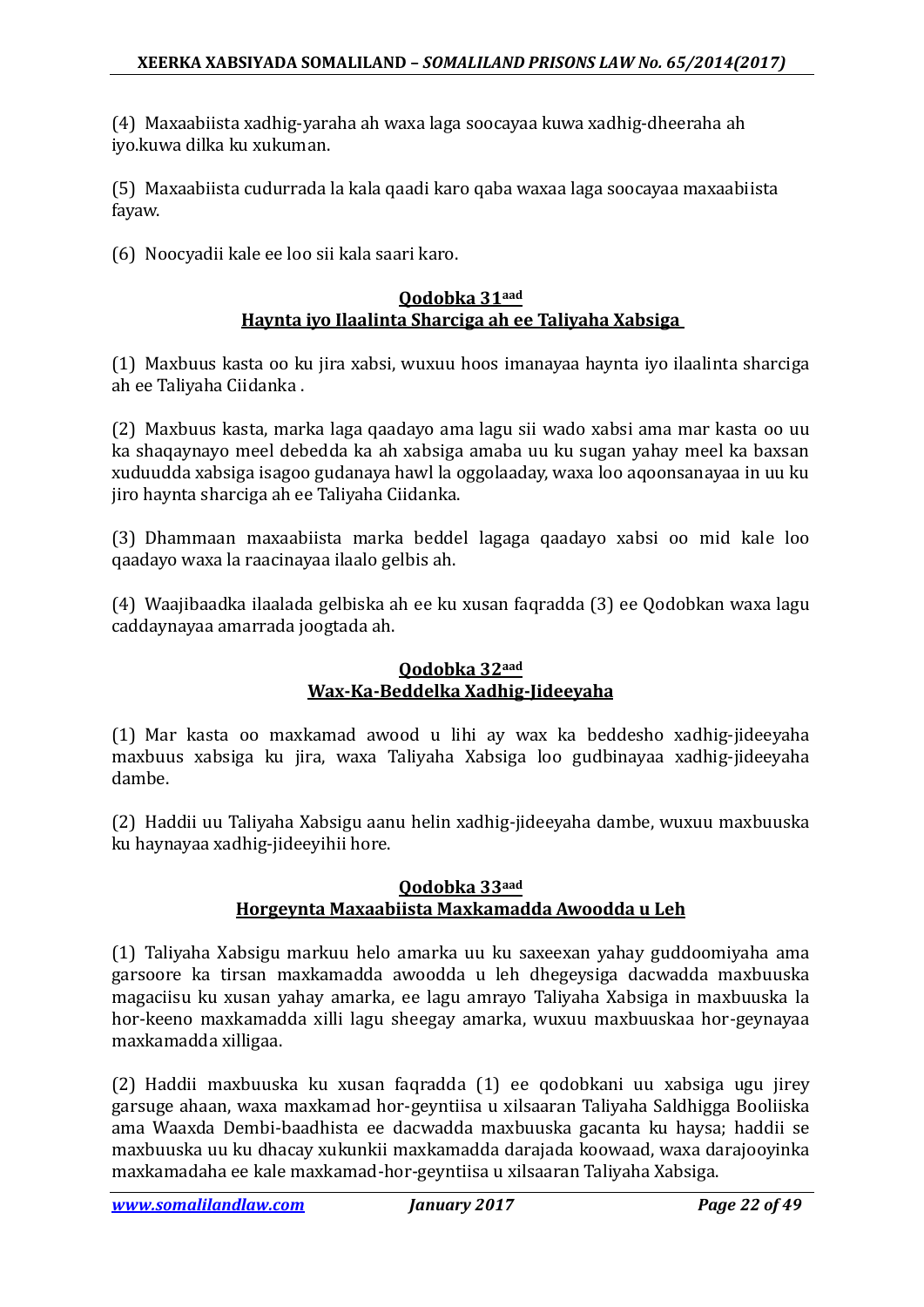(3) Maxbuuska amar sharci ah lagu hor-geeyey maxkamad, marka laga reebo maxbuuska garsugaha ah, waxa loo aqoonsanayaa in uu ku jiro haynta sharciga ah ee Taliyaha Ciidanka muddada uu kaga maqan yahay xabsiga ujeeddada ku xusan amarka sharciga ah.

(4) Maxbuus kasta oo garsuge ah oo muddadii xadhig-jideeyuhu hayntiisa jideeyey ay ka dhammaato, wuxuu Taliyaha Xabsigu u diyaarinayaa in maxkamad la hor-geeyo, waxaanu xusuusinayaa Taliyihii Saldhigga ama Madaxa Waaxda Dembi-baadhista, ee dacwaddiisa gacanta ku hayey, xaaladda sharci ee maxbuuska; haddii uu Taliyaha Xabsigu u arko in aan maxbuuska cid maxkamadda geysaa u soo socon wuxuu ku wargelinayaa arrinta maxbuuska maxkamaddii soo xidhay intaanay dhammaan saacadaha shaqada ee maalinta maxbuuska la horgeyn lahaa maxkamadda.

(5) Marka maxbuus xukuman xadhig-jideeyihiisa lagu sheego ganaax ama bixin xuquuq madani ah, haddii ganaaxa oo aan la bixin la gaadho dhammaadka muddada xadhigga, waxa ganaaxa loogu beddelayaa xadhig u dhigma; haddii se xadhiggu dhammaado iyadoo aan la bixin xuquuqdii madaniga ahayd, Taliyaha Xabsigu wuxuu maxbuuska, 14 cisho ka hor maalinta uu xabsiga ka baxayo, horgeynayaa Maxkamadda awoodda u leh si ay u suurto geliso in maxbuusku ka baxo xabsiga maalinta ciqaabta lagu xukumay ka dhammaato, bixinta xuquuqda madaniga ahna loogu maro nidaamka sharcigu u jideeyey.

### **Qodobka 34aad Sii-Deynta Maxbuuska**

(1) Taliyaha Xabsigu isaga ayaa ka mas'uul ah in uu maxbuuska xabsiga ka sii daayo isla marka uu xabsi-ka-sii-deynta yeesho, isagoo ogeysiin qoraal ah u gudbinaya xeerilaaliyaha iyo maxkamadii qoraalka xukunku uga yimi*.*

(2) Marka laga reebo xaaladda lagu sheegay faqrafa 4aad ee Qodobka 30aad maxbuuska xukuman wuxuu sii-deyn xaq u yeelanayaa:

b) marka ay dhamaato muddada xadhiggiisu si waafaqsan xeerkan,

t) marka uu ka faa'iidaysto cafis guud ama saamaxaad gaar ah si waafaqsan Xeerkan, xeer-nidaamiyaha, Xeerarka Ciqaabta iyo habka ciqaabta,

j) marka lagu sii-daayo sii-deynta shuruudaysan si xeerkan iyo xeer-nidaamiyihiisa waafaqsan,

x) Marka Taliyaha Xabsiga ay soo gaadho amar sii-deyn oo ka soo baxay maxkamad awood u leh.

(3) Maxbuuska xukuman waxa xabsiga laga sii deynayaa gelinka hore ee maalinta xabsika-sii-deynta uu u leeyahay, haddii se ay maalintaasi ku hagaagto Jimce ama maalin nasasho qaran ah, amaba ay sii-deynta maxbuusku sugantay xilli gelin dambe ah, waxa maxbuuska laga sii deynayaa xabsiga gelinka hore ee maalinta shaqo ee ugu soo xigta.

(4) Maxbuuska daweyni uga socoto sarkaal caafimaad xilliga xabsi-ka-sii-deyntiisu soo gasho, waxa loo wareejinayaa cusbitaal ama goob bulsho, marka ay suurto-gal tahay, halkaas oo uu ka sii wadan karo daweyntiisa, isagoo xor ah.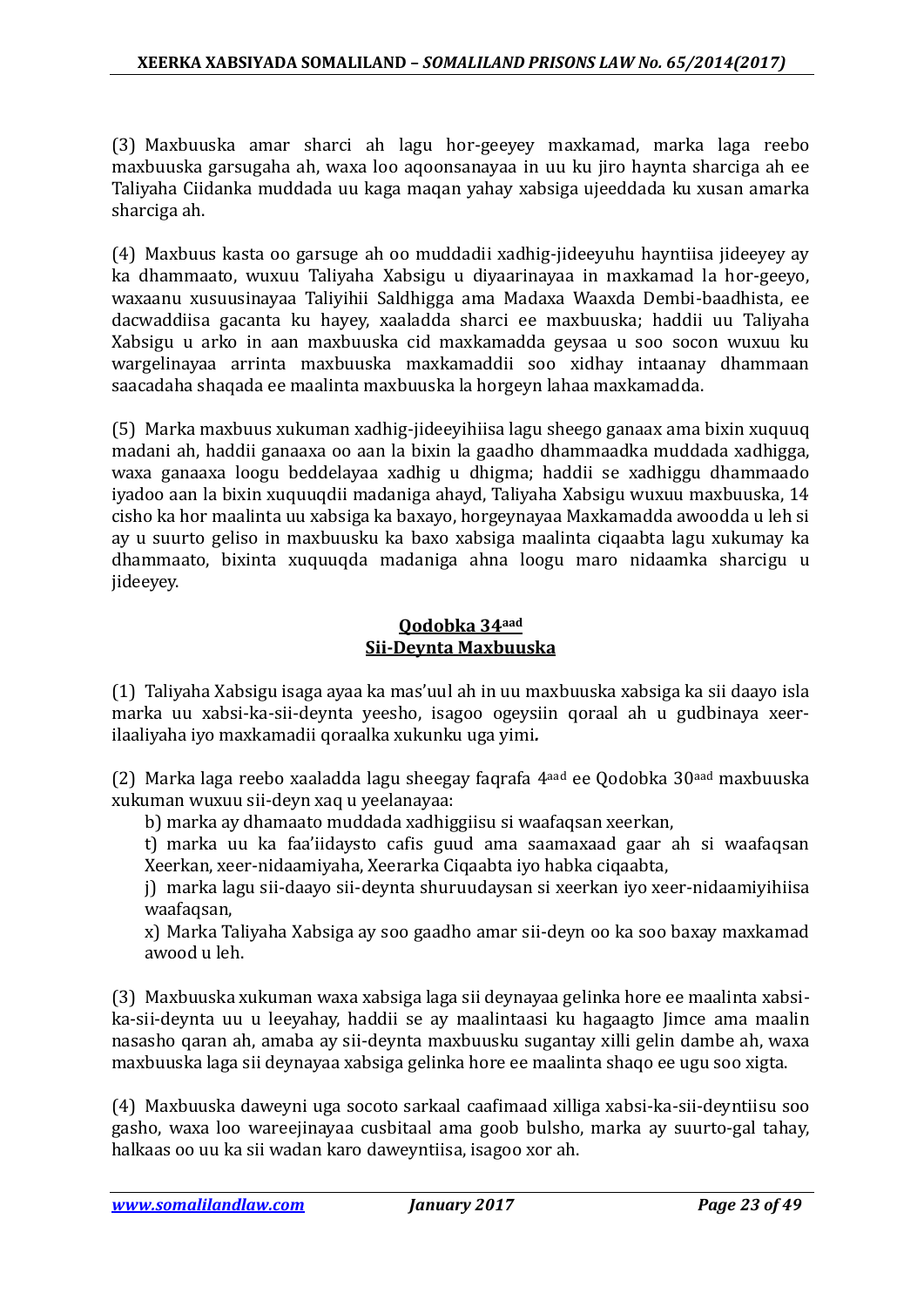(5) Maxaabiista Xadhigoodu ka sareeyo 7 sano ama u xidhn dambiyada argagixiso ama budhcad badeed marka xadhigoodu ka hadhsan yahey saddex bilood waa in warbixin lagu wargalinayaa xeer-ilaaliyaha Guud ee Qaranka, loona sheego in maxbuus xadhigiisii ka sii dhamaanayo.

### **Qodobka 35aad Taakulaynta Maxbuuska Xabsiga Laga Sii Daayey**

(1) Marka ay soo gasho xabsi-ka-sii-deynta maxbuus uu hayo cudurka dhimirku, waxa Taliyaha Xabsiga la gudboon in uu maxbuuskaas u fidiyo taakulayn u suurto-geliso in uu ku gaadho gurigiisa si nabadgelyo ah.

(2) Maxbuuska waxa laga sii deynayaa, haddii uu isagu doorto, suurtogalna ay tahay, xabsi ku yaalla degaankiisa.

(3) Maxbuuska laga sii-daayo xabsi ku yaalla degmo aan ahayn degaankiisa, haddii uu codsado, waxa lagu gaadhsiinayaa degmadiisa kharash dawladeed iyadoo la siinayo nooli si waafaqsan Xeer-nidaamiyaha Xeerkan.

(4) Iyadoo looga dan leeyahay in laga hortago ku-noq-noqoshada fal-dembiyeedyada, maxbuuska xadhig dheeraha ah ee laga sii daayo xabsiga ee caafimaad-xumo darteed ku yeelan waayey abaal-gud, isla markaana aan haysan wax nooli ah, waxa awoodda Taliyaha Xabsiga ah in uu noolyo si waafaqsan xeer-nidaamiyaha.

### **Qodobka 36aad Xadhig-Dhimista Maxbuuska**

(1) Maxbuuska xadhig ku xukumani wuxuu dhaqan-wanaaggiisa muddada uu xidhan yahay ku mutaysan karaa xadhig-dhimis dhan saddex meelood meel  $(1/3)$  xadhiggiisa.

(2) Iyadoo laga duulayo talada Taliyaha Ciidanka iyo soo-jeedinta Xeer-ilaaliyaha Guud, Madaxweynuhu wuxuu bixin karaa xadhig-dhimis dheeraad ah oo ku salaysan arrimo gaar ahaaneed oo ay ka mid yihiin xanuun aan dawo lahayn oo dilaa ah oo maxbuuska haya, kaalmaynta socodsiinta cadaaladda iwm.

(3) Iyadoo looga dan-leeyahay fulinta faqradaha qodobkan, waxa maxbuuska marka xabsiga lagu qaabilo lagu wargelinayaa muddada xadhig-dhimista buuxda ee uu dhaqan-wanaaggiisa ku heli karo dhammaadka xadhiggisa, in lagala noqon karo iyo sababaha keeni kara in lagala noqdo.

(4) Iyadoo uu go'aankeeda leeyahay Taliyaha Ciidanku, maxbuusku wuxuu ku waayi karaa xabsi dhimistiisa dembi uu xabsiga ku galay ama ka-qayb-gelid-la'aan barnaamijyada dhaqan-celinta, mana yeelanayo xadhig-dhimis muddada:-

- i. u ugu jiro cusbitaal khalad isaga ka yimi ama is-bukaysin been ah; ka dib marka dhakhtar caddeeyo ama.
- ii. uu ku jiro gaar-u-xidhid loogu soo rogey ciqaab ahaan.

(5) Taliyaha Ciidanku wuxuu awood u leeyahay soo-celinta, qayb ahaan ama gebi ahaanba, xadhig-dhimista laga qaaday maxbuuska, markuu xaqiiqsado in hab-dhaqankii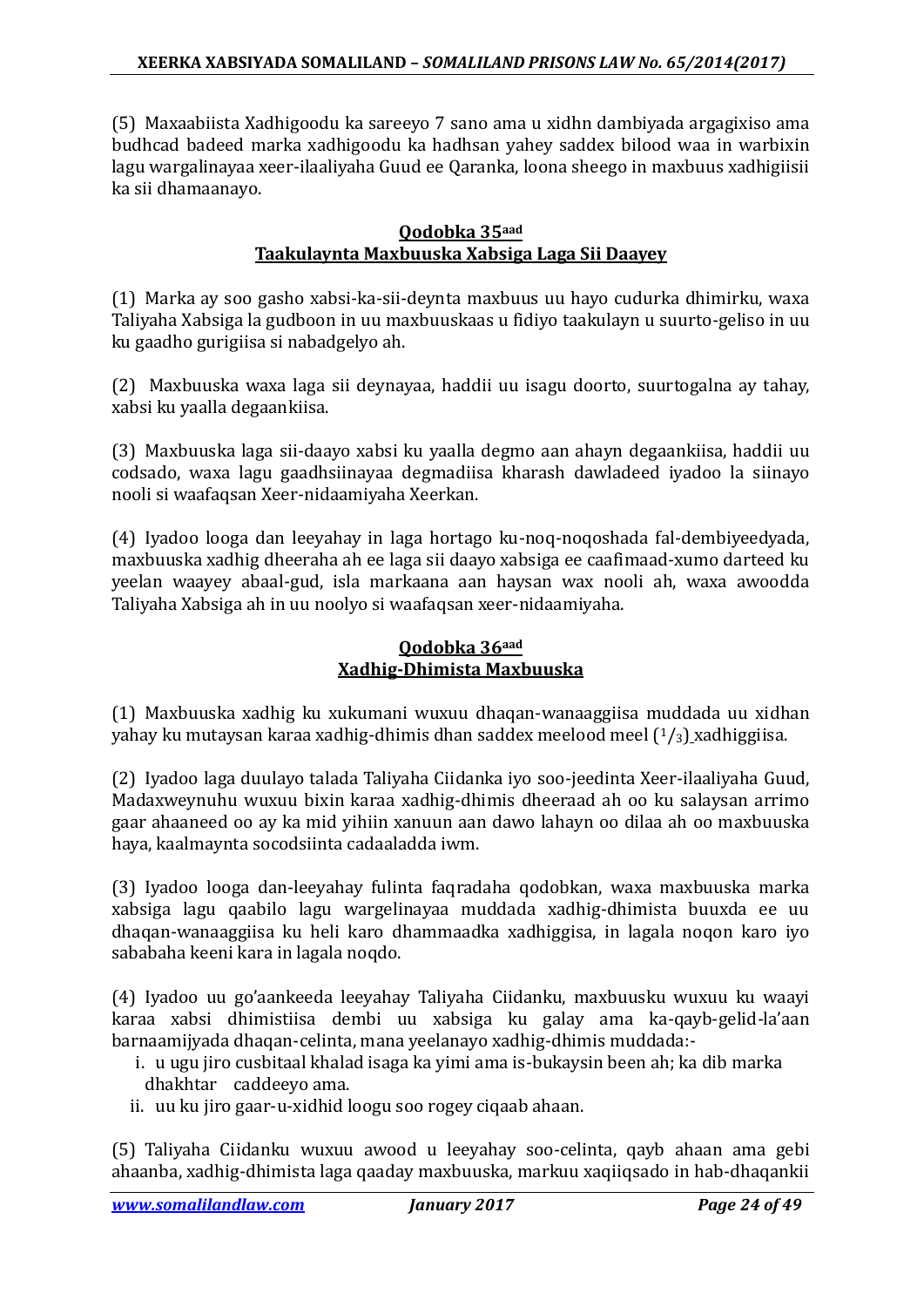maxbuusku hagaagay.

### **Qodobka 37aad Sii-Deynta Shuruudaysan**

(1) Maxbuus kasta oo ku xukuman xadhig sannad ah ama ka badan, oo aan u xidhnayn dil, argagixiso, budhcad-badeed, dhac-hubaysan, kufsi, dembiyada lidka qarannimada ama lidka maamulka guud, waxa markuu dhammaysto kalabadh  $(1/2)$  xadhiiggiisa uu heli karaa sii- deyn shuruudaysan.

(2) Maxbuuska xaqa u leh sii-deynta shuruudaysan, ka hor intaan loo oggolaan siideynta waxa laga doonayaa in uu buuxiyo shuruudo lagu qeexi doono xeer-nidaamiyaha Xeerkan, waxa kale oo uu saxeexayaa ballan-qaad in uu raaci doono hab-dhaqan lagu jideyn doono xeer-nidaamiyaha Xeerkan.

(3) Taliyaha Ciidanka ayaa magacaabaya guddiyada iyo kormeereyaasha sii-deynta shuruudaysan.

(4) Maxbuuska xabsiga kaga baxay sii-deynta shuruudaysan ee u dhaqmi waaya habdhaqanka loogu talo-galay, wuxuu galay dembiga baxsasho maxbuus, waxaana lagu soo xidhayaa xadhig-jideeye la'aan.

(5) Dacwadaha la xidhiidha fal-dembiyeedka ku xusan faqradda (4) ee qodobkan, waxa xafiiska xeer-ilaalintu ku oogayaa maxbuuska markuu helo warbixinaha kormeeraha siideynta shuruudaysan iyo Taliyaha Xabsiga, iyadoo maxkamadda awoodda u lihi u aqoonsanaysa warbixinahaas caddaymo ahaan.

### **Qodobka 38aad Cafiska iyo Saamaxaadda Maxaabiista**

Cafiska & Saamaxaada waxa iska leh Madaxweynaha JSL, sida ku cad qoddobka 90aad Farqadiisa ( 5aad ) ee Dastuurka JSL.

### **QAYBTA 5AAD MAAMULIDDA, GACAN-KU-HAYNTA IYO AMMAANKA XABSIGA**

### **Qodobka 39aad Baadhista Maxbuuska**

(1) Maxbuuska waa la baadhayaa marka xabsiga la keeno iyo mar kasta oo kale oo ay Taliyaha Xabsiga ugu muuqato lagama maarmaan ama Taliyaha Ciidanku uu sidaa amro, waxaana maxbuuska baadhaya sarkaal xabsi oo la jinsi ah, iyadoo laga qaadayo shay kasta oo laga helo:

b) oo lagu siiyey oggolaanshaha Taliyaha Xabsiga la'aantii;

t) oo uu ku haystey oggolaanshaha Taliyaha Xabsiga la'aantii;

j) oo, in kasta oo lagu siiyey ama uu ku haystey oggolaanshaha Taliyaha Xabsiga, haddana ugu muuqatay Taliyaha Xabsiga in uu khatar ku keeni karo ama uu gef ku yahay ammaanka iyo kala dambaynta xabsiga.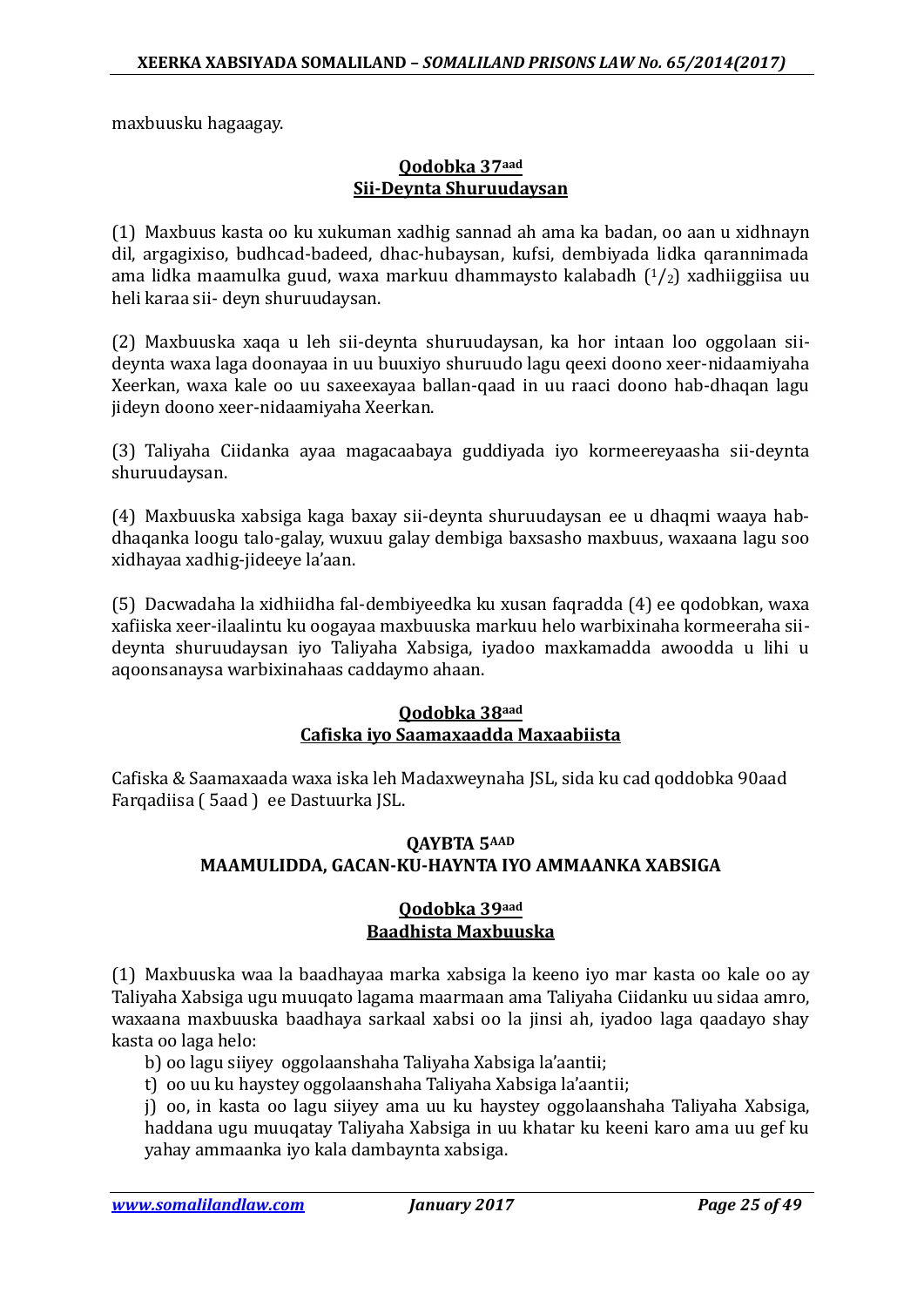(2) Sarkaal xabsi wuxuu isticmaali karaa xoog inta macquul ahaan lagama maarmaanka u ah si uu u meel-mariyo waajibaadka lagu saaray faqradda (1) ee qodobkan.

(3) Sarkaalka xabsi ee qabta alaab sharci-darro ah isagoo fulinaya waajibaadka lagu saaray faqradda (1) ee qodobkan ama isagoo gudanaya mas'uuliyaddiisa sharciga ah, muu gelin dembi marka loo eego Xeerkan ama xeer kasta oo kale, haddii sarkaalka xabsi u qabtay alaabta si uu ugu wareejiyo Taliyaha Xabsiga.

(4) Taliyaha Xabsigu alaabta laga qaaday maxbuuska:

b) wuxuu ku wareejinayaa booliiska, haddii ay alaabtu tahay alaab sharci-darro ah;

t) wuxuu ku biirinayaa hubka iyo rasaasta xabsiga, waxaanu gelinayaa diiwaanka hubka iyo rasaasta ee xabsiga, haddii alaabtu tahay hub fudud ama rasaas hub fudud;

j) wuxuu u haynayaa maxbuuska, kuna wareejinayaa markuu xabsiga ka baxayo, haddii alaabtu aanay sharci-darro ahayn ama aanay waxyeello ku ahayn xabsiga;

x) wuxuu u celinayaa qofka ku dooday lahaanshihiisa ee ay u caddaatay, ama ugu muuqda Taliyaha Xabsiga in uu yahay qofkii lahaa;

Kh) wuxuu amrayaa burburintiisa ama ugu talinayaa sidii kale ee habboon ee ay ugu muuqato, ee Sharciga Waafaqsan.

#### **Qodobka 40aad Xakamaynta Hab-Dhaqanka Maxbuuska**

(1) Taliyaha Xabsigu wuxuu oggolaan karaa ama amri karaa in hab-dhaqanka maxbuuska la xakameeyo marka ay ugu muuqato in xakamayntu ay lagama maarmaan u tahay:-

b) baajinta wax-yeello uu maxbuusku u geysanayo naftiisa ama cid kale;

t) tix-gelinta talo uu ka helay sarkaal caafimaad ama dhakhtar, sabab la xidhiidha daweyn caafimaad; ama

j) ka-hortagga baxsashada maxbuuska xilli maxbuuska laga qaadayo xabsiga ama lagu sii wado ama muddada uu si aan rasmi ahayn uga maqan yahay xabsiga.

(2) Xakamaynta hab-dhaqanka maxbuuska ee lagu fulinayo isticmaalidda dawo waxa loo adeegsan karaa oo qudha ujeeddo caafimaad iyadoo uu oggolaaday sarkaal caafimaad ama dhakhtar.

(3) Haddii xakamaynta hab-dhaqan maxbuus loo wadayo si joogteysan muddo ka badan 24 saacadood, isticmaalka xakamaynta hab-dhaqanka iyo duruufta la isticmaalayba si deg-deg ah ayuu Taliyaha Xabsigu war-bixin uga siinayaa Hogaanka Xabsiyada.

(4) Duruuf kasta oo jirta, xakamaynta looma isticmaali karo ciqaab ahaan.

(5) Noocyada xakamaynta ee la isticmaali karaa waa kuwa lagu jideeyey xeernidaamiyaha.

### **Qodobka 41aad Gaar-U-Xidhidda Maxbuuska**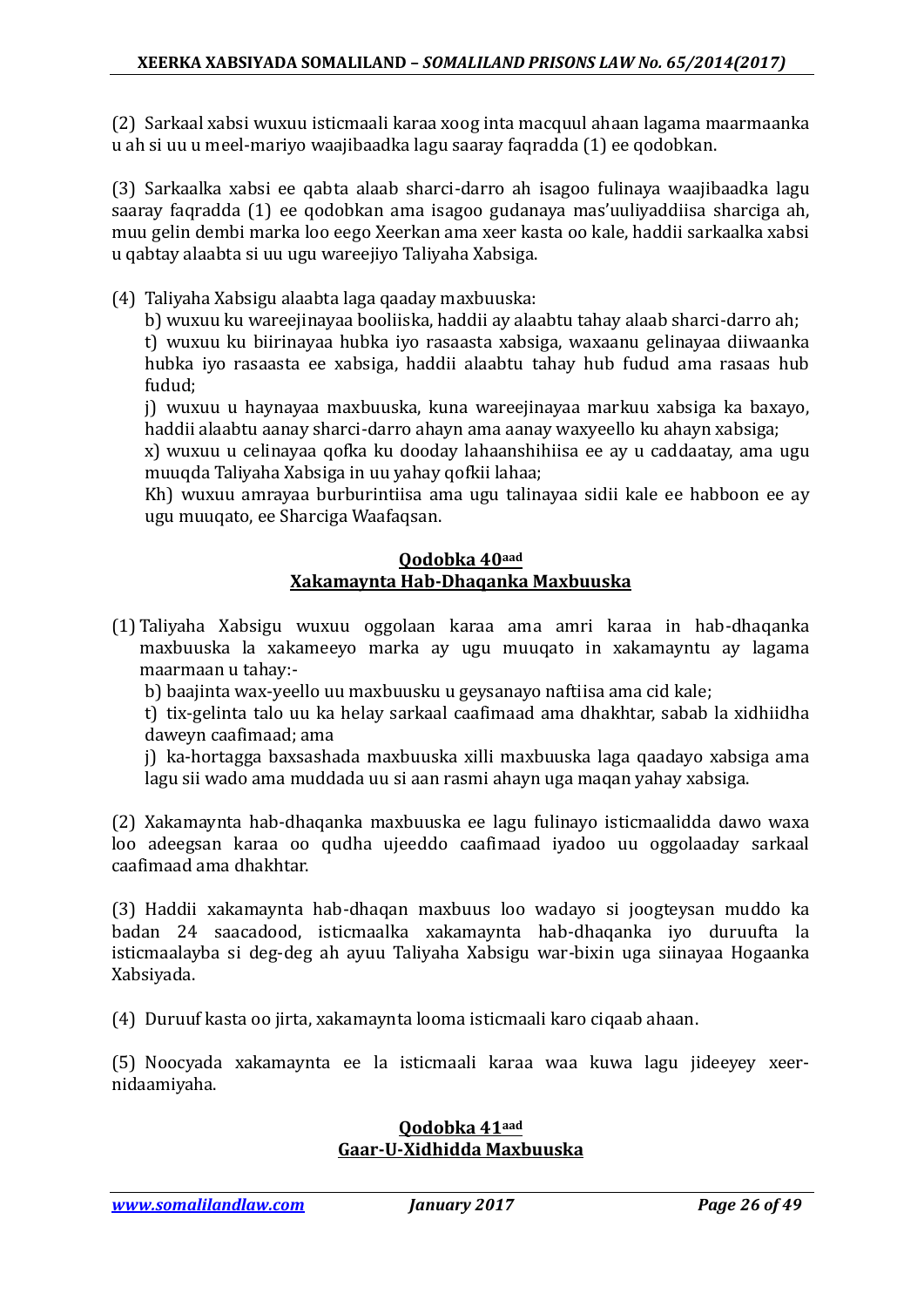(1) Si loo sugo kala-dambaynta iyo ammaanka xabsiga, Taliyaha Xabsigu wuxuu si qoraal ah ku amri karaa gaar-ugu-xidhidda xabsiga maxbuus muddo aan ka badnayn 21 cisho.

(2) Taliyaha Xabsigu wuxuu si dhakhso ah ugu war-gelinayaa Taliska guud amar kasta oo uu bixiyo isagoo raacaya faqradda (1) ee qodobkan.

(3) Maxbuus kasta oo gaar loo xidhay waa in uu hawo fiican iyo jimicsi helo muddo aan ka yarayn saacad maalin kasta, noqonaysana xilliga uu Taliyaha Xabsigu tilmaamo.

### **Qodobka 42aad Isticmaalka Hubka Fudud**

(1) Taliyaha Xabsiga, sarkaal xabsi ama xubin ciidan oo uu Taliyaha Ciidanku u xilsaaray ilaalinta maxbuusku wuxuu u isticmaali karaa hubka fudud maxbuus isagoo raacaya talaabooyinkan:-

b) Ka hor intaan la isticmaalin hubka si waafaqsan qodobkan, waxa la qaadayaa (marka ay qaadistooda duruufuhu oggolaanayaan) tallaabooyin lagu amrayo maxbuuska ama qofka kale in uu ka joogsado khaladka uu ku socdo,

t) Waxaa la adeegsanayaa hadii suurtagal tahey kooxa ciidanka ee ka hortaga kacdoonada maxaabiista.

j) Waxaa loo isticmaalayaa hadii uu ka joogsn waayo isku deyga in uu ka baxsado haynta sharciga ah, haddii ay ugu muuqato qofka hubka isticmaalaya in isticmaalka hubku uu lagama maarmaan u yahay ka joojinta maxbuuska baxsashada; ama

x) weeraraya ama isku deyaya in uu weeraro qof kale, haddii weerarkaasi uu ugu muuqdo qofka hubka isticmaalaya in uu yahay dabeecad ahaan mid halis gelin kara nafta qofka kale.

(2) Taliye xabsi, sarkaal xabsi ama xubin ciidan ee oo uu Taliyaha Ciidanku u xilsaaray ilaalinta maxbuusku, wuxuu ku isticmaali karaa hubka fudud:

b) qof ka soo-furanaya ama isku deyaya in uu ka soo-furto maxbuus haynta sharciga ah ee Taliyaha Ciidanka; ama

t) qof u-dhacaya ama si kale ugu gelaya, isku deyaya in uu u-dhaco ama si kale ugu galo, u dhacay amaba si kale u galay xabsi isaga oo aan haysan oggolaansho sharci ah.

(3) Taliyaha Xabsigu wuxuu amri karaa in hub lagu isticmaalo tiro maxaabiis ah, marka ay si abaabulan u samaynayaan ama sameeyeen kacdoon ama dagaal ay kula wareegayaan ama ay kula wareegeen gacan-ku-haynta xabsiga ama qaybo muhiim ah oo ka mid ah, oo ay diidaan in ay u hoggaansamaan nidaamka iyo amarrada Taliyaha Xabsiga;

(4) Hubka fudud waxa loo isticmaali karaa xaaladaha ku xusan faqradaha (1, 2 iyo 3) ee qodobkan, marka ay Taliyaha Xabsiga ama qofka isticmaalaya hubka (markaanu Taliyaha Xabsigu joogin) ay ugu muuqato oo keliya in isticmaalka hubku uu lagama maarmaan u yahay xaqiijinta ujeeddada laga leeyahay faqradaha (1, 2 iyo 3) ee qodobkan.

(5) Haddii uu maxbuusku ama qofka kale ku hakan waayo tallaabada ku xusan faqradda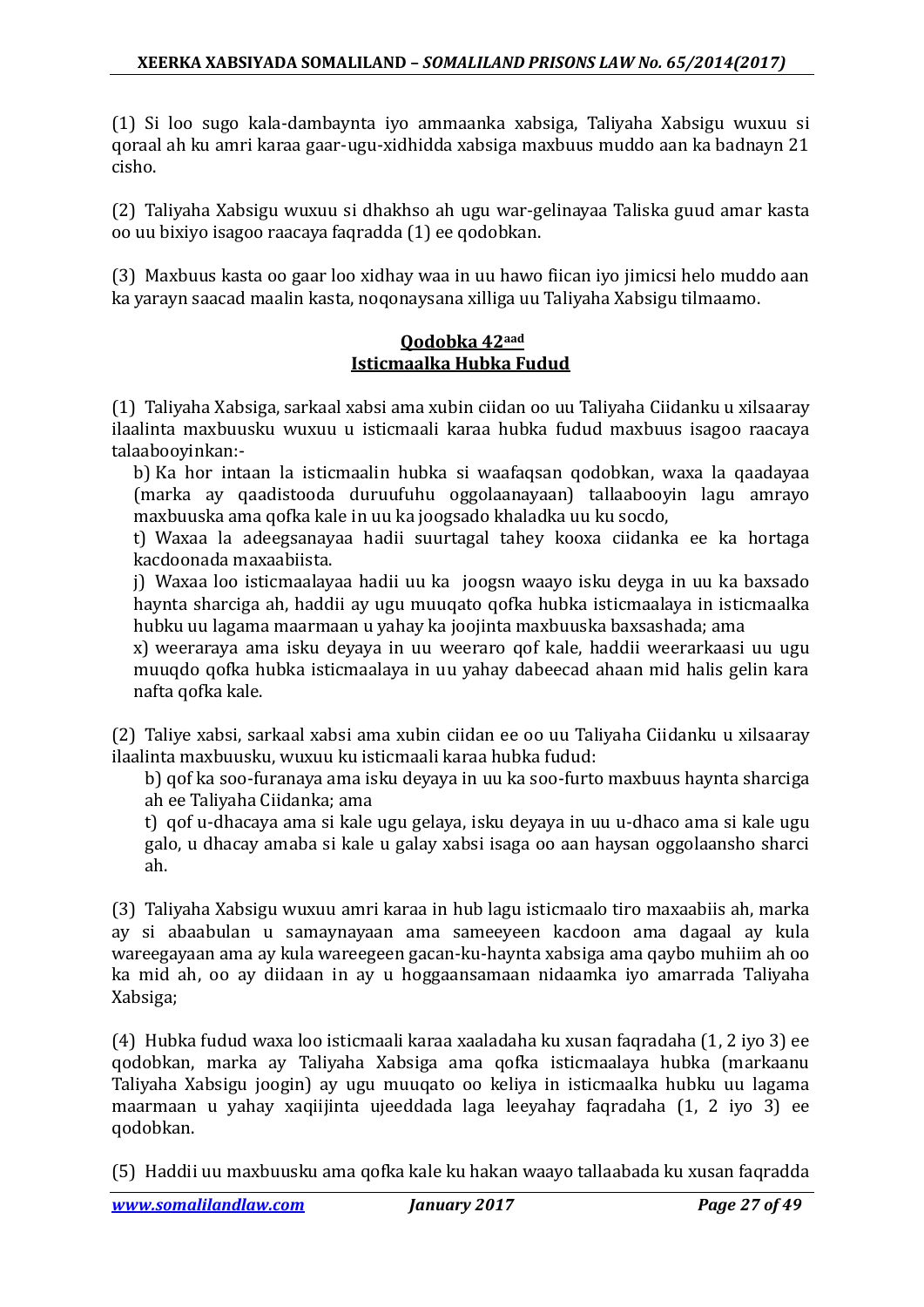(5) ee qodobkan, waxa bannaan in la isticmaalo hubka iyadoo aan marka hore waxyeelladiisa lala beegsaneynin, haddii ay suurto-gal tahay, taas oo noqonaysa digniintii u dambeysey.

(6) Haddii maxbuusku ama qofka kale ku hakan waayo tallaabada ku xusan faqradda (6) ee qodobkan, lagana baqo in wixii intaas ka dambeeya ay dhacayso dhibaatadii laga hor-tegayey, waxa bannaan in hubka sida ugu suurto-galsan looga adeegsado meelo aan halis ahayn oo jidhkiisa ka mid ah sida in lugaha laga dhaawaco.

(7) Looma adeegsan karo hub maxbuuska ilaa qofka hubka isticmaalayaa xaqiiqsado in aan si kale loo baajin karin falka sharci-darrada ah ee maxbuusku ama qofka kale ku kacayo.

(8) Xaaladaha lagu sheegay faqradaha (1 iyo 2) ee qodobkan, sarkaalka xabsi ama xubinta ciidan ee loo xilsaaray ilaalinta maxbuusku ma adeegsanyo hub haddii uu goobta joogo Taliyaha Xabsigu, haddii aanu Taliyaha Xabsigu amar ku siinin sarkaalka xabsi ama xubinta ciidan ee loo xilsaaray ilaalinta maxbuuska in uu hubkiisa u adeegsado xaaladda;

(9) marka adeegsiga hubku uu sababo dil ama dhaawac culus, waxa Taliyaha Xabsigu si aan dib-u-dhac lahayn u baadhayaa sababta keentay dilka ama dhaawaca culus, gungaadhka baadhistana wuxuu si dhakhso ah ugu gudbinayaa Taliyaha Ciidanka iyo xafiiska Xeer-Ilaalinta.

(10) Sida ugu macquulsan ee suurto-galka ah, hubka la siiyo saraakiisha xabsigu waa in uu yahay hub uu leeyahay Ciidanku, oo uu isagu maamulo.

(11) Sarkaalka xabsi ama xubinta ciidan ee u adeegsada hubka qaabka sharciga ah, lana yimaadda taxadirka loo baahan yahay, loo raacimaayo masuuliyad madani ah oo falkiisa ka timaadda.

### **Qodobka 43aad Xoog-ku-Isticmaalista Xad-Gudubyada Ammaanka ee Waaweyn**

(1) Marka ay ugu muuqato Taliyaha Xabsiga in:

b) kala-dambayntii iyo ammaankii xabsiga uu ku yimi xad-gudub weyni, ama uu ku soo fool leeyahay; oo aan xabsiga laga heleyn hab kale oo gacan-ku-hayneed oo macquul ah oo wax lagaga qaban karaa;

(t) Taliyaha Xabsigu wuxuu amri karaa in xoog lagu isticmaalo maxbuus ama maxaabiis, iyadoo uu ka mid yahay xoog sababi kara dhimasho ama dhaawac halis ah.

(2) Inta aan la isticmaalin xoogga si waafaqsan faqradda (1) ee qodobkan, waxa la qaadayaa (marka ay duruufuhu oggolaanayaan in sidaa la yeelo) tallaabooyin lagu bixinayo amarrada lagama maarmaanka u ah in la soo-celiyo ama la sugo kaladambaynta iyo ammaanka xabsiga gudihiisa iyo in la bixiyo digniino la xidhiidha cawaaqibka ka dhalan kara u-hoggaansan-la'aanta amarradaas.

### **Qodobka 44aad**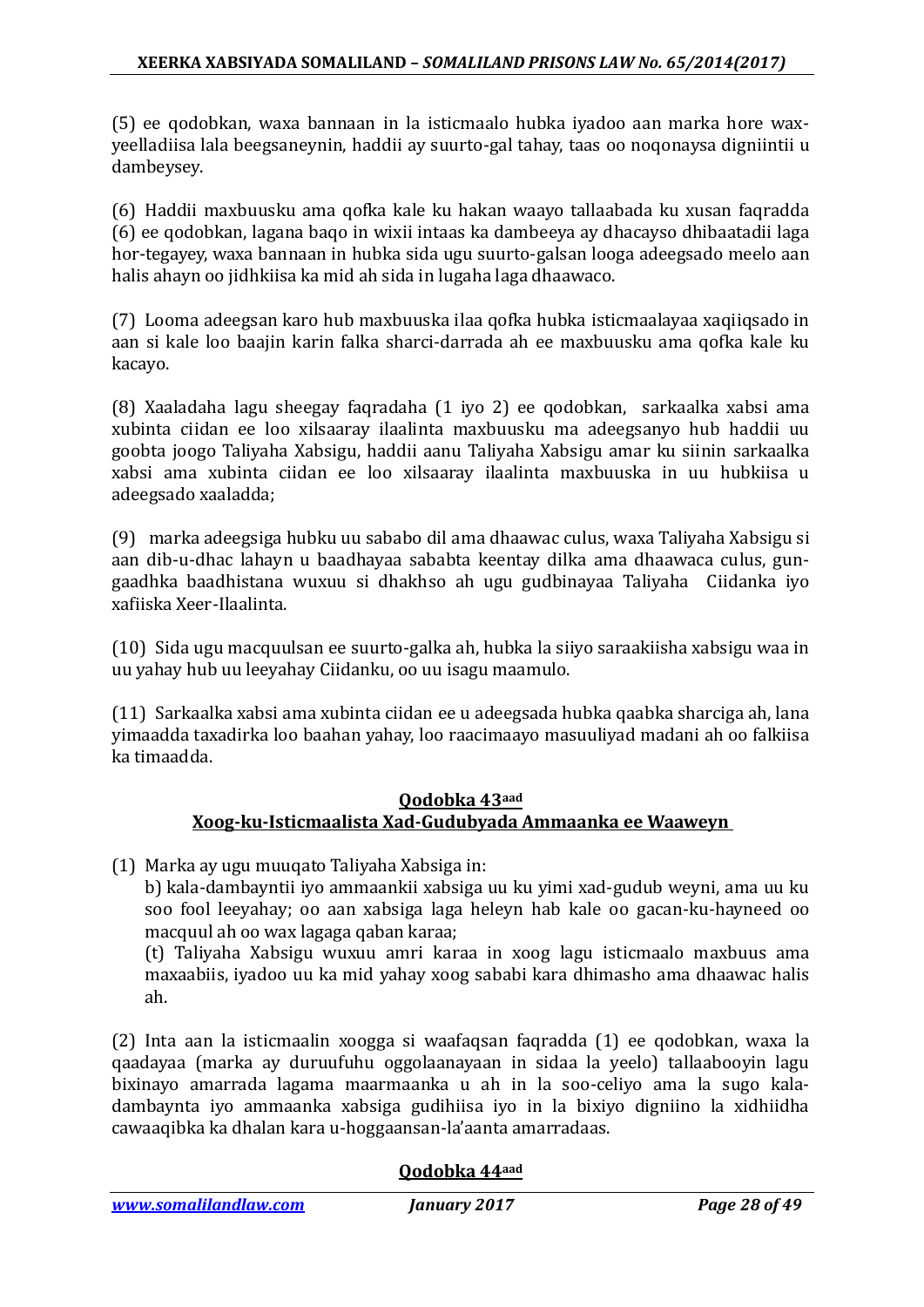### **Dhimashada Maxbuuska**

(1) Marka ay dhimasho ku timaaddo maxbuus, Taliyaha Xabsigu wuxuu si degdeg ah u ogeysiinayaa:

b) dhakhtarka, si uu u caddeeyo sababta dhimashada;

t) xafiiska Xeer-Ilaalinta, si uu u baadho in dhimashada maxbuuska ay cidi dembi ku leedahay iyo in kale;

j) qoyska marxuumka si uu u xaqiiqsado xaaladda keentay dhimashada marxuumka;

x) maxkamadda awoodda u leh, haddii aanay dacwadda marxuumku ahayn mid noqotay kama dambays, si ay maxkamadda dacwaddu hor-taallaa ay u ooddo dacwadda dhimashada ku timi maxbuuska awgeed;

kh) taliska Guud ee Ciidanka.

(2) Haddii aan Xeer-ilaaliyaha Guud ama ku-xigeenkiisu sabab baadhiseed u joojin aaska maxbuuska dhintay, meydka maxbuuska waxaa lagu wareejinayaa qoyska maxbuuska dhintay.

3) Haddii aanu maxbuuska dhintay ehel lahayn ama aan la heli karin ehelkiisa, waxa meydka maxbuuska aasaya Ciidanka Asluubta, ka dib marka uu helo ruqsada Aasida ee Xafiiska Xeer-ilaalinta.

### **Qodobka 45aad Awoodda Baadhista iyo Su'aalo-Weydiinta Dadka Xabsiga Gelaya**

(1) Taliyaha Xabsigu wuxuu waajibin karaa ama amri karaa:

b) baadhista:

- i. qof gelaya ama doonaya in uu galo xabsiga;
- ii. qof debedda ka jooga xabsiga balse u dhaw, oo baadhistiisu ay Taliyaha Xabsiga ugu muuqato in ay lagama maarmaan u tahay kala-dambaynta iyo ammaanka xabsiga; iyo

t) hubinta shay kasta oo uu qofku haysto ama maamulayo oo uu ka mid yahay baabuurku.

(2) Qof loo oggolaaday in uu galo xabsi ama iyadoo loo oggolaaday in uu galo markaas uu ka baxay xabsiga, waxa Taliyaha Xabsigu amri karaa in baadhis lagu sameeyo isaga qof ahaan iyo ilmo kasta oo la socda waxaanu amri karaa, haddii ay la noqoto, hubinta shay kasta oo uu qofku haysto ama maamulkiisa ku sugan, ama uu ilmuhu haysto ama maamulka ilmaha ku sugan.

(3) Iyadoo aan meel lagaga dhacayn qodob kale oo Xeerkan ah, haddii qof diido in la baadho ama la hubiyo waxa uu haysto, waxa Taliyaha Xabsigu amrayaa:

b) In la baadho qofkaas;

t) in la hubiyo shay kasta oo uu qofkaasi haysto ama uu maamulkiisa leeyahay; waxaanu Taliyaha Xabsigu diidi karaa in qofkaasi galo xabsiga, waxa kale oo uu amri karaa in qofkaas laga saaro xabsiga.

(4) Baadhista qofka dumarka ah ama ilmo, sida muuqata, da'diisu ka yar tahay 10 sano: b) waxa si fiican u baadhaya sarkaal xabsi oo dumar ah ama qof kale oo dumar ah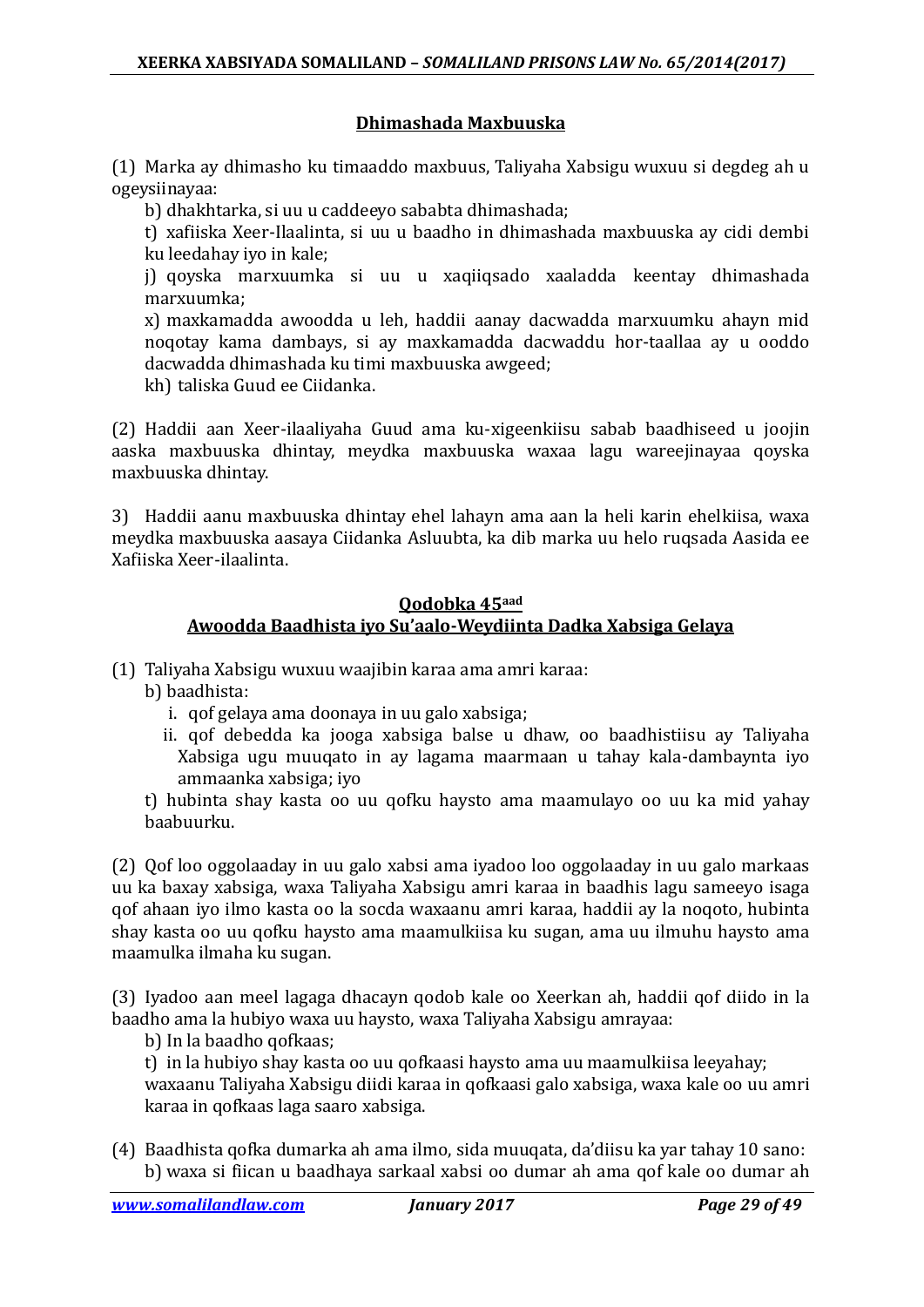oo uu arrintaas u xilsaaray Taliyaha Xabsigu;

t) waxaana baadhista goob-joog u ahaanaya uun xubno dumar ah, marka se baadhistu ku wajahan tahay ilmo, waxa kale oo goob-joog u ahaanaya qofka la socda ilmaha, haddii aanu qofkaasi diidin goob-joognimada.

(5) Marka ay Taliyaha Xabsiga ugu muuqato in, shay uu haysto ama ku jira maamulka qof loo baadhay si waafaqsan qodobkani, uu wax u dhimi karo kala-dambaynta iyo ammaanka xabsiga waxa uu ka qaadi karaa shaygaas, waxaana, iyadoo la raacayo tilmaamaha Taliyaha Xabsiga, hadhow loo celinayaa qofka uu lahaanshiisu cad yahay amaba waxa loogu talinayaa sidii kale ee xeerkan ama xeer kale jideeyey.

(6) Taliyaha Xabsigu wuxuu waajibin karaa in qofka gelaya ama doonaya in uu galo xabsiga, ama iyadoo loo oggolaaday in uu galo, markaas uun ka baxay xabsigu:

b) uu qoraal ku muujiyo magaciisa oo buuxa iyo meesha laga helo, iyo magaca ilmaha la socda oo buuxa iyo meesha laga helo;

t) uu qoraal ku caddeeyo ujeeddada uu u gelayo ama uu u doonayo in uu u galo xabsiga; waxaana qofka uu Taliyaha Xabsigu sidaa ku waajibiyey ee dhayalsada ama diida in uu u hoggaansamo waxa lagu waajibiyey, ama sheegta magac iyo hoy been ah, ama ujeeddada uu u gelayo ama uu u doonayo in uu u galo xabsiga been ka sheega, amaba si kale u bixiya war been ah ama marin-habaabin ah, wuxuu galay dembi, waxaana loo dhiibayaa ama looga war-bixinayaa Booliiska.

(7) Taliyaha Xabsigu wuxuu diidi karaa in uu u oggolaado qof in uu galo xabsiga, waxaanu amri karaa in laga saaro qof kasta oo:

b) diida ama dhayalsada in uu bixiyo xog laga doonayey in uu bixiyo si waafaqsan faqradda (6) ee qodobkan; ama

t) bixiya xog Taliyaha Xabsigu si macquul ah uga shakiyi karo in ay tahay been qayaxan.

(8) Taliyaha Xabsiga, sarkaal xabsi ama xubin ciidan oo loo xilsaaray in uu sameeyo baadhis ama hubin, wuxuu isticmaali karaa xoog inta macquul ahaan lagama maarmaan u ah ujeeddada.

### **Qodobka 46aad Dembiyada ka Dhasha Alaabta Reebban**

(1) Qof kasta oo soo gaadhsiiya, keena ama si kale u soo geliya xabsiga alaab reebban ama isku daya in uu soo gaadhsiiyo, keeno ama si kale u soo geliyo xabsiga alaab reebban:

b) isagoo uga dan leh in uu jebiyo kala-dambaynta, ammaanka iyo maamul wanaagga xabsiga; ama

t) marka alaabta reebbani tahay mid wax u dhimi karta kala-dambaynta, ammaanka iyo maamul wanaagga xabsiga;

wuxuu galay dembi waxaana loo dhiibayaa ama looga war-bixinayaa booliiska.

(2) Qofka, isagoo aan oggolaansho ka haysan Taliyaha Xabsiga ama Taliyaha Ciidanka, kala baxa, ka qaada ama si uun uga saara xabsiga alaab reebban oo aanu haysan markii loo oggolaaday in uu galo xabsiga, wuxuu galay dembi waxaana loo dhiibayaa ama looga warbixinayaa booliiska.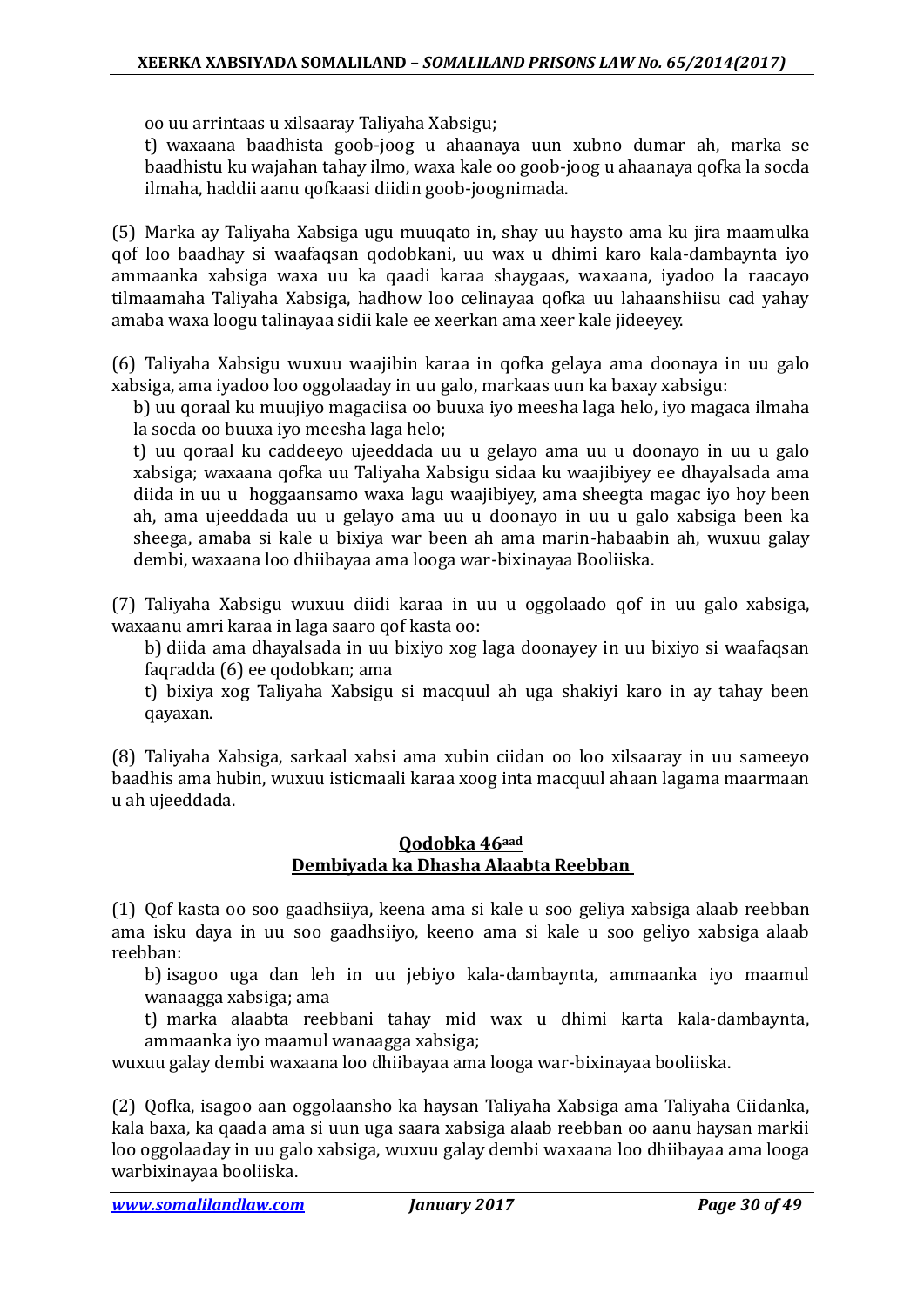(3) Qofka, si uu u helo oggolaansho uu ku soo gaadhsiiyo, ku keeno ama kaga saaro xabsiga alaab reebban, si u-kas ah u dhiiba weedh ama xog been ah, ama cid kale iska dhiga, wuxuu galay dembi waxaana loo dhiibayaa ama looga warbixinayaa booliiska.

(4) Sarkaalka xabsi ama xubinta ciidan ee oggolaada in alaab reebban loola dhaqmo sida lagu mamnuucay faqradaha (1) iyo (2) ee qodobkan wuxuu galay dembi waxaana loo dhiibayaa ama looga war-bixinayaa Taliyaha Xabsiga.

(5) Sarkaal booliis ama sarkaal xabsi, isaga oo aan u soo goyn xadhig-jideeye, wuxuu xidhi karaa qofka uu ku qabto isaga oo ku xad-gudbaya ama si macquul ah ugu muuqda in uu ku xadgudbayo faqradaha (1), (2) iyo (4) ee qodobkan.

(6) Sarkaalka xabsi ee qof xidha, isagoo raacaya faqradda (5) ee qodobkan, wuxuu qofkaa ku wareejinayaa sarkaal booliis, si uu sarkaalkaa booliis qofkaa sharciga u mariyo.

(7) Marka dhegeysiga dacwadda qof lagaga caddeeyo, iyadoo la raacayo faqradaha (1) ilaa (4) ee qodobkan, in uu soo geliyey ama ka saaray xabsiga ama uu isku dayey in uu soo geliyo ama ka saaro xabsiga alaab reebban, waxa difaac u noqon kara qofkaa in uu caddeeyo in alaabtaa reebban soo-gelinteeda ama ka saaristeeda xabsiga uu oggolaansho uga haystey Taliyaha Xabsiga.

(8) Sarkaalka xabsi ama xubinta ciidan ee lagu helo dembi, si waafqsan faqradda (7) ee qodobkan, wuxuu waayayaa shaqadiisa.

### **Qodobka 47aad Reebbanaanta Ag-Joogista Xabsiga iyo Maxaabiista**

(1) Waxa reebban in cid, aan shaqo la garanayo ka hayn ama muraadka ay u joogaan aan la aqooni, ay ag joogto xabsiga ama goob kale oo ay maxaabiisi ku sugan tahay, qof kasta oo uu sarkaal booliis ama sarkaal xabsi uu uga digo arrintaas ama uu ka codsado in uu halkaa ka tago oo u hoggaansami waayana waxa loo qaadanayaa in uu ujeeddo qalloocan leeyahay.

(2) Sarkaal booliis ama sarkaal xabsi, isaga oo aan u soo qaadan xadhig-jideeye, wuxuu xidhi karaa qof kasta oo uu ku qabto isagoo ku xadgudbaya ama uu si macquul ah ugu arko in uu ku xadgudbayo faqradda (1) ee qodobkan.

(3) Sarkaalka xabsi ee qof xidha, isagoo raacaya faqradda (2) ee qodobkan, wuxuu qofkaa ku wareejinayaa sarkaal booliis, si uu sarkaalkaa booliis qofkaa sharciga u mariyo.

### **Qodobka 48aad Dembiyada Xabsiga**

### (1) **Dembiyada fudud ee xabsiga:**

Maxbuuska:

b) u hoggaansami waaya qodob xeer ama amar joogto ah oo xabsiga khuseeya ama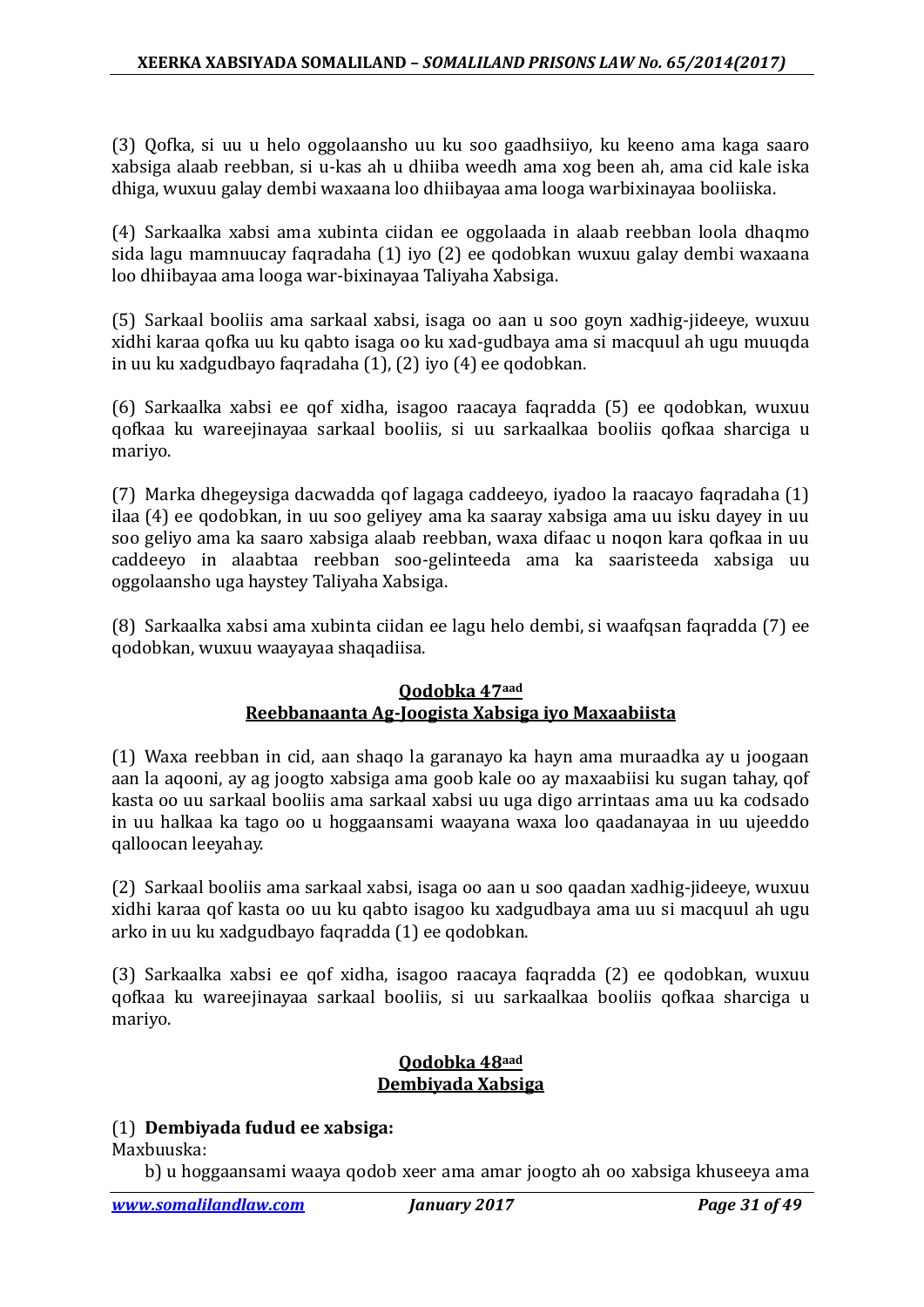amar sharci ah oo uu bixiyey sarkaal xabsi ama xubin ciidan oo awood ku lihi;

t) ku shaqeeya caajisnimo, dhayalsi ama taxadir-darro;

j) u dhaqma si qaab-daran;

x) adeegsada luuqad aan hufneyn (cay, aflagaaddo ama hanjabaad) ama u dhaqma si aan ixtiraam lahayn ama hanjabaad ah oo lid ku ah sarkaal xabsi ama xubin

ciidan;

kh)iska yeel-yeela bukaan ama dhaawac;

d) si u-kas ah ama cadawnimo ah u wax-yeelleeya ama u burburiya hanti;

r) door-bida in uu ka sheegto saraakiisha cabasho been ah ama caadeysta in uu kaga cawdo wax aan cabasho gelin; ama

s) ka baaqsada waajib ama ku kaca fal hoggaan-diidmo ah ama wax u dhimi kara kala-dambaynta iyo maamul-wanaagga xabsiga;

wuxuu galay dembi fufud oo xabsi, waxaana laga qaadayaa talaabo anshax-marineed

### (2) **Dembiyada culus ee xabsiga**

Maxbuuska:

- b) u dhaqma qaab gadoodis ah,
- t) weerara qof,

j) ka baxsada, diyaariya ama isku daya ka-baxsasho hayn sharci ah, ama qolka ama meesha kale ee xabsiga ah ee nidaamka xabsiga ama amar ku waajibiyey in uu ku sugnaado,

x) isticmaala ama haysta dawo aan sifo sharci ah lagu siin,

kh) u isticmaala dawo qaab aan ahayn kii loogu qoray,

d) isticmaala ama haysta isbiirto,

r) isticmaala, ama oggolaansho la'aan haysta, xabag ay ku jirto toluene ama maaddo kale oo sun ahi,

- s) ka-been sheega arrin si rasmi ah wax looga weydiiyey,
- Sh) haysta hub ama wax hub u eg,

wuxuu galay dembi culus oo xabsi.

### (3) **Eedaymaha dembiyada xabsiga**

Eedaynta dembi xabsi in uu galay maxbuus waxa samayn kara sarkaal xabsi ama xubin ciidan, waxaana si dhakhso ah loogu soo gudbinayaa Taliyaha Xabsiga, oo ka dib marku tixgeliyo nuxurka dembiga xabsi ee maxbuuska lagu soo dacweeyey iyo duruufaha jira:

b) kula heshiin kara maxbuuska in uu ka hakiyo tallaabadii uu ka qaadi lahaa maxbuuska dembigaa dartii muddo aan ka badnayn 3 bilood, oo uu amri doono in lagala noqdo eedda muddadaa dhammaadkeeda, haddii uu la yimaaddo hab-dhaqan toosan;

t) amri kara in markaaba eedaynta lagala noqdo, ama eedayn dheeraad ah ama ka duwan loo soo sameeyo;

j) baadhis ku samayn kara dembiga xabsi, go'aamin karana in eedayntu noqoto gelitaan dembi xabsi oo fudud, si waafaqsan Qodobka 50aad;

x) marinaya maxbuuska nidaamka eedaynta dembiyada xabsi ee culus iyo dembiyada Xeerka Ciqaabta Guud, haddii aanu maxbuusku dooran in uu dacwadda dhegeysto Taliyaha Xabsigu, Taliyaha Xabsiguna u arkin in ay sidaa ku jirto danta cadaaladdu, iyadoo markaa ka dib uu Taliyaha Xabsigu ku tallaabsanayo in uu dacwadda u raaco Qodobka 50aad ee Xeerkan.

waxaanu markaaba qaadayaa tallaabooyinka lagama maarmaanka ah ee uu ku sugayo maamul-wanaagga, kala-dambaynta iyo ammaanka xabsiga oo ay ka mid noqon karaan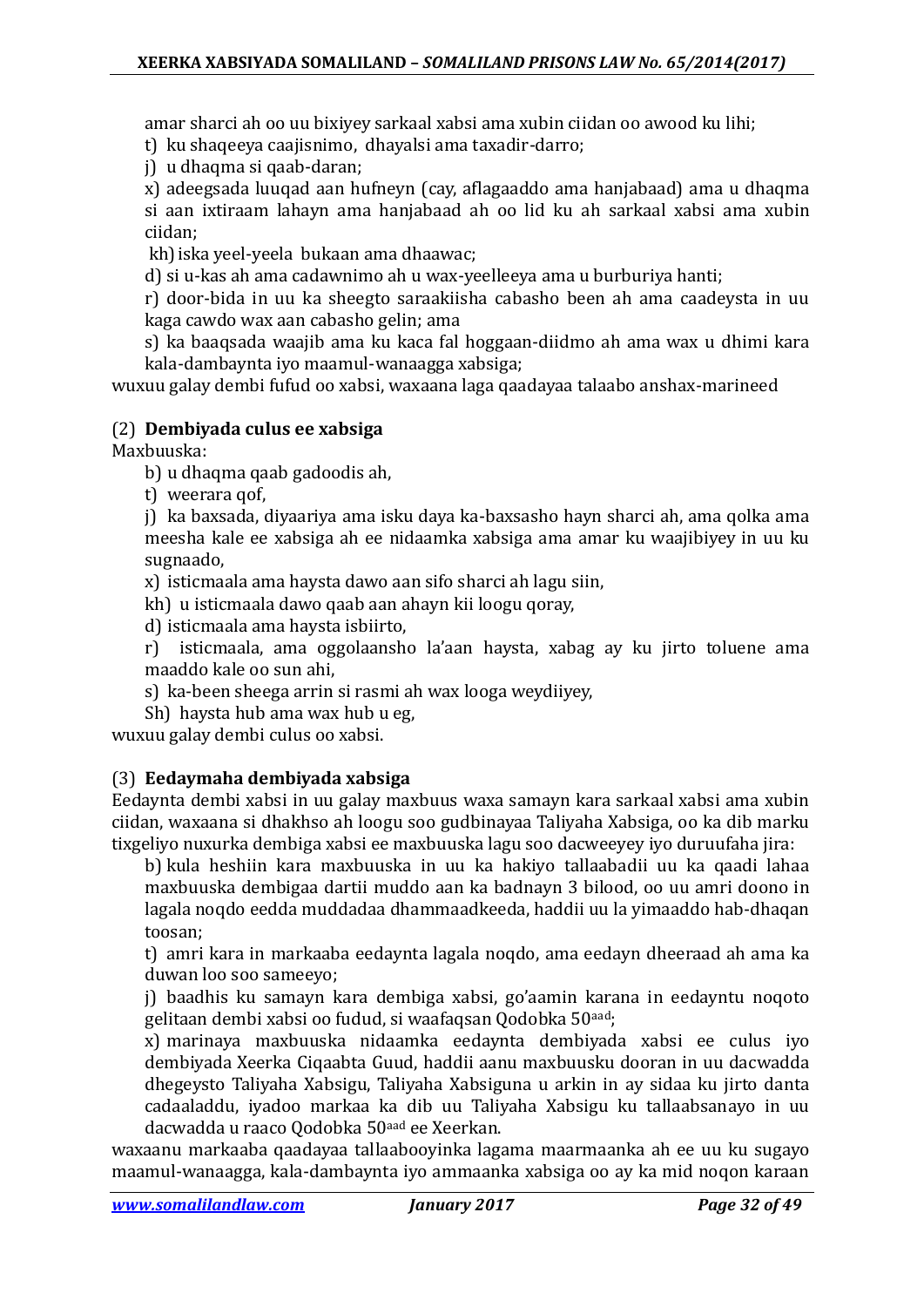gaar-u-xidhidda maxbuuska si waafaqsan qodobka 41aad ee Xeerkan, ama uwareejintiisa xabsi ka ammaan sarreeya.

#### **Qodobka 49aad Habka Dhegeysiga Dacwadaha Dembiyada Xabsi ee Fudud**

(1) Dacwad kasta oo la xidhiidha dembi xabsi waxa la dhegeysanayaa iyadoo uu goobjoog yahay maxbuuska lagu eedeeyey, waxaana lagu dhegeysanayaa xabsiga uu falku ka dhacay ama meel kale oo ku habboon.

(2) Marka maxbuuska lagu eedeeyo in uu galay dembi xabsi oo fudud, ee uu qiran waayo eedaynta, Taliyaha Xabsiga ayaa eedaynta uga go'aan gaadhaya, sida kiisku yahay, isagoo raacaya habka lagu jideeyey xeer-nidaamiyaha.

(3) Taliyaha Xabsigu kuma khasbana in uu raaco qodobbada xeerka caddaynta, waxa se uu oggolaan karaa caddayn kasta oo ugu muuqata in ay khusayso eedaynta, waxaanu diidi karaa caddaynta ku-cel-celinta ah.

#### **Qodobka 50aad Ku-Xukumidda Ciqaabta ee Taliyaha Xabsiga**

(1) Marka Taliyaha Xabsigu go'aamiyo in uu dhacay dembi xabsi oo fududi, taas oo ku timi maxbuuska oo qirtay ama iyadoo lagu caddeeyey, Taliyaha Xabsigu wuxuu ku xukumi karaa mid ama ka badan oo ka mid ah ciqaabaha hoos ku qoran:

- b) digniin,
- t) canaan,

j) gaar-ugu-xidhid guryaha hurdada ee maxaabiista muddo aan ka badnayn 7 cisho; x) gaar-ugu-xidhid qolka ciqaabta muddo aan ka badnayn 7 cisho;

kh) waayidda xabsi-dhimistii bishaa oo beddel u noqonaysa ama dheeraad ka noqonaysa tallaabooyinka 1(j) ama 1(x).

d) Ka-qaadista xabsi-dhimista 7-28 cisho, iyadoo loo eegayo culayska dembiga xabsi ee maxbuusku galay markiiba.

(2) Marka ay tahay in ciqaab laga xukumo isku xilli dembiyo xabsi oo fudud oo mid ka badan, Taliyaha Xabsigu wuxuu ka xukumi karaa ciqaabta ku xusan 1(j) ama 1(x) ee qodobkan dembi kasta, isugeynta ciqaabtu se sinaba ugama badan karto gaar-u-xidhid 21 cisho ah.

### **Qodobka 51aad U-Gudbinta Taliyaha Ciidanka Dembiyada Xabsiga**

(1) Taliyaha Xabsigu wuxuu u gudbin karaa Taliyaha Ciidanka mar kasta oo uu u arko in dembiga xabsi yahay mid aad u culus oo maxbuuska loogu gudbin karo maxkamad.

(2) Marka si waafaqsan faqradda (1) ee qodobkan Taliyaha Ciidanka loogu soo gudbiyo dembi xabsi oo maxbuus lagu eedaynayo, Taliyaha Ciidanka waxa u bannaan:

b) inuu amro in la baadho lana sugo dembiga dhacay, goorta uu dhacay, sida uu dhacay iyo caddaymaha loo hayo maxbuuska ku eedaysan; iyo

t) in uu ku xukumo maxbuuska ciqaab anshax-marineed; ama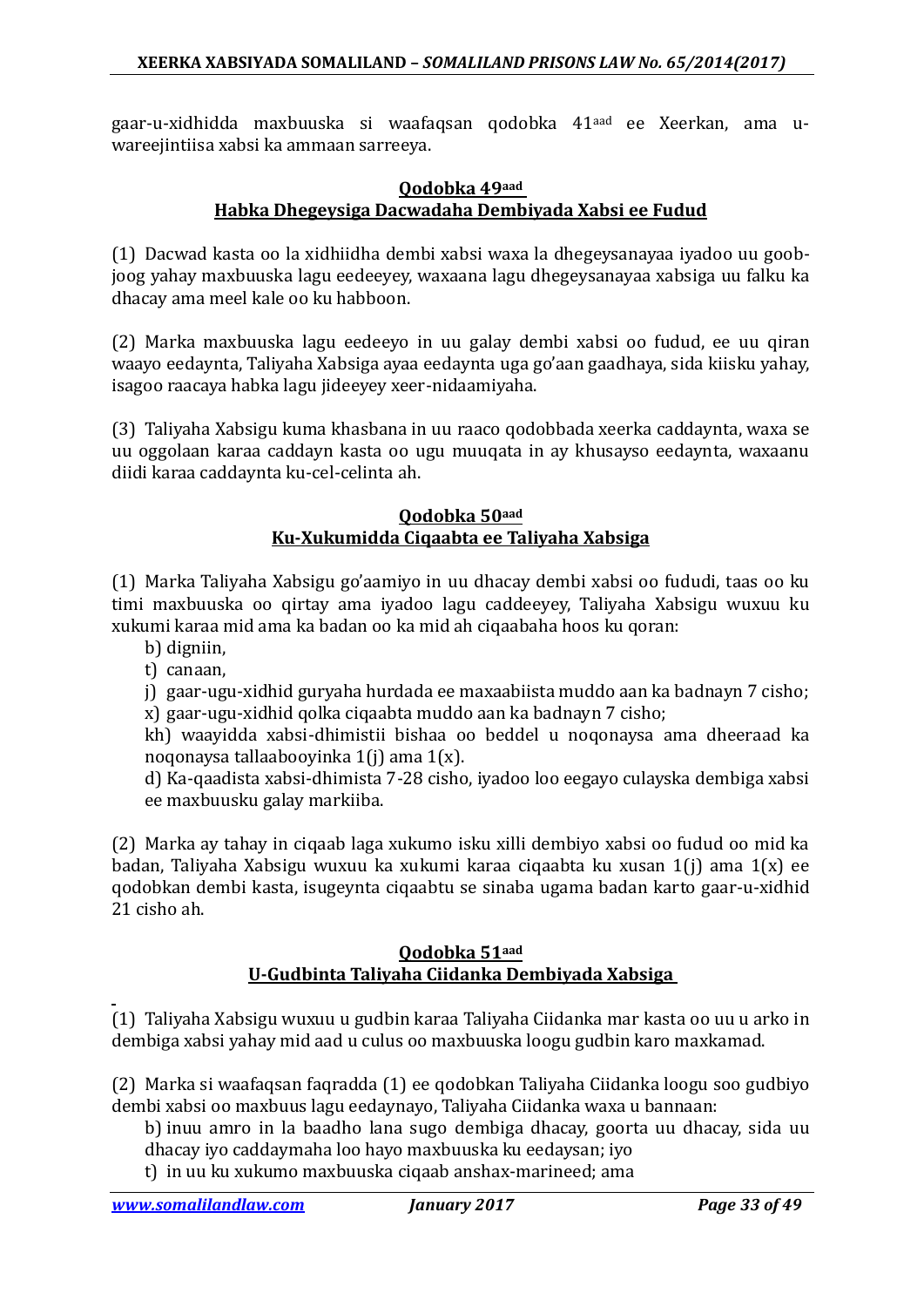j) in uu dacwadda u gudbiyo Xeer-Ilaalnta si maxbuuska loo horgeeyo maxkamadda awoodda u leh.

(3) Xaaladaha ay Talliyaha ugu muuqato in uu ciqaab ku xukumo maxbuuska, wuxuu ku anshax-marin karaa hal ama ka badan ganaaxyada hoos ku qoran:

b) in laga jaro khasaaraha uu geystay, haddii ay jirto lacag maxbuuska u taalla xabsiga.

t) in laga jaro danaha dheeraadka ah ee ku leeyaha xabsiga (privileges);

j) in gaar loo xidho muddo aan ka badnayn 30 cisho iyada oo aan mudadaas loo tirin xabsi-dhimis;

x) in lagala noqdo xabsi-dhimista muddo aan ka badnayn 90 cisho

### **Qodobka 52aad U-Gudbinta Maxbuuska Maxkamad**

(1) Taliyaha Xabsigu, ka dib markuu helo oggolaanshaha Taliyaha Ciidanka, wuxuu amari karaa in maxbuuska dembiga culus ku galay xabsiga loo gudbiyo xeer-ilaalinta si uu maxkamadda awoodda u leh kaga hor-oogo dembiga culus ee uu galay.

(2) Haddii maxbuuska uu ku caddaado dembiga lagu eedeeyey, waxa lagu xukumayaa ilaa lix bilood, haddii aanu dembigu ahayn mid aad u culus.

(3) Haddii ay xeer-ilaalinta ugu muuqato in dembiga maxbuusku ku galay xabsigu yahay mid culus, waxa ay maxkamadayntiisa u raaci kartaa Xeerka Ciqaabta Guud.

(4) Maxbuusna laguma ciqaabi karo dembi hore loogu anshax-mariyey.

### **Qodobka 53aad Diiwaanka Anshax-Marinta**

(1) Markuu ciqaab ansha-marineed ka xukumo dembi xabsi, Taliyaha Xabsigu wuxuu ku qorayaa diiwaanka Anshax-marinta magaca qofka la anshax-mariyey, muujinaysa nooca dembiga ee ciqaabta lagaga xukumay, taariikhda dembigu dhacay iyo tallaabada anshax-marineed ee lagaga xukumay; waanu saxeexayaa isagoo taariikhda diiwaan-gelinta dembigana ku muujinaya diiwaanka.

(2) Taliyaha Xabsigu wuxuu si bil-le ah ugu gudbinayaa Hogaanka Xabsiga faah-faahinta anshax-marin kasta oo lagu qoray diiwaanka anshax-mari.

### **QAYBTA 6AAD BOOQASHOOYINKA RASMIGA AH**

### **Qodobka 54aad Xaqa Gelitaanka**

1) Xabsiga waxa soo booqan kara, kormeerina kara: Maxkamadaha, Xeer-ilaalinta, Guddiyadda Baarlamanka ee Hawshaasi qaabilsan, Guddi Xukuumadu u ig-mato arrin gaar ah, Wasaaradda Caddaaladda Qaybta Xabsiyada & Komishanka Xuquuqul-in-saanka iyaga oo u hawl geli kara si gaar-gaar ah & wada jirba; kormeerayana dhammaan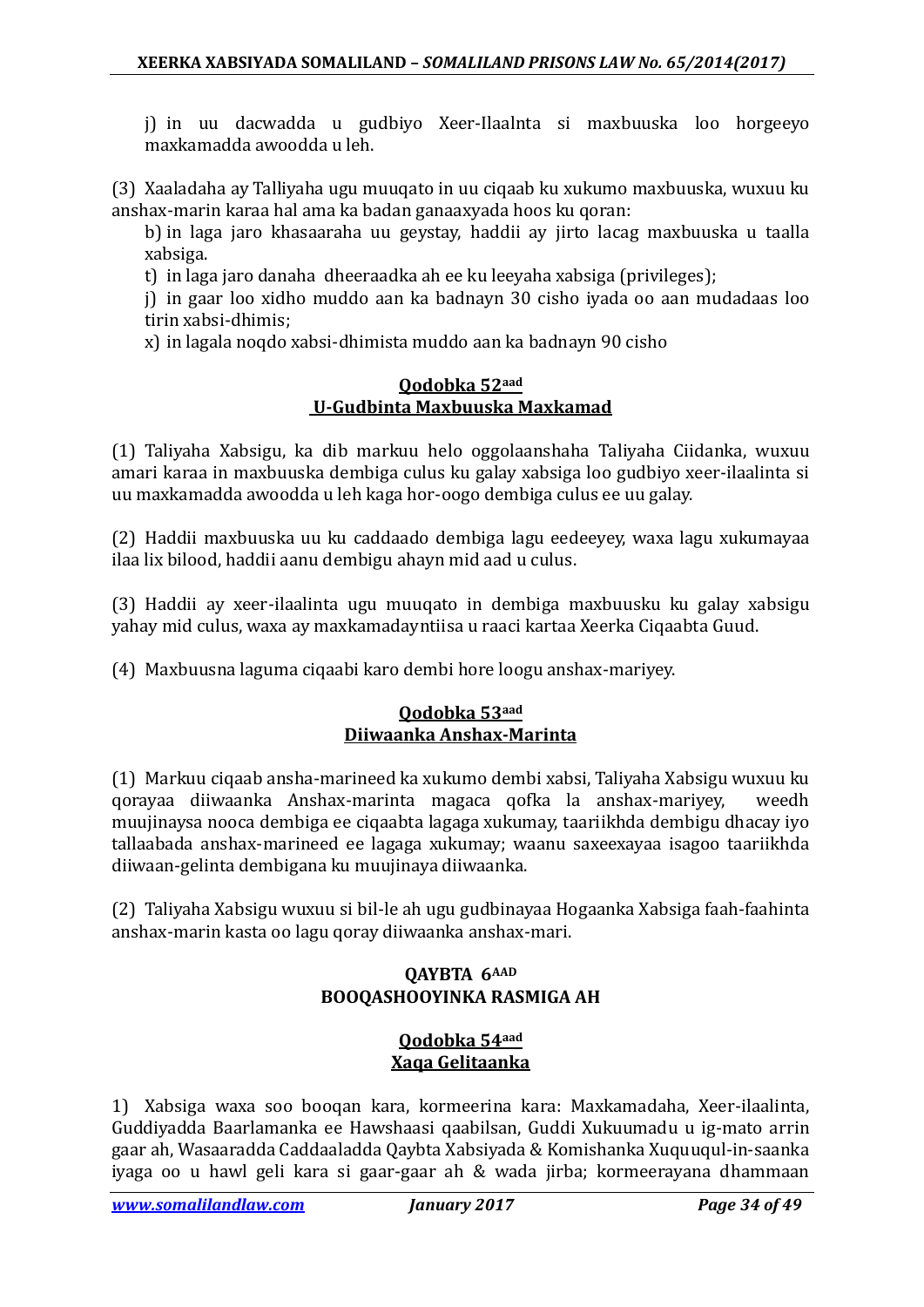xaaladaha kala duwan ee Xabsiyada, iyaga oo sii maraya Taliyaha Ciidanka Asluubta si ugu fududeeyo hawl-gudashadooda.

2) Soo-Booqdeyaasha Rasmiga ahi waxay eegi karaan xaaladda xabsi kasta iyo maxbuus kasta oo ku xidhan halkaa, waxay su'aalo weydiin karaan sargaal xabsi oo kasta, saraakiisha kale ama maxbuus kasta, waxaanay aragtidooda la xidhiidha xaaladda xabsiga iyo maxaabiista ku qorayaan Buugga Soo-Booqdeyaasha.

3) Kormeerayaasha Rasmiga ah /Soo-Booqdayaasha waxay eegi karaan xaaladda xabsi kasta iyo maxbuus kasta oo ku xidhan halkaa, waxay su'aalo weydiin karaan sargaal xabsi oo kasta, saraakiisha kale ama maxbuus kasta, waxaanay aragtidooda la xaaladda xabsiga iyo maxaabiista Booqdeyaasha/Kormeerayaasha.

4) Taliyaha Xabsigu wuxuu aragtida Kormeerayaasha Soo-Booqdayaasha, ee lagu qoray Buugga Kormeerayaasha iyo tallaabada uu ka qaaday, haddii ay jirto ama uu soo jeedinayo in laga qaado, raacinayaa warbixintiisa bil-laha ah ee uu u qorayo Hogaanka Xabsig.

### **Qodobka 55aad Gacan-siinta Booqdeyaasha Rasmiga ah iyo Guddida Kormeerka Xabsiyada**

1) Sarkaal xabsi oo kasta iyo xubin ciidan oo kastaaba waa inuu si dhammaystiran ugacan-siiyo, iskaashi buuxana la yeesho Guddi kasta oo kormeer, oo xabsiga u soo booqda si waafaqsan qodobbada 54aad ee Xeerkan.

2) Sarkaal xabsi, xubin ciidan ama maxbuusna: b) waa in aanu, sabab macquul ah la'aanteed, is-hortaagin, u-diidin ama haddidin Guddiyadda Kormeerka Xabsiyada ee lagu sheegay Qoddobka 54aad ee Xeerkan, ama qof la shaqaynaya, oo u gudanaya mas'uuliyaddiisa si waafaqsan Xeerkan; t) Waa in aanu siin xubin ka tirsan Guddida Kormeerka Xabsiyada, ama qof la shaqaynaya oo u gudanaya mas'uuliyaddiisa si waafaqsan Xeerkan, weedh uu ogyahay in ay tahay been ama marin-habaabin.

3) Sarkaalka xabsi, xubinta ciidan ama maxbuuska, sabab macquul ah la'aanteed, ishortaaga ama haddida xubin ka tirsan Komishanka Xuquuqda Aadamaha Somaliland, Guddida Kormeerka Xabsiyada, ama qof la shaqaynaya Guddida oo u gudanaya mas'uuliyaddiisa si waafaqsan Xeerkan, waxa uu galay dembi, waxaana loo ciqaabayaa si waafaqsan Xeerka Ciqaabta Guud.

4) Gudiyada Golayaasha baarlamaanku wxay xaq u leeyihiin inay kormeeraan xabsiyada iyo jeelasha iyadoo wixii dhalliilo ah qoraal ahaan ugu gudbinaya Golayaasha ay ka tirsanyihiin ee Baarlamaanka.

### **Qodobka 56aad Kormeerka Taliyaha Xabsiga**

(1) Maalin kasta oo uu xabsiga joogo, Taliyaha Xabsigu wuxuu booqanayaa qayb kasta oo xabsiga ah oo maxaabiisi ku xidhan tahay, waxaanu eegayaa xaaladda maxaabiista,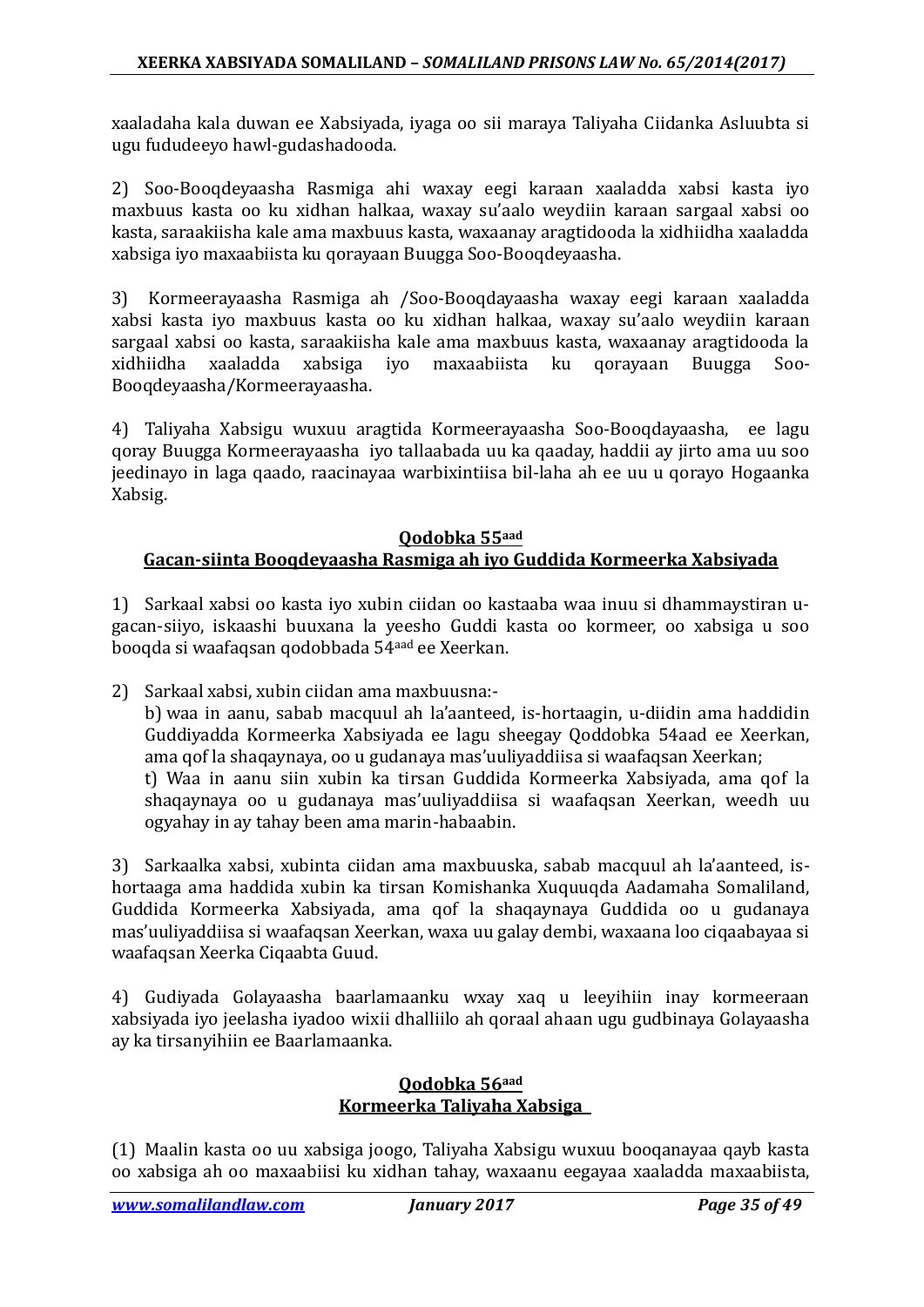qaybaha iyo qolalka xabsiga.

(2) Si joogto ah, laakiin aan muddo go'an lahayn, Taliyaha Xabsigu wuxuu booqanayaa xabsiga saacadaha habeennimada si uu u hubiyo xil-gudashada saraakiisha xabsi iyo ammaanka xabsiga.

(3) Booqashooyinka saacadaha shaqada caadiga ka baxsan waxa la gelinayaa Buugga Dhacdooyinka ee Xabsiga (prison occurrence book).

### **QAYBTA 7AAD BOOQASHADA MAXAABIISTA IYO LA-XIDHIIDHKA MAXAABIISTA**

### **Qodobka 57aad Booqashada Ehelka iyo Asxaabta Maxaabiista**

(1) Maxbuuska waxa loo oggolaanayaa in ay booqasho ugu yimaaddaan ehelkiisa iyo saaxiibbadii si waafaqsan xeer-nidaamiyaha.

(2) Maxbuus kasta waxa loo oggolaanayaa, wakhti macquul ah gudihii, in uu booqasho ka helo:

- b) xubnaha qoyskiisa iyo saaxiibbadii;
- t) qof mihnadda caafimaadka ku shaqeeya;
- j) qof mihnadda sharciga ku shaqeeya;
- x) wakiil aqoon u leh diintiisa;

marka maxbuusku yahay muwaadin dal shisheeye, wakiil ka socda safaaraddiisa,

d) Xubnaha Guddida Kormeerka Xabsiyada.

(3) Sarkaal xabsi kastaa wuxuu baadhis marin karaa soo-booqdaha intaanu xabsiga gelin, waxa se maxbuuska baadhi karaa sarkaal xabsi oo la jinsi ah soo-booqdaha.

(4) Baadhista waxa ku jiri kara eegista iyo hubinta shay kasta oo uu soo-booqduhu xabsiga gelinayo ama ka saarayo, iyo baabuur kasta oo gelaya ama ka baxaya xabsiga.

(5) Taliyaha Xabsigu wuxuu u diidi karaa in uu galo xabsiga qof kasta oo diida in la baadho.

(6) Xaaladaha gaarka ah ee maxbuus garsuge ahi ku eedaysan yahay dembi culus, maxkamadda awoodda u leh waxa u bannaan, ka dib markay hesho codsiga xeerilaalinta, in ay ku wargeliso Taliyaha Xabsiga in maxbuuskaa lagu soo booqan karo oggolaanshaha maxkamadda oo keliya.

### **Qodobka 58aad Booqashada Qareenka**

Ujeeddo la xidhiidha dacwad Maxkamad ku jirta darteed, qareenku wuxuu, meel u muuqata sarkaal xabsi laakiin aanu ka maqleyn wada-hadalkooda, ku waraysan karaa maxbuuska uu qareenka u yahay ama u noqonayo, xilli macquul ah ama goorta uu u oggolaado Taliyaha Xabsigu.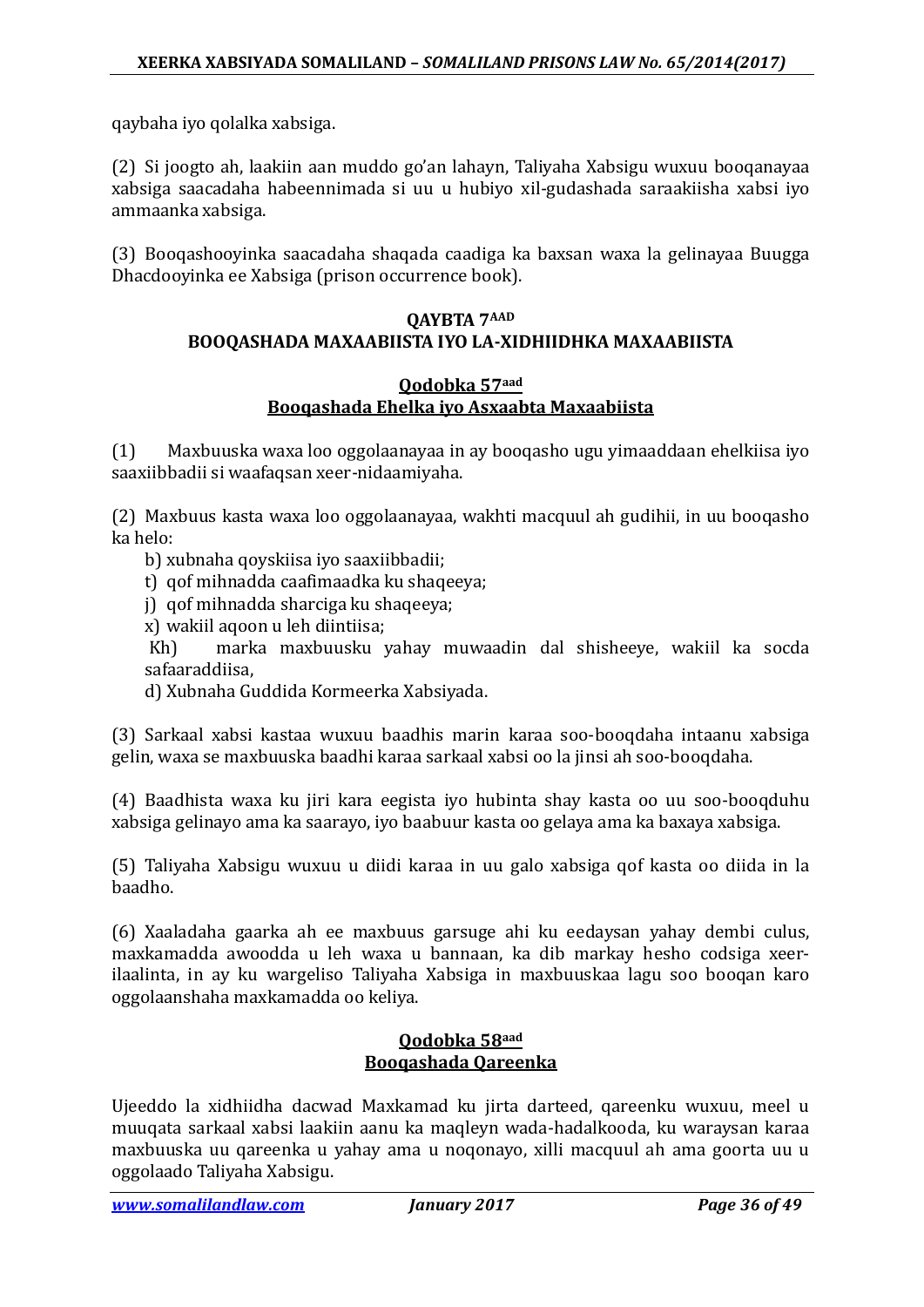### **Qodobka 59aad Booqashada Dhakhtarka**

Ujeeddo la xidhiidh caafimaadka maxbuuska, Taliyaha Xabsigu wuxuu oggolaanayaa in dhakhtarka gaarka ah ee maxbuuska ama dhakhtar kale oo takhasus u leh xanuunka maxbuusku uu waqti macquul ah ama waqtiga kale ee uu Taliyaha Xabsigu u arko lagama maarmaan, uu booqdo maxbuuska.

### **Qodobka 60aad Booqashada Booliiska**

Sarkaal Booliiska ahi saacadaha shaqada, ka dib marka ay oggolaato maxkamadda awoodda u leh, wuxuu geli karaa xabsiga, waxaanu meel u muuqata sarkaal xabsi laakiin aanu ka maqleyn wada-hadalkooda, kula yeelan karaa maxbuuska loo oggolaaday waraysi rasmi ah oo leh ujeeddo baadhitaan.

### **Qodobka 61aad Soo-Booqdeyaasha Kale ee Maxaabiista**

(1) Qofka aan ahayn qofka loogu soo oggolaaday in uu booqdo ama waraysto maxbuus si waafaqsan qodobbada 58<sup>aad</sup>, 59<sup>aad</sup>, 60<sup>aad</sup> iyo 61<sup>aad</sup> ee doonaya in uu booqdo maxbuus ujeeddo xalaal ah, waxa u oggolaan kara Taliyaha Ciidanka.

(2) Oggolaanshaha booqashada maxbuuska si qaafaqsan faqradda (1) ee qodobkan, waxa lagu bixin karaa shuruudaha ay Taliyaha Ciidanka ugu muuqato in ay ku habboon yihiin.

#### **Qodobka 62aad Soo-Booqdaha Gelitaanka loo Diidi Karo ama Xabsiga laga Saari Karo**

(1) Haddii Taliyaha Xabsiga ay la noqoto in soo-booqde ama qof kale uu wax u dhimayo ilaalinta kala-dambaynta iyo ammaanka xabsiga, wuxuu, isagoo aan tixgelin qodob kale oo Xeerkan ama xeer kale ah, u diidi karaa in uu galo xabsiga, haddii qofkaa loo oggolaaday in uu galana, uu ka saari karaa ama amri karaa in laga saaro xabsiga, waxaanu u isticmaali karaa xoogga macquulka ah ee lagama maarmaanka u ah ujeeddadaas.

(2) Taliyaha Xabsigu wuxuu ku ogeysiinayaa Hogaanka Xabsiyada warbixintiisa bil-laha ah tallaabo kasta oo uu u qaaday si waafaqsan faqradda (1) ee qodobkan.

(3) Isagoo aan tixgelin qodob kale oo Xeerkan ah, Taliyaha Ciidanku wuxuu ka mamnuuci karaa qof inuu booqdo xabsi cayiman ama xabsiyo cayiman guud ahaan muddo cayiman.

(4) Taliyaha Ciidanku wuxuu la noqon karaa mamnuucid uu qof kaga soo rogey booqasho xabsi.

(5) Muddada ugu badan ee qof laga mamnuuci karo booqasho xabsi waxa lagu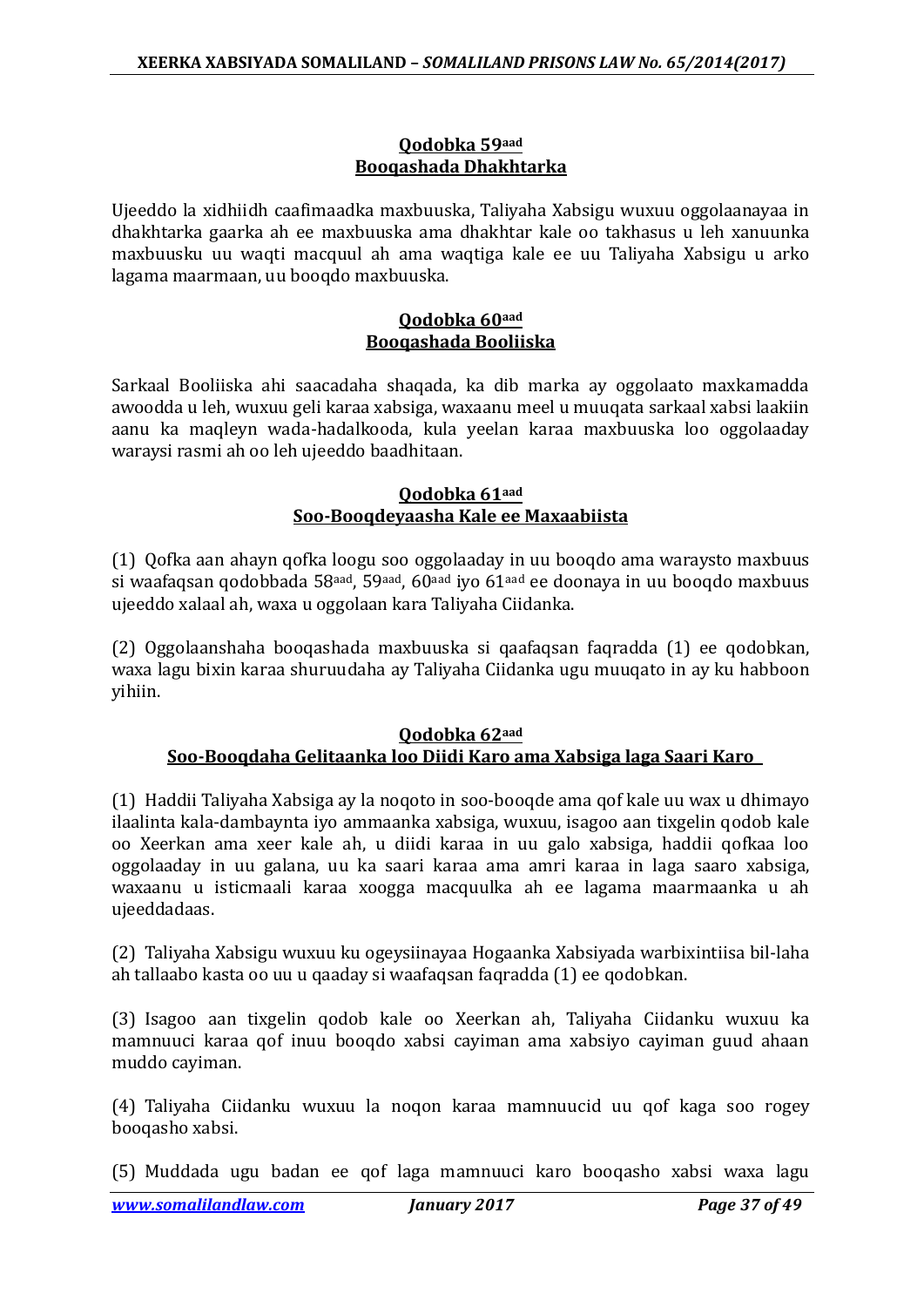qeexayaa xeer-nidaamiyaha, muddooyin kala duwan baana loo jideyn karaa xaalado cayiman oo kala duwan.

#### **Qodobka 63aad Xidhiidhka Maxaabiista iyo Bulshada**

(1) Ahmiyad gaar ah ayuu Taliyaha Xabsigu siinaya dhawrista xidhiidhka u dhexeeya maxaabiista iyo qoysaskooda iyo bulshada.

(2) Maxbuusku wuxuu xaq u leeyahay xidhiidh is-gaadhsiineed oo qoraal ah. Marka laga reebo xidhiidhka sharci ee maxbuuska iyo wakiilkiisa sharci oo loo aqoonsanayo mid la dhawray oo qarsoodi ah, dhammaan xidhiidhada qoraalka ah ee ku socda ama ka socda xabsiga waxa la marinayaa baadhis, waxaana lagu fasaxayaa oggolaansha Taliyaha Xabsiga.

#### **Qodobka 64aad Helitaanka Adeeg Sharci**

(1) Maxbuus kastaa wuxuu xaq u leeyahay in uu arrin kasta oo sharci kala tashado qof ku shaqeeya mihnadda sharciga oo uu isagu doortay, saacad macquul ah ama goorta kale ee uu Taliyaha Xabsigu u oggolaado.

(2) Booqashooyinka adeegga sharciga waxa lagu qabanayaa goob u muuqata sarkaal xabsi laakiin aanu ka maqlayn, si loo ilaaliyo qarsoodinimada sharciga ah ee iswaraysiga maxbuuska iyo qareenkiisa.

(3) Xeer-nidaamiyaha ayaa qeexi doona qaabka loo suurto-gelinayo helitaanka adeegga sharci iyadoo ay ku jiri doonaan xaddidaadaha lagama maarmaanka u ah xabsi-kuhaynta sugan ee maxbuuska.

### **Qodobka 65aad Beddelka Maxaabiista**

(1) Maxbuuska garsugaha ah looma beddeli karo xabsi ka fog maxkamadda dacwaddiisa awoodda u leh, haddii aanay maxkamad awood u lihi amrin in xabsi kale loo wareejiyo.

(2) Maxbuuska xukuman ee racfaan qaatay ama laga qaatay waxaa lagu haynayaa ama loo beddelayaa xabsiga ugu dhow maxkamadda dacwaddiisu hortaallo.

(3) Xaalad kasta oo maxbuuska laga beddelayo xabsiga uu ku xidhan yahay, waxa beddelkiisa la ogeysiinayaa qoyskiisa, ehelkiisa, qareenkiisa ama ciddii kale ee uu doorto ka hor beddelkiisa;

(4) Marka ogeysiinta lagu sheegay faqradda (3) ee Qodobkan, aan loo samayn karin sabab ammaanka la xidhiidha ama fulinta beddelka oo degdeg ahaa, waxa la samaynayaa isla marka maxbuuska la geeyo xabsiga loo beddelayo;

(5) Markuu beddelku xaaladda caafimaad ama nololeed ee maxbuuska uu ku keenayo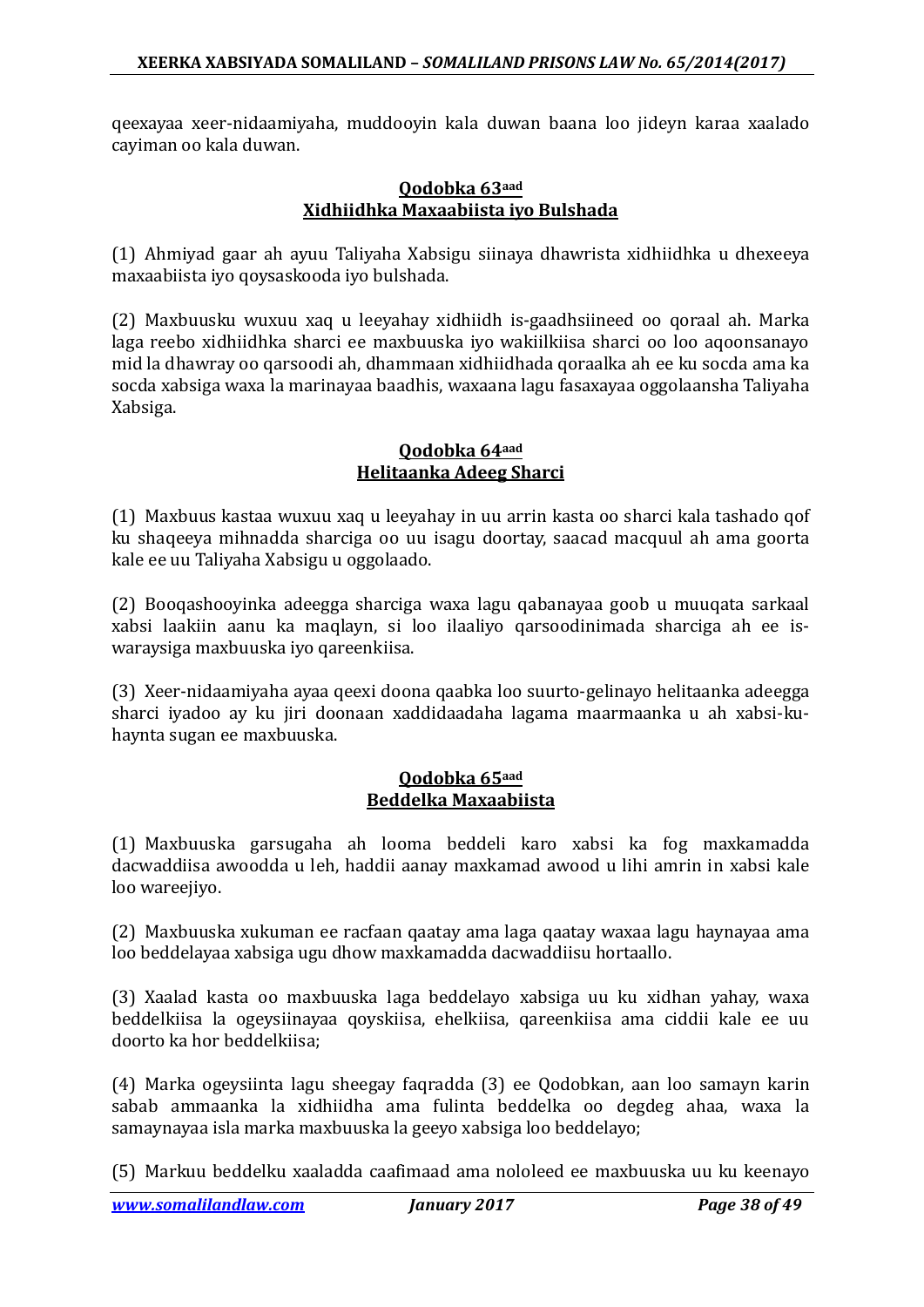dhibaato, Taliyaha Ciidanku wuxuu siinayaa tixgelin gaar ah.

### **QAYBTA 8AAD DARYEELKA MAXAABIISTA**

### **Qodobka 66aad Cuntada Maxaabiista**

(1) Maxbuuska waxa la siinayaa cunto ku filan, si wafaqsan shaxda lagu qeexay xeernidaamiyaha.

(2) Maxbuuska waxaa loo oggolaan karaa in uu cunto ka helo cid gaar ah saacado habboon, iyada oo la marin doono baadhis, laguna hubin doono shuruudaha kale ee uu u dhigo Taliyaha Xabsigu.

(3) Duruufaha gaarka ah ee uu maxbuusku ku sugan yahay awgeed ama iyadoo loo tixgelinayo heerkiisa nolosha, waxa la siin karaa nooca cuntada ee uu maxbuusku caadeystey.

#### **Qodobka 67aad Dharka Maxaabiista**

(1) Maxbuus kasta oo xukumane ah waxa la siinayaa dharka xabsiga oo lagu qeexay xeer nidaamiyaha.

(2) Maxbuuska waxa dharka caadiga ah loogu oggolaan karaa qoraal dhakhtar oo sababaysan ama amarka Taliyaha Xabsiga isagoo tixgelinaya duruuf jirta oo u gaar ah maxbuuska.

(3) Maxbuuska garsugaha ahi wuxuu xaq u leeyahay in uu isticmaalo dharkiisa caadiga ah, haddii uu nadiif yahay kuna habboon yahay.

(4) Marka uu maxbuus garsuge ahi aanu haysan dhar ama uu Taliyaha Xabsigu u arko in dharka maxbuusku yahay mid aan laga raalli noqon karin, waxa la siinayaa dharka xabsiga .

(5) Haddii maxbuuska uu ka madho dharku ama ay suurto-gal tahay in uu cudur ka qaado, Taliyaha Xabsigu wuxuu amrayaa in la baabiiyo dharkaas, iyadoo markay sidaasi dhacdo, maxbuusku markuu xabsiga ka baxayo dhar u qalma looga iibinayo khasnadda dawladda, haddii aanu ka heli karin ehelkiisa ama hay'adaha samo-falka.

### **Qodobka 68aad Jiifka Maxaabiista**

(1) Maxbuuska waxa jiif laga siinayaa dhisme:

b) uu ka helayo meel jiif ugu filan, laydh iyo hawo-mareen wanaagsan iyo wixii kale ee lagama maarmaan u ah caafimaadka jidh ahaaneed iyo maskax ahaaneed ee maxbuuska;

t) u habaysan qaab dhaqan ahaan ku habboon;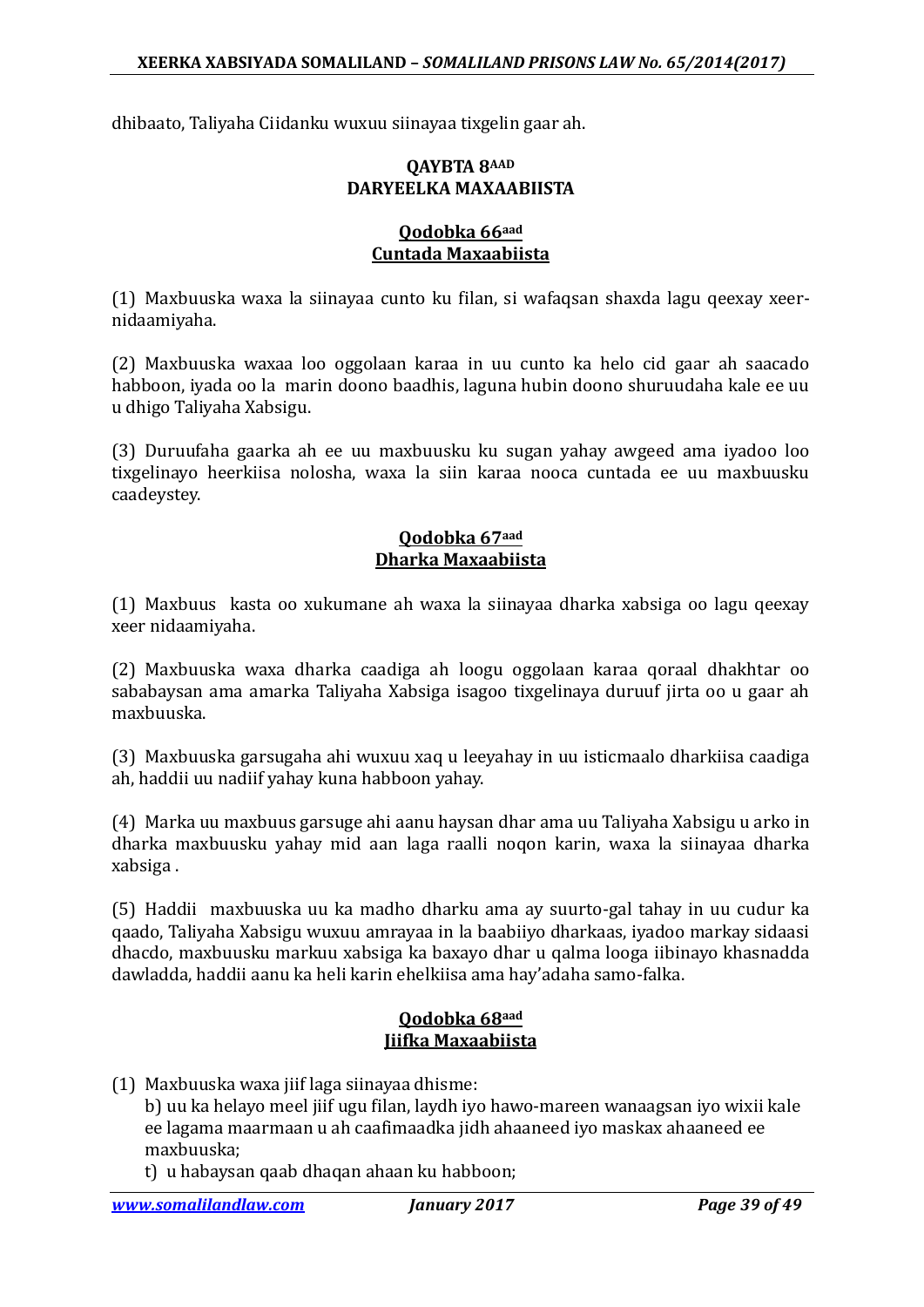j) waafaqsan shuruudaha ku xusan xeer-nidaamiyaha.

(2) Marka hoolal loo isticmaalayo jiifka, waxa si taxadir leh guri walba la isugu soo xulayaa maxaabiista duruufahaas si habboon ugu wada dhaqmi kara, waxaana lagu samaynayaa kormeer joogto ah oo habeennimo.

(3) Maxbuus kasta , waa in uu helaa gogol, sida lagu faah-faahin doono xeernidaamiyaha.

(4) Gogol gaar ah waxa lagu bixin kara talo-bixinta dhakhtarka.

### **Qodobka 69aad Xafidaadda Lacagta, Dharka iyo Alaabta Kale ee Maxbuuska**

(1) Lacagta, dharka iyo alaabta kale ee maxbuuska, ee aan loo oggolayn in uu maxbuusku haysto inta uu xidhan yahay, waa loo xafidayaa iyada oo loo raacayo tallaabooyinka ku xusan faqraddaha (6, 7 iyo 8) ee Qodobka 20<sup>aad</sup> ee Xeerkan.

(2) Lacagta, dharka iyo alaabta loo xafidayo maxbuuska, waxa lagu wareejinaa maxbuuska leh marka maxbuuska laga sii daayo xabsiga.

(3) Haddii maxbuusku weydiisto Taliyaha Xabsiga in lacagta ama alaabta uu leeyahay maxbuusku lagu wareejiyo maxbuuska ehelkiisa ama saaxiibadii, Taliyaha Xabsigu wuu ku wareejinayaa, waxaana laga saxeexayaa maxbuuska iyo cidda uu u dhiibanayo alaabta saxeex suul-saar ah; dharka la wareejinayo waxa Taliyaha Ciidanku uga reebayaa maxbuuska hal bedled oo maxbuuska la siiyo marka uu xabsiga ka baxayo.

### **Qodobka 70aad Codsiyada iyo Cabashada Maxbuuska**

(1) Maxbuusku wuxuu xaq u leeyahay in uu codsi ama cabasho u qorto Taliyaha Xabsiga, Taliyaha Ciidanka ama Wasiirka, haddii meel lagaga dhacay xuquuqdiisa aasaasiga ah ama xuquuqdiisa isagoo ah qof xorriyadda laga qaaday.

(2) Maxbuusku wuxuu codsigiisa ama cabashadiisa ku hagaajinayaa Taliyaha Xabsiga, Taliyaha Xabsiguna:

b) wuxuu diiwaan-gelinayaa codsiga ama cabashada iyo tallaabo kasta oo la qaaday si wax looga qabto;

t) wuxuu si deg-deg ah wax uga qabanayaa codsiga ama cabashada, maxbuuskana la socodsiinayaa natiijada;

j) haddii cabashadu ku saabsan tahay eedayn la xidhiidha weerar, wuxuu hubinayaa in maxbuuska si deg-deg ah loogu diro baadhis caafimaad, in uu helo daweyn habboon iyo in cabashada loo gudbiyo Xeer-Ilaaliyaha Guud.

(3) Haddii uu maxbuusku ku qanci waayo jawaabta Taliyaha Xabsiga ee la xidhiidha codsigiisa ama cabashadiisa, wuxuu tabashadiisa u gudbinayaa Taliyaha Ciidanka, isagoo sii marinaya Taliyaha Xabsiga;

(4) Haddii uu maxbuusku ku qanci waayo jawaabta Taliyaha Ciidanka ee la xidhiidha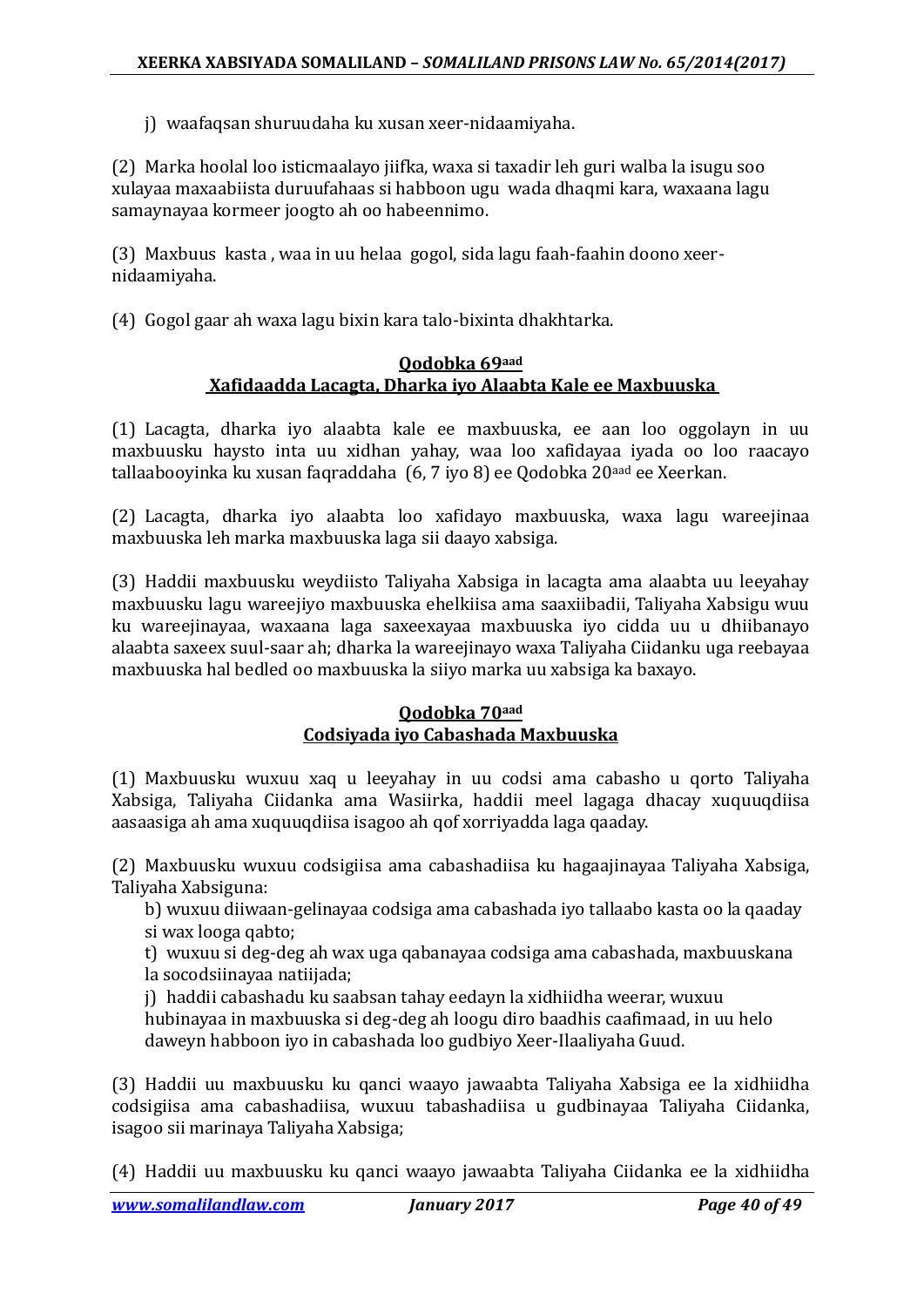codsigiisa ama cabashadiisa, wuxuu tabashadiisa u gudbinayaa Guddida Kormeerka Xabsiyada ama Wasiirka, isagoo sii marinaya Taliyaha Xabsiga;

(5) Taliyaha Xabsiga waxa ku waajib ah in codsiga ama cabashada uu maxbuusku u qorto Taliyaha Ciidanka uu si deg-deg ah ugu gudbiyo Taliyaha Ciidanka, isagoo raacinaya tallaabooyinka uu ka qaaday codsiga ama cabashada maxbuuska; Taliyaha Ciidankana waxa ku waajib ah in uu codsiga ama cabashada maxbuusku u qorto Wasiirka uu si deg-deg ah ugu gudbiyo isagoo raacinaya tallaabooyinka uu ka qaaday codsiga ama cabashada maxbuuska.

### **QAYBTA 9AAD WAXBARASHADA, DHAQAN-CELINTA IYO SHAQADA MAXAABIISTA**

#### **Qodobka 71aad Waxbarashada Maxbuuska**

(1) Taliyaha Xabsigu wuxuu qaadayaa tallaabo kasta oo suurto-gal ah oo uu maxaabiista ugu diyaarinayo fasallo waxbarasho, isla markaana ugu oggolaanayo wakhti habboon oo ay ku bartaan farsamo-gacmeed (handicrafts), xirfado iyo nooc kasta oo waxbarsho oo ay u baahan yihiin, iyadoo fiiro gaar ah la siinayo xirfad-barista maxaabiista aan lahayn farsamo ay ku shaqaystaan markay xabsiga ka baxaan.

(2) Wasiirku wuxuu u magacaabi karaa xabsiyada culimo arrimaha diinta ku wacdiya maxaabiista, waxaana la siin karaa mushahar ama abaal-marin lagu faahfaahinayo xeernidaamiyaha.

(3) Taliyaha Xabsiga waxaa waajib ka saaran yahay in maxbuus kasta oo xukuman oo aan wax qorin, waxna akhriyin in uu barto akhris-qorista iyo tirada afka Soomaaliga iyo afafka kale mar kasta oo ay suuragal tahay

(4) Taliyaha Xabsigu wuxuu suuragelinayaa oo fududaynayaa fursad kasta oo maxaabiistu dhexdooda ay wax isku bari karaan.

(5) Taliyaha Xabsigu wuxuu, mar kasta oo ay habboonaato, si guud iyo si gaar-gaar ahba waano iyo wacdi u siinayaa maxaabiista.

(6) Meel kasta oo ay ka suurto-geleyso, waxa laga hir-gelinayaa adeegyada tababarka jidhka iyo kaabeyaasha dhaqan-celinta, oo loo samaynayo gaar ahaan maxaabiista da'da yar iyo maxaabiista xadhig muddo dheer ah ku xukuman.

(7) Marka uu ka suurto-gelayo, waxa xabsiga laga hir-gelinayaa maktabad ay maxaabiistu ka ammaaneysan karaan buugaagta iyo kutubta si waafaqsan hadba nidaamka uu u dhigo Taliyaha Ciidanku.

### **Qodobka 72aad Barnaamijyada Dhaqan-Celinta**

(1) Taliyaha Xabsigu, mar kasta oo ay suuragal tahay, wuxuu diyaarinayaa barnaamijyo dhaqan-celineed, isagoo la kaashanaya dad aqoon u leh oo ku habboon noocyada kala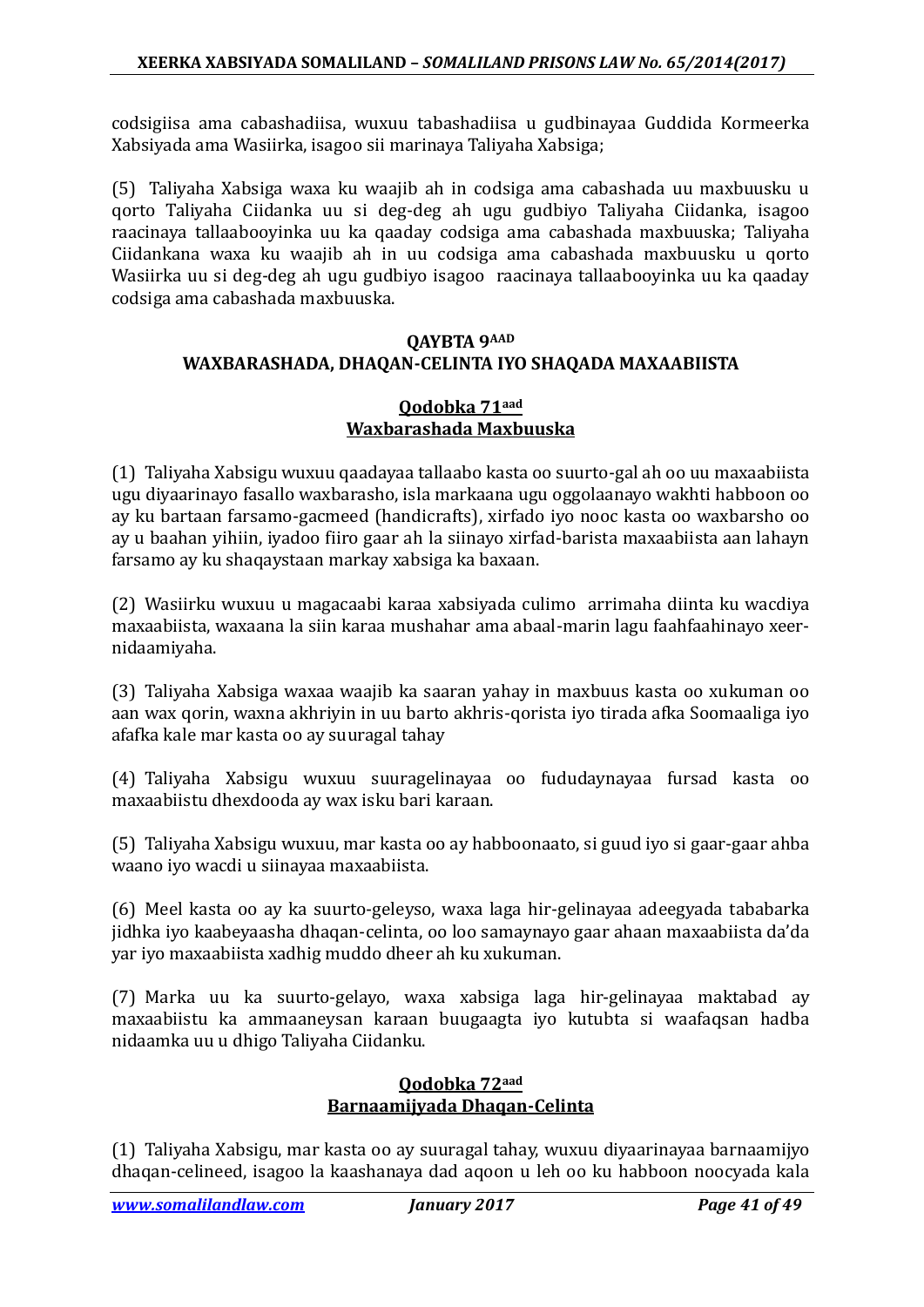duwan ee maxaabiista.

(2) Barnaamijyadaa dhaqan-celimeed waxay ku wajahnaanayaan, sidii maxbuuska looga suulin lahaa dhaqanka dembiilenimo, looguna beeri lahaa dhaqan toosan oo uu bulshada dib ugula midoobo marka la sii-daayo.

(3) Maxbuuska xaaladaha nafsiga ee duruufaha gaarka ah leh ku sugan, waxaa la siinayaa dhaqan-celin iyo daweyn nafsi ah oo xaaladdiisa ku habboon.

#### **Qodobka 73aad Shaqada Maxaabiista**

Maxaabiista xukumaneyaasha ahi waxay ka shaqaynayaan gudaha ama debedda xabsiga iyaga oo qabanaya shaqada uu u diro Taliyaha Xabsigu, haddii aan dhakhtarku ka reebin, waxaanay u shaqayn karaan sidan:

(1) Haweenka maxaabiista ahi waxay ka shaqaynayaan gudaha xabsiga qaybta haweenka oo keli ah, waxaanay qabanayaan shaqo ku habboon jinsi ahaan.

(2) Maxaabiista da'-yaraha ahi waxay ka shaqaynayaan shaqo la xidhiidha waxbarasho ama xirfad dhaqan-celineed.

(3) Maxaabiista kale ee aan xukunnayni waxay ka shaqaynayaan nadiifinta qolalkooda, daaradda iyo barxadaha xabsiga, farshaxanka, dhar-tolidda iyo shaqooyinka kale ee farsamo ee ay ku habboon yihiin ama loo dooray.

(4) Marka laga reebo maxaabiista ammaanka sare, maxaabiistu waxay ka shaqayn karaan goob kasta oo xabsiga debeddiisa ah, mar kasta oo loo baahdo. Xeernidaamiyaha Xeerkan ayaa lagu faahfaahinayaa noocyada maxaabiis ee loo oggolaan karo, nidaamka loo raacayo shaqada debedda ee maxaabiista, illaalada loo baahnaan karo iyo arrimaha la xidhiidha.

### **Qodobka 74aad Wax-Soo-Saarka iyo Abaal-Gudka Shaqada Maxaabiista**

(1) Wax-soo-saarka maxaabiista iyo guud ahaan Ciidanka Asluubta, sida loo maamulayo, qaabka loo jihaynayo, qaabka loo isticmaalayo, waxyaabaha lagu qabanayo, sida loo maal-gelin karo iyo arrimaha la xidhiidha waxa lagu faahfaahinayaa hage uu Wasiirku Xeer Wasiir ku dhaqan-geliyo, kaas oo marka loo baahdo dib-u-eegis lagu samaynayo.

(2) Shaqooyinka uu maxbuusku gunno ama abaal-gud ku mutaysan karo, kuwa aanu ku mutaysaneyn, nidaamka loo raacayo ka-shaqaysiintiisa, sida loogu maamulayo dheefta uu mutaysto, iyo arrimaha la xidhiidha shaqada maxbuuska waxaa lagu nidaaminayaa xeer-nidaamiyaha xeerkan.

#### **QAYBTA 10AAD KALA-SAARISTA MAXAABIISTA**

### **Qodobka 75aad**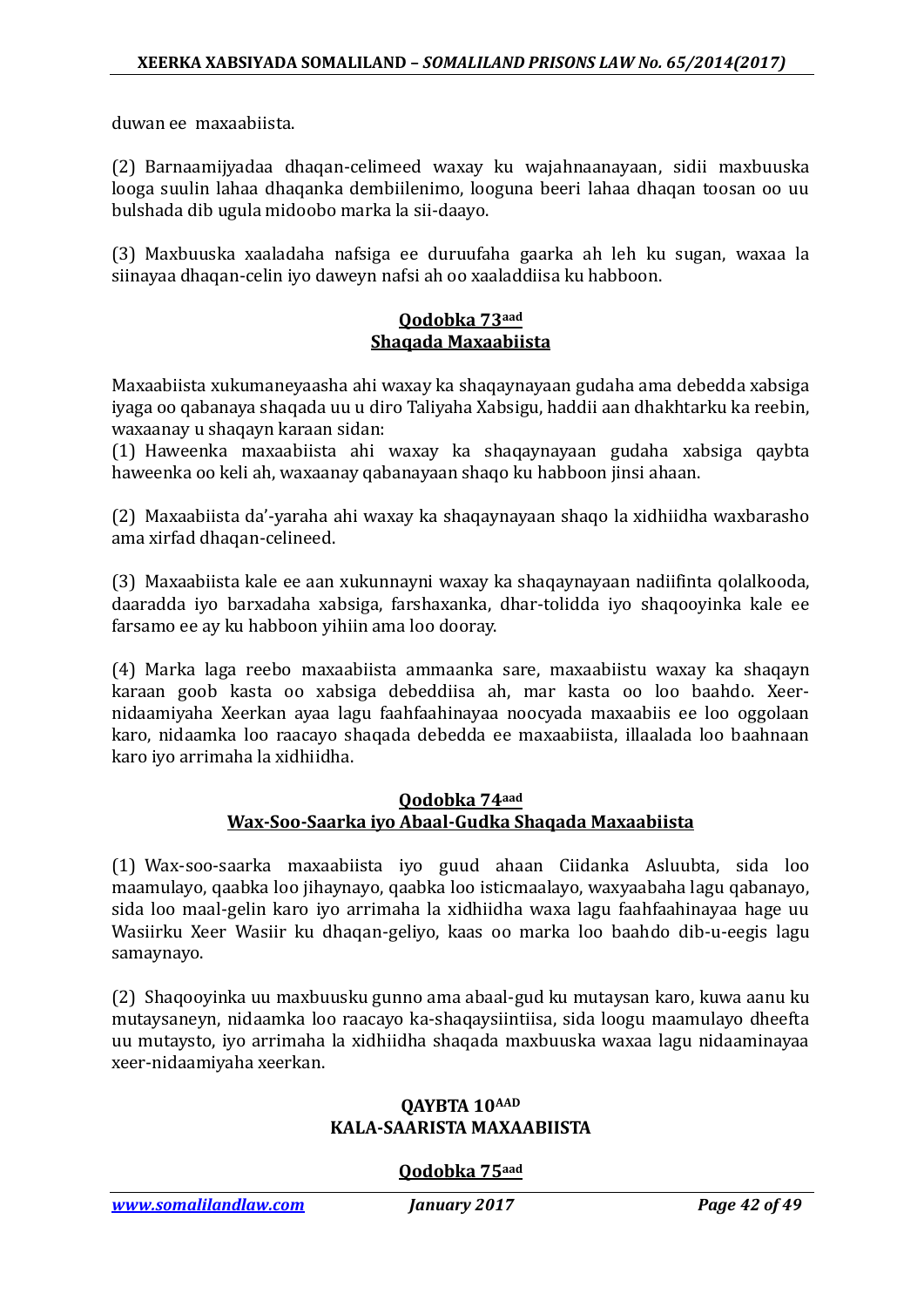### **Daryeelka Caafimaadka Maxaabiista**

(1) Dhamaan maxaabiista xabsiyada ku xidhan waxay xaq u leeyihiin daryeel caafimaad, shaybaadhis iyo daweyn.

(2) Daryeelka caafimaadka, shay-baadhista iyo daweynta maxaabiista guud ahaan waa masuuliyad saaran Taliyaha Ciidanka, xabsi kastana waxa uga masuul ah Taliyaha Xabsigaa.

(3) Taliyaha Ciidanku isagoo la kaashanaya Wasaaradda Cadaaladda, Wasaaradda Caafimaadka, hay'adaha samafalka iyo bulshadaba wuxuu suuragelinayaa in maxaabiistu hesho daryeelka caafimaad ee ku habboon.

#### **Qodobka 76aad Goobaha Caafimaad ee Xabsiyada**

(1) Xabsigu, sida ugu suurto-galsan, wuxuu yeelanayaa bukaan-socod-eegto dhakhtarku ku eego maxaabiista bukta, dawadana loogu hayo.

(2) Xabsiga weyn ee loogu talo-galay maxaabiis ka badan 300, waxa laga hirgelinayaa qol ama ka badan oo waadh ahaan loogu adeegsado maxaabiista bukta ee aan xaaladdooda caafimaad gaadhsiisnayn in loo wareejiyo cusbitaal iyo shay-baadh caafimaad.

(3) Marka xabsiga laga hirgelin kari waayo arrimaha lagu sheegay labada faqradood ee hore ee qodobkan, waxaa adeegyada caafimaad ee xeerkan lagu sheegay u qabanaya xabsiga xarunta caafimaad, goobta caafimaad ama cusbitaalka ugu dhaw xabsigaa.

(4) Cusbitaallada heer gobol waxaa laga hirgelinayaa waadhadh u gaar ah maxaabiista bukaanka ah oo ku habboon ilaalintooda oo si kala gooni ah loogu hayn karo maxaabiista haweenka ah, kuwa da'da yar ee lab iyo ragga waaweyn.

### **Qodobka 77aad Dhakhtar iyo Kalkaaliyeyaal Caafimaad**

(1) Sida ugu suurto-galsan, waxa xabsiyada laga hawlgelinayaa dhakhtar iyo kalkaaliyeyaal u xilsaaran caafimaadka maxaabiista, oo lagu eego bukaanka maxaabiista.

(2) Marka ay suurto-geli weydo in xabsi laga hawl-geliyo dhakhtar ama kalkaaliye caafimaad waxa caafimaadka maxaabiista loo xilsaarayaa dhakhtarka iyo kalkaaliyeyaasha caafimaad ee ugu dhaw xabsiga, kuwaas oo si joogto ah uga warhaynaya caafimaadka maxaabiista.

(3) Marka xaaladda caafimaad ee maxbuusku u baahan tahay dhakhtar takhasus gaar ah leh, ama uu maxbuusku (xaaladdiisa caafimaad ee gaarka ah darteed) leeyahay dhakhtar gaar ah, Taliyaha Xabsigu - ka dib markuu qiimeeyo xaaladda maxbuuskawuxuu oggolaanayaa in dhakhtarka gaarka ahi uu maxbuuska ku daweeyo xabsiga ama goobta kale ee lagama maarmaanka ah.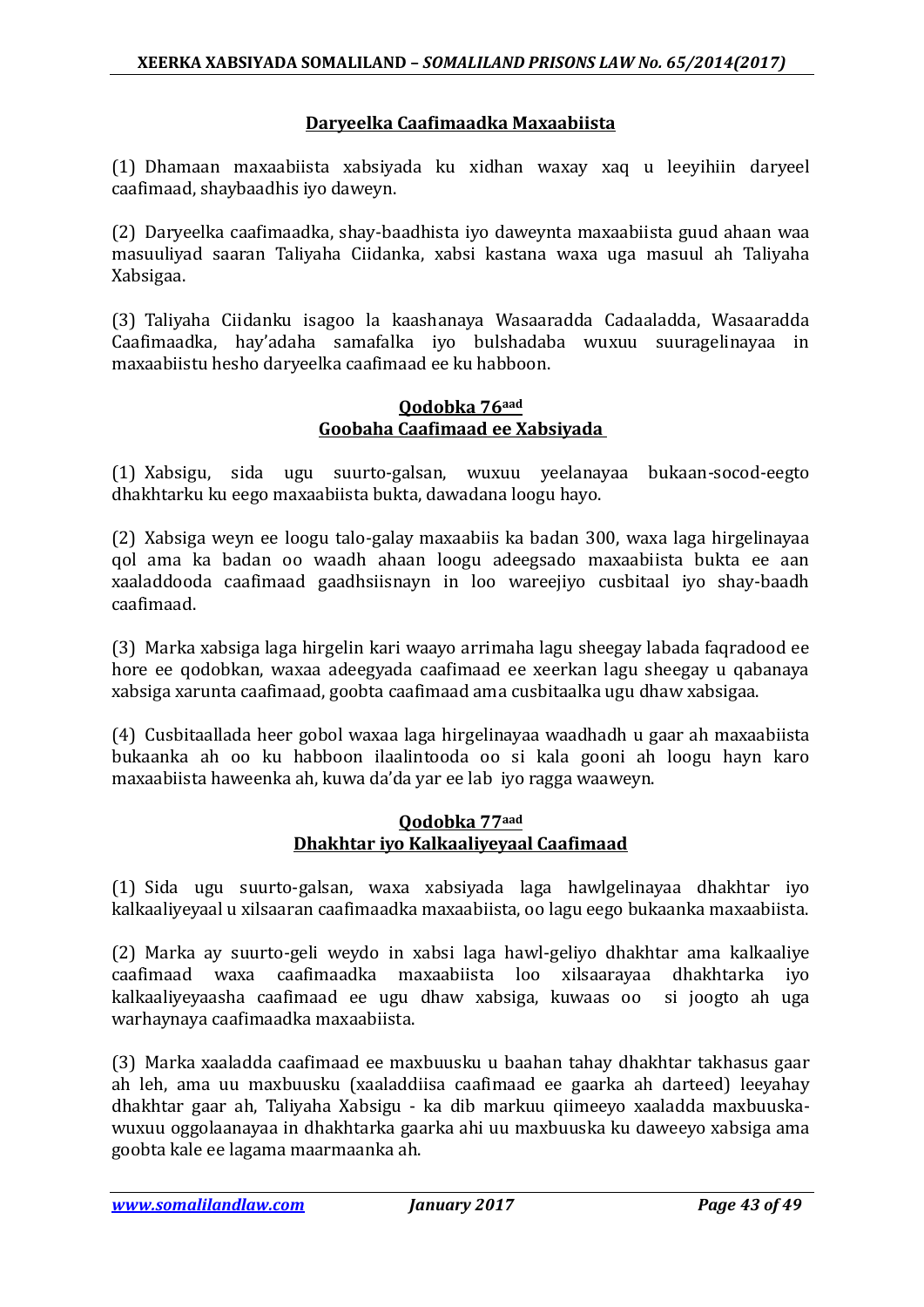(4) Meel-marinta arrimaha ku xusan Qodobka 77aad iyo faqraddaha (1) & (2) ee Qodobkan waxa iska kaashanaya Ciidanka Asluubta, Wasaaradda Cadaaladda iyo Wasaaradda Caafimaadka.

### **Qodobka 78aad Nadaafadda Xabsiga**

(1) Taliyaha Xabsigu wuxuu xil iska saarayaa daryeelka iyo kor-u-qaadista nadaafadda iyo fayo-dhawrka xabsiga, isagoo ku samaynaya kormeer joogto ah.

(2) Heerka nadaafadda iyo faya-dhawrka guud ahaan looga baahan yahay xabsiyada waxaa lagu faahfaahin doonaa xeer-nidaamiyaha.

### **Qodobka 79aad U-Wareejinta Cusbitaalka Maxaabiista Bukta**

(1) Haddii ay khatari ku timaaddo caafimaadka maxbuus ku jira xabsi, Taliyaha Xabsigu wuxuu u wareejin karaa cusbitaalka dawladda markuu arko talada dhakhtarka; marka se ay xaaladdu degdeg tahay, Taliyaha Xabsigu wuxuu amri karaa in maxbuuska la dhigo cusbitaalka isagoo aan helin talada dhakhtarka.

(2) Maxbuuska lagu wareejiyey cusbitaalka dawladda, sida ku xusan faqradda (1) ee Qodobkan, wuxuu ku jiraa ilaalinta sharciga ah ee Taliyaha Xabsiga.

(3) Taliyaha Xabsigu wuxuu qaadayaa tallaabo kasta oo lagama maarmaan ah oo lagaga hor-tegayo in uu baxsado maxbuusku mudddada uu ku jiro cusbitaalka.

(4) Marka dembiga loo xidhay maxbuusku uu culus yahay ama Taliyaha Xabsigu uu arko in maxbuuska si heer sare ah loogu ilaaliyo Cusbitaalka, waxa ilaalinta maxbuuska loo xilsaarayaa xubno Ciidanka Asluubta ah oo aan ka yarayn saddex xubnood oo ilaalintiisa iska nasiya iyagoo aan u kala tegeyn, waxaanay leeyihiin awood kasta oo lagaga hor tegayo in maxbuusku baxsado ka hor intaan lagu celin xabsiga.

(5) Marka maxbuuska xaaladdiisa caafimaad fiicnaato, ee dhakhtarka daweyntiisa ka mas'uulka ahi uu qoraal ahaan ku caddeeyo in maxbuuska laga saari karo cusbitaalka, Taliyaha Xabsigu wuxuu maxbuuska dib ugu celinayaa xabsiga, haddii uu weli xadhig u hadhay maxbuuska.

(6) Haddii uu dhakhtarku lagama maarmaan u arko wuxuu maxbuuska u qorayaa dawo uu ku qaato xabsiga.

### **Qodobka 80aad U-Wareejinta Maxbuuska Qaba Juudaan, Baras, AIDS iwm Xarunta ama Cusbitaalka u Gaarka ah Cudurradaas**

(1) Marka lagu arko maxbuus xidhan cudurka juudaanka, barasta, HIV/AIDS iwm ee uu dhakhtar sidaas caddeeyo, Taliyaha Ciidanku wuxuu u diri karaa maxbuuska xarunta ama cusbitaalka u gaarka ah cudurradaas (haddii ay jiraan) oo lagu haynayo inta uu bogsanayo ama xadhiggu u dhamaanayo, isagoo raacaya talada dhakhtarka.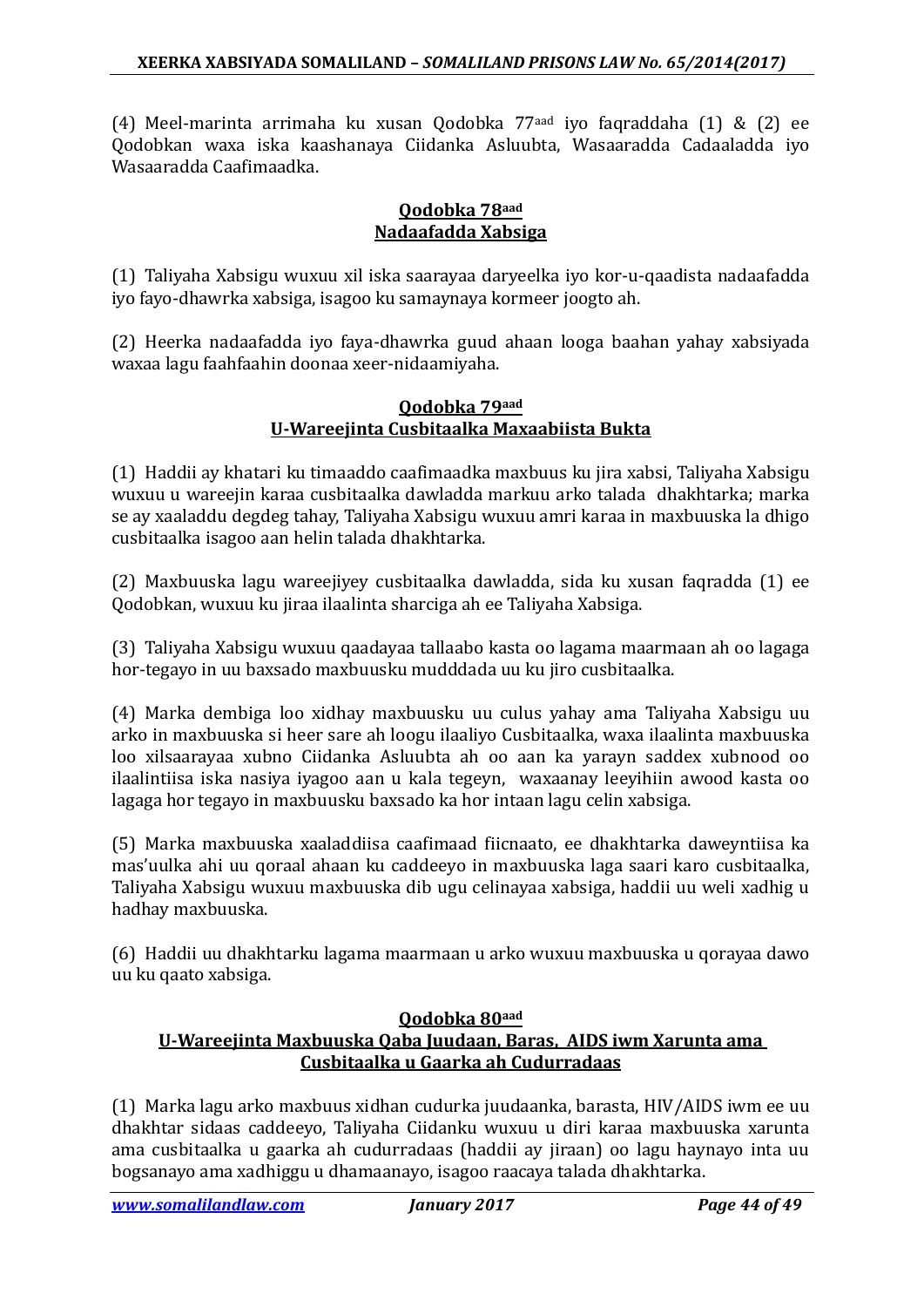(2) Maxbuusku marka uu cusbitaalka muddo ku jiraba, madaxa cusbtaalka ama xarunta cudurrada gaarka ahi waxa uu warbixin ka siinayaa Taliyaha Ciidanka, isaga oo qoraaya caddayn tilmaamaysa in maxbuusku u baahaan yahay in lagu sii hayo cusbitaalka ama xarunta.

(3) Marka madaxa cusbitaalka ama xarunta caafimaad cudurradda gaarka ahi uu arko in aan loo baaahnayn in maxbuuska lagu sii hayo, waxa uu u gudbinayaa Taliyaha Ciidanka qoraal caddaynaya in maxbuuska ay ka dhammaatay hayntii lagu hayey cusbitaalka ama xarunta, markaas oo Taliyaha Ciidanku dib ugu celinayo maxbuuska xabsiga, haddii aanu ka dhammaan xadhiggu.

(4) Haddii maxbuuska qaba cudur ka mid ah cudurrada ku xusan faqradda (1) ee qodobkani uu yahay maxbuus loo soo xidhay dembi culus, Taliyaha Ciidanku wuxuu kala xidhiidhayaa madaxa cusbitaalka ama xarunta cudurrada gaarka ah sidii looga feejignaan lahaa in maxbuusku baxsado muddada daweyntu u socoto, waxaanu u xilsaarayaa xubno ciidan oo ku filan ilaalintiisa.

#### **Qodobka 81aad Wareejinta Maxbuuska uu ku Dhaco Cudurka Dhimirku**

(1) Taliyaha Xabsigu marka uu helo caddayn dhakhtar oo ku filan oo ah "in maxbuuska uu ku dhacay cudurka dhimirku", wuxuu qaadayaa tallaabo kasta oo xannaanaynayo maxbuuska, waxaanu sida ugu dhakhsaha badan ugu wargelinayaa Taliska, Maxkamadda awoodda u leh iyo Xafiiska Xeer-ilaalinta.

(2) Taliyaha Ciidanku marka uu ku qanco in xaaladda caafimaad ee maxbuusku ay tahay sida Taliyaha Xabsigu kaga soo warbixiyey, wuxuu sida ugu dhakhsaha badan ugu wareejinayaa maxbuuska cusbitaalka dhimirka, iyadoo maxbuusku ku sii jirayo ilaalinta sharciga ah ee Taliyaha Ciidanka.

(3) Haddii maxbuusku yahay mid u xidhan dembi aad u culus, Taliyaha Ciidanku wuxuu maamulka cusbitaalka dhimirka ku wargelinayaa in maxbuusku u xidhan yahay dembi aad u culus waxaanu ku adkaynayaa in ay ka feejignaadaan in uu maxbuusku baxsado, iyadoo uu u xilsaari karo xubno ciidanka ah oo dusha kala socda haynta maxbuuska.

(4) Maxbuusku marka uu bogsado, madaxa cusbitaalka dhimirku wuxuu ogeysiinayaa in maxbuusku dhammaystay daweyntii u socotey, Taliyaha Ciidankuna wuxuu amrayaa in maxbuuska dib loogu celiyo, haddii aanu weli xadhigii u dhammaanin.

(5) Maxbuusku muddada uu ku jiro cusbitaalka dhimirka, waxa loo xisaabinayaa qayb ka mid ah xadhiga uu ku xukuman yahay.

### **Qodobka 82aad Ogeysiinta Maxkamadda Wareejinta Maxbuuska**

Haddii maxbuuska cusbitaal ama xarun caafimaad loo wareejiyey yahay maxbuus garsuge ah ama ay dacwaddiisu bilaw tahay amaba aanu weli xukunkiisu noqon kama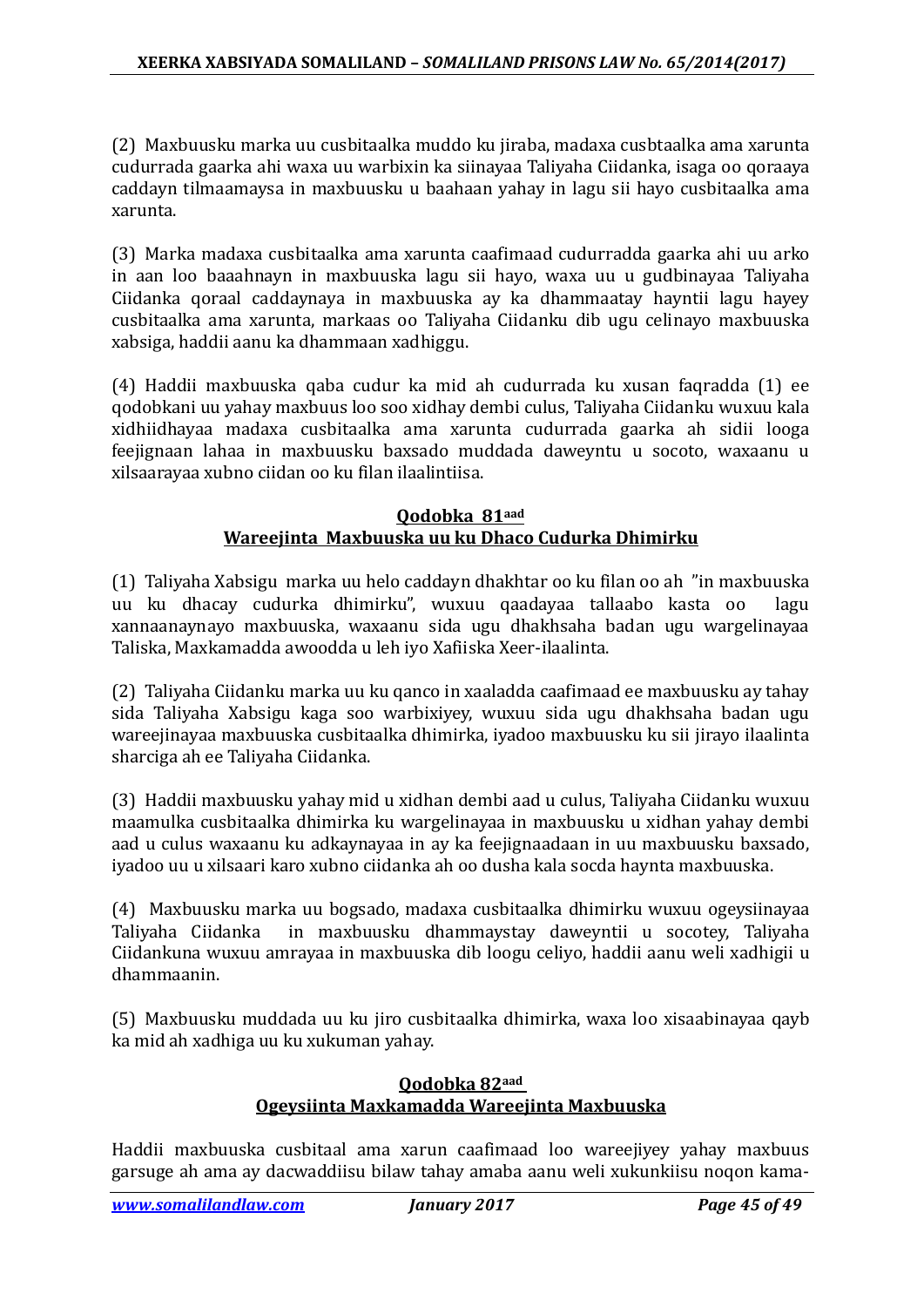dambays (final), Taliyaha Xabsigu wuxuu si aan dib-u-dhac lahayn u ogeysiinayaa maxkamadda khusaysa u-wareejinta maxbuuska cusbitaalka ama xarunta caafimaad ee ku xusan Qodobbada (80), (81) iyo (82) ee Xeerkan.

### **Qodobka 83aad Baxsiga aan Cid Lagu Eedayn Karin**

(1) Haddii uu baxsado maxbuus isaga oo ku jira cusbitaalka dhimirka, laguma eedayn karo baxsigaas xubin ciidanka ka tirsan, haddii aanay xubintu u xilsaarrayn ilaalinta maxbuuska.

(2) Baxsashada maxbuuska laguma eedayn karo dhakhtar ama maamulka cusbitaalka dhimirka ama qof kale oo ka mid shaqaalaha cusbitaalkaas, haddii aanay caddayn in uu maxbuuska gacan ku siiyey baxsigiisa ama aanay ka gaabin xaqiijinta tallaabooyinkii lagaga hor-tegi lahaa baxsigaas.

### **QAYBTA 12AAD. MAXAABIISTA DILKA KU XUKUMAN**

### **Qodobka 84aad Maxbuuska Dilka ku Xukuman**

(1) Maxbuuska dilka lagu xukumay waxa lala xidhayaa Maxaabiista ku xukuman dambiyada Culus waxaana si joogta ah loogu haynayaa ilaalo gaar ah.

(2) Maxbuuska dilka ku xukuman waxa loo fududaynayaa in uu waraaqaha u diro ama uu ka helo eheladiisa iyo qaraabadiisa, saxiibbadii iyo qareenkiisa.

(3) Waxa reebban in maxbuuska dilka ku xukuman loo diro wax shaqo ah.

### **Qodobka 85aad**

### **Xabsi-Ku-Haynta Maxbuuska Dilka Ku Xukuman, Qaabka Booqashadiisa iyo Dhawridda Xuquuqdiisa**

(1) Marka la booqanaayo maxbuus dil ku xukuman, waxa kor kala soconaya ugu yaraan laba sarkaal oo midkood yahay Taliyaha Xabsiga ama Taliye-xigeenka xabsiga iyo Madaxa Xafiiska Tirada iyo Soo-dhaweynta oo hubinaya in maxbuuska iyo qofka soo booqday aanay si toos ah isugu gudbin wax alaab ah nooc ay doontaba ha noqotee.

(2) Maxbuuska dilka ku xukuman waxa xabsi-ku-hayntiisa la siinayaa fiiro gaar ah, isla markaana waxa loo xaqiijinayaa helidda xuquuqdiisa qofnimo ee aan lagaga qaadin xukunka iyo xuquuqda qofka xorriyadda laga qaaday.

(3) Maxbuuska dilka ku xukuman waxa loo oggolaanayaa in uu la kulmo culimada diinta.

### **QAYBTA 13AAD DEMBIYADA LA XIDHIIDHA XABSIGA IYO MAXAABIISTA**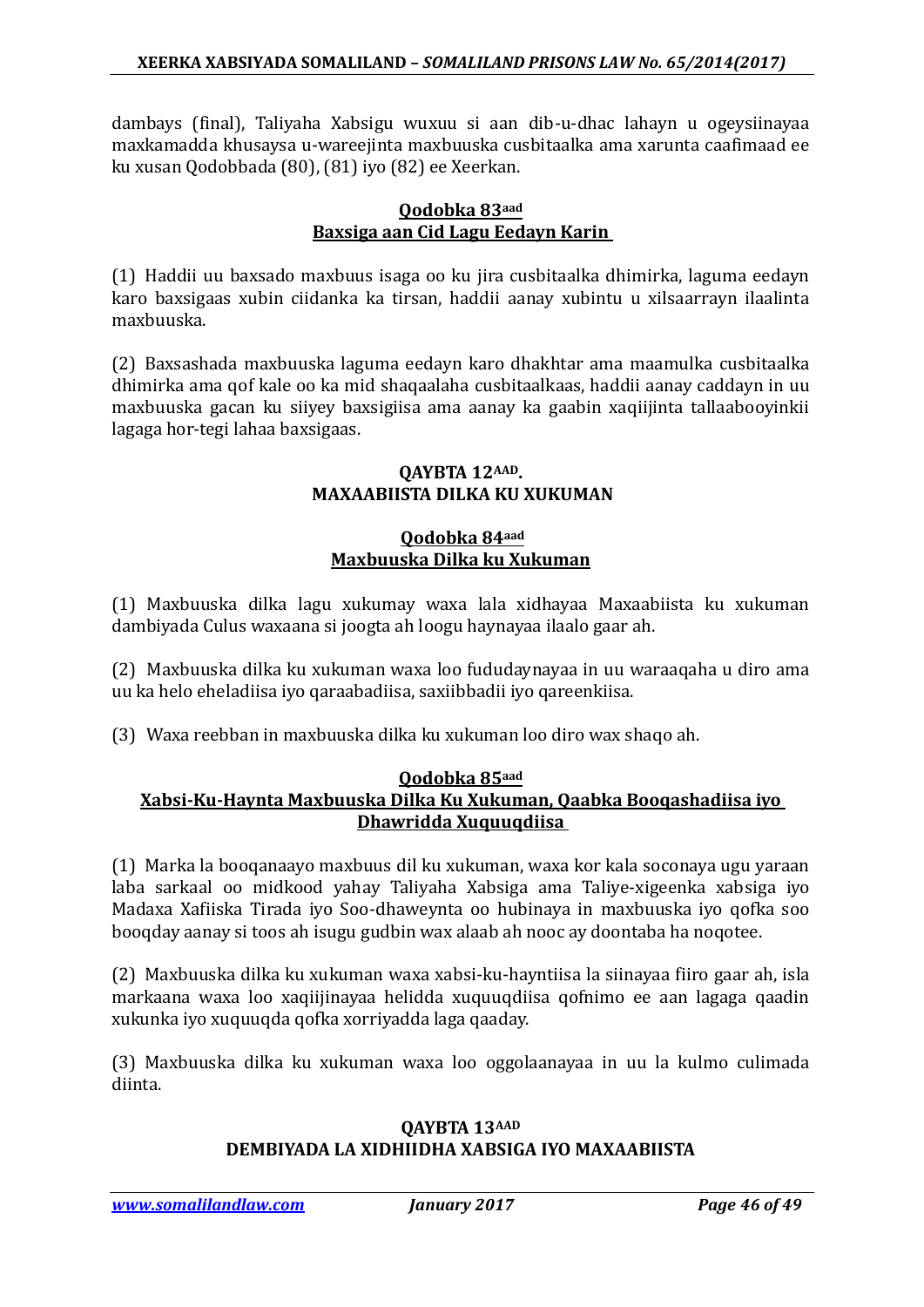### **Qodobka 86aad Alaabta Reebban**

(1) Taliyaha Ciidanku, ama Taliyaha Xabsiga oo ka wakiil ah Taliyaha Ciidanku, wuxuu alaabta reebban ku qorayaa qoraal uu saxeexo oo ku qoran afka Soomaaliga, afka Carabiga iyo afka Ingiriisiga, waxaana lagu dhejinayaa meel muuqata oo xabsiga hortiisa ah.

(2) Qof kasta oo amar la'aan geliya xabsi alaab reebban ama amar la'aan ka soo qaada xabsi alaab reebban, wuxuu gelayaa dembi, waxaana lagu xukumayaa 6 (lix) bilood oo xadhig ah ama ganaax aan ka badnayn 3.000.000 Sh. SL. ama labadaba.

(3) Alaabta reebban ee sida sharci-darrada ah loo geliyo xabsiga, Taliyaha Xabsigu wuxuu amri karaa in lala wareego ama in la ganaaxo qofka lagu eedaynaayo, haddii aanu dembigu ahayn mid culus.

### **Qodobka 87aad Gelidda Oggolaansho La'aan**

(1) Qof kasta oo gala xabsi ama ku negaada agagaarka xabsiga ama meel ay ka shaqaynayaan maxaabiisi, isaga oo aan ogolaansho ka haysan madaxda awoodda u leh, wuxuu gelayaa dembi; haddii uu diido in uu ka tago meeshaa marka lagu amro sidaas, waxaana xidhi kara xubin kasta oo ciidan, oo u gudbinaya Booliiska.

(2) Goobta lagu sheegay faqradda (1) ee qodobkan, waa in ay ka muuqataa calaamad ama qoraal muujinaya in aan gelitaankeeda ama ku negaanshaha agagaarkeeda la oggolayn.

(3) Qof kasta oo lagu helo dembiga ku xusan faqrada (1) ee qodabkan waxaa lagu xukumayaa ganaax aan ka badnayn 1,000,000/00 (hal milyan) Sh. SL ama xadhig aan ka badnayn ilaa 3 (saddex) bilood ama labadaba.

### **Qodobka 88aad Ku-Haysashada Xabsiga Alaab Sharci-Darro ah**

Qof kasta oo xabsiga si sharci daro ah ugu haysta alaab aanu lahayn, ama ku caawiya qof kale haysashada sharci-darrada ah ee alaab aanu lahayn, amaba ku dhiirri-geliya qof kale in uu debedda uga saaro xabsiga alaab reebban, waxa uu gelayaa dembi waxaana lagu xukumayaa ganaax aan ka badnayn 2.000.000/00 (laba milyan) Sh. SL. ama xadhig aan ka badnayn 6 (lix) bilood.

### **Qodobka 89aad Qas ama Kacdoon**

Qof kasta oo si toos ah ama si dadban u dhiirri-geliya, u abaabula, u hoggaamiya ama si uun talo uga geysta qas ama kacdoon ay maxaabiistu ku kacdo, oo lagaga soo hor-jeedo nidaamka sharciga ah iyo amarrada saraakiisha xabsigu, wuxuu galay dembi, waxaana lagu xukumayaa xadhig illaa 3 (saddex) sano ah, haddii aanu falka ka dhalan dembi aad uga culusi.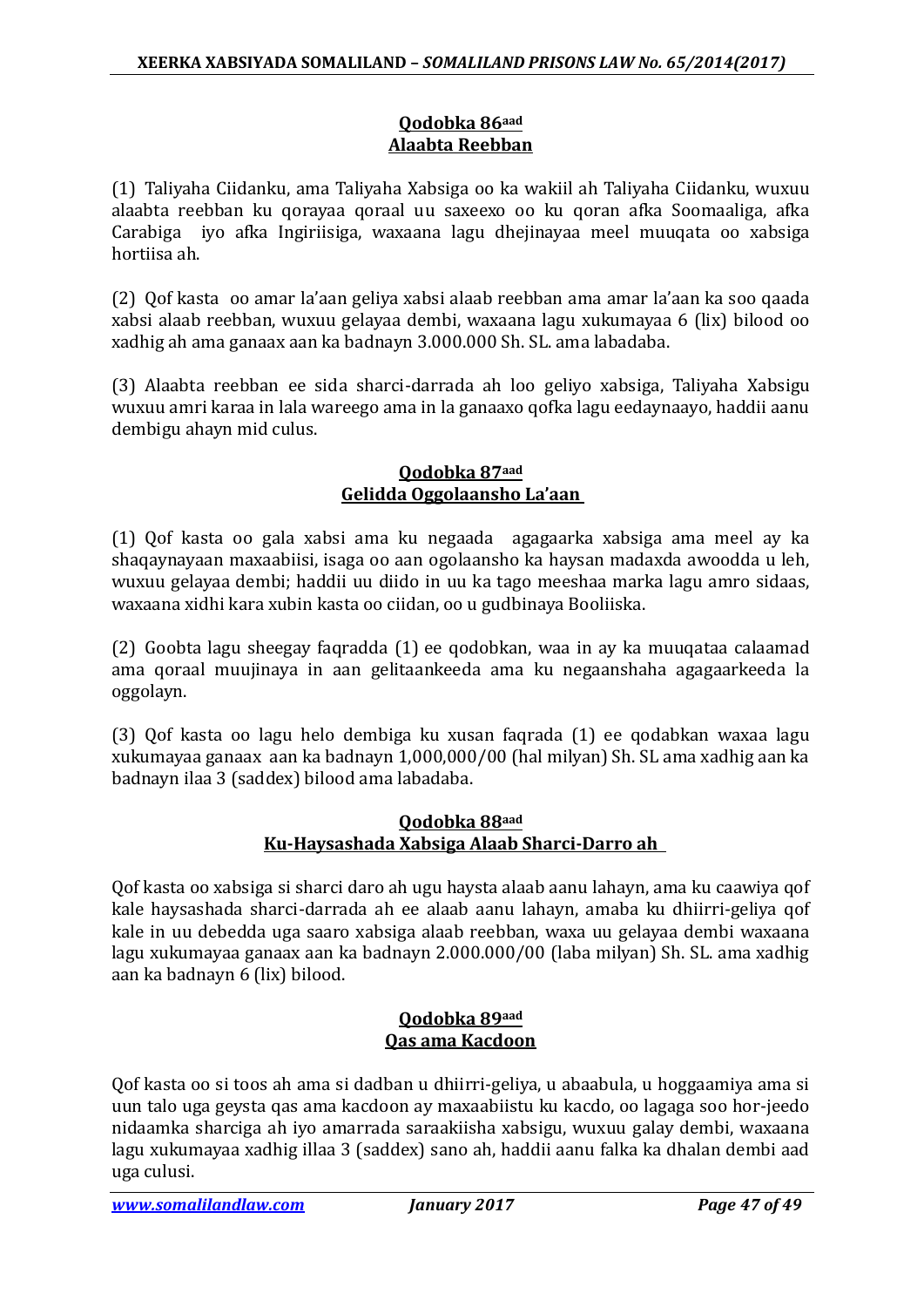#### **Qodobka 90aad Dabbaqaadda Dembiyada ku Xusan Xeerkan**

(1) Marka uu dhaqan galo Xeerkani, maxaabiista iyo dadka kale ee xabsiga ku gala dembiyada lagu sheegay qaybtan, waxa ciqaabtooda loo raacayaa Xeerkan, waxaana dhegeysiga dacwadaha la xidhiidha dembiyadaa awood u leeyihiin maxkamadaha awoodda sharci u leh si waafaqsan xeerka habka ciqaabta.

(2) Wixii dembi ah ee aan xeerkan lagu sheegin waxaa loo raacayaa xeerarka kale ee ciqaabta.

### **QAYBTA 14AAD QODOBBADA DHAMMAYSTIRKA**

#### **Qodobka 91aad Maxaabiista Xabsiyada Shisheeye Laga Soo Wareejiyo**

(1) Maxaabiista xukuman ee xabsi shisheeye laga soo wareejiyo, laga bilaabo taariikhda ay xabsiyada Somaliland soo galaan waxay hoos imanayaan Xeerkan, waxaanay xuquuqaha iyo waajibaadyada kala siman yihiin maxaabiista kale.

(2) Soo wareejinta maxaabiista ee xabsiyada shisheeye waxa loo raacayaa Xeerka Wareejinta Maxaabiista.

### **Qodobka 92aad Warbixino**

(1) Taliyaha Ciidanku wuxuu sanadkiiba mar warbixin ku saabsan xabsiyada iyo maxaabiista u qorayaa Wasiirka isaga oo ogeysiin siinaya Xeer-Ilaaliyaha Guud.

(2) Taliyaha Ciidanku wuxuu si gaar ah uga warbixinayaa maxaabiista ku xukuman dilka, xabsi daa'inka iyo kuwa xabsiga ku jiray in ka badan toban sanadood, iyada oo lagu qorayo warbixinta maxbuuska foom gaar ah.

### **Qodobka 93aad Xeer-Nidaamiyaha Xeerkan**

Wasiirku, marka uu dhegaysto talo-soo-jeedinta Taliyaha Ciidanka iyo la-taliyeyaasha sharciga ee Wasaaradda, wuxuu soo saarayaa Xeer-nidaamiyaha Xeerkan.

### **Qodobka 94aad Hageyaasha, Hab-Raacyada iyo Tilmaamaha Xilli-laha ah**

Isagoo raacaya Xeerkan iyo xeer-nidaamiyaha, Taliyaha Ciidanku wuxuu soo saari karaa hageyaal (Guideline), Tilmaamo (Directives) iyo hab-raacyo shaqo oo xilli-leh ah oo la xidhiidha xabsiyada iyo maxaabiista.

### **Qodobkan 95aad**